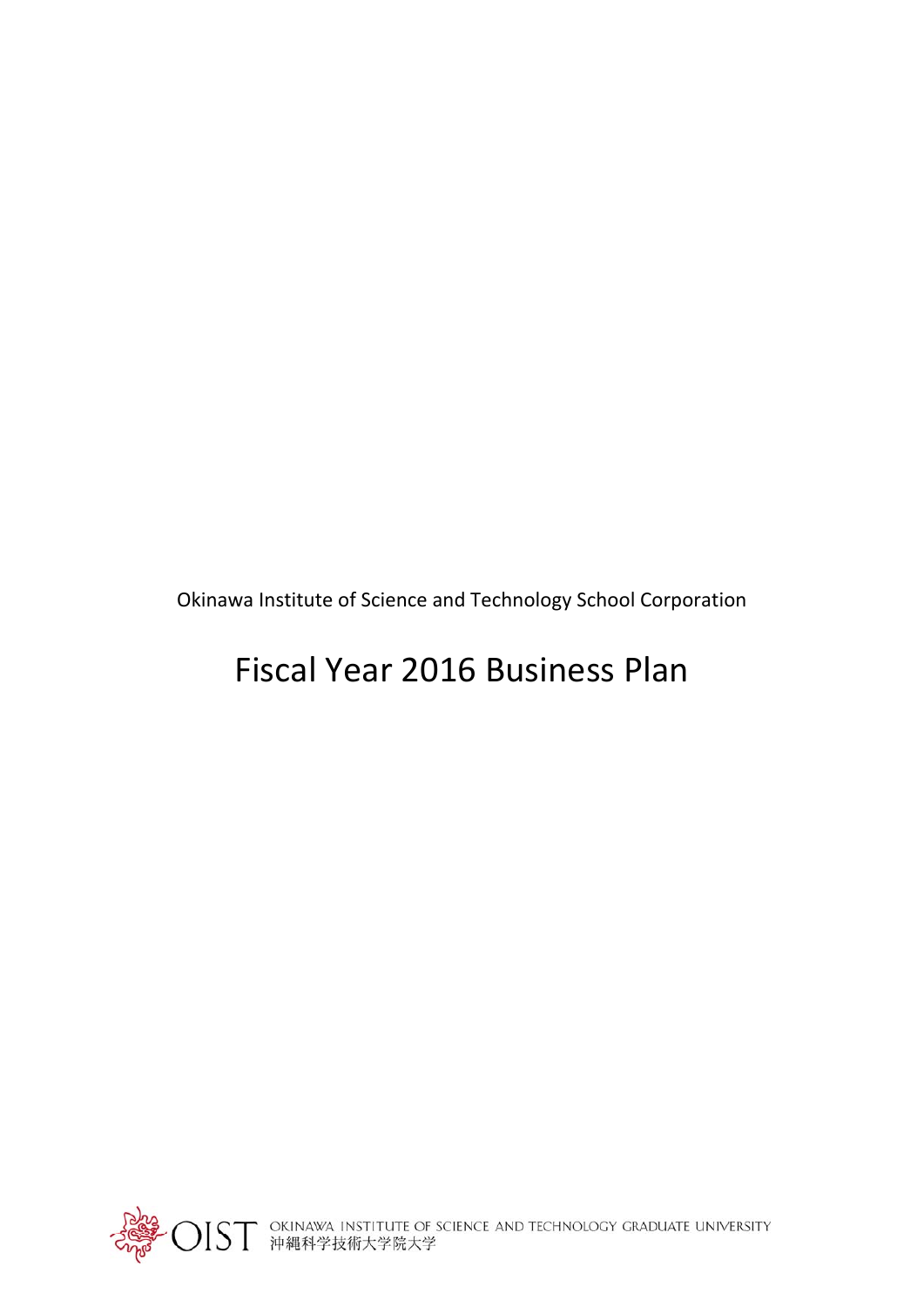# **Okinawa Institute of Science and Technology School Corporation FY2016 Business Plan**

## **Introduction**

In November 2011 the Okinawa Institute of Science and Technology School Corporation Act (OIST SC Act) came into effect, with the objectives of contributing to the promotion and sustainable development of Okinawa as well as contributing to the advancement of science and technology in Japan and throughout the world. In connection, and with the prior authorization by the Minister of Education, Culture, Sports, Science and Technology, the Okinawa Institute of Science and Technology School Corporation (OIST SC) was established as a school corporation to operate the Okinawa Institute of Science and Technology Graduate University (OIST Graduate University) which conducts world‐class education and research in science and technology.

This Business Plan (BP) has been developed by OIST, discussed with the OIST Board of Councilors and approved by the OIST SC Board of Governors. The BP guides the operations of OIST SC by setting goals and providing action items for the fiscal year (FY) 2016, from April 2016 to March 2017.

# **Status of OIST at the end of FY2015**

In FY2014 OIST published the "Okinawa Institute of Science & Technology Graduate University Framework Document II". This report reviewed the progress OIST had made so far and outlined the future development toward 300 faculty with a detailed plan of expanding its size up to 100 faculty in the next 10 years.

In July 2015 an external "Peer Review" was conducted to evaluate OIST's progress and expansion plan. The focus of the evaluation was to assess whether OIST Graduate University is on track to become a world‐class education and research university capable of generating sustainable development for Okinawa.

The Peer Review Panel unambiguously confirmed that progress across all key measures of excellence has been outstanding. In these measures, OIST was judged in the reviewed aspects to be a par with the 25 universities ranked highest by World University Rankings 2014/2015.

As a central recommendation the Panel endorsed the general plan of growth suggested in the Framework Document II, aiming at a goal of approximately 100 outstanding research groups, with a proper balance among different fields of research, and a graduate school of a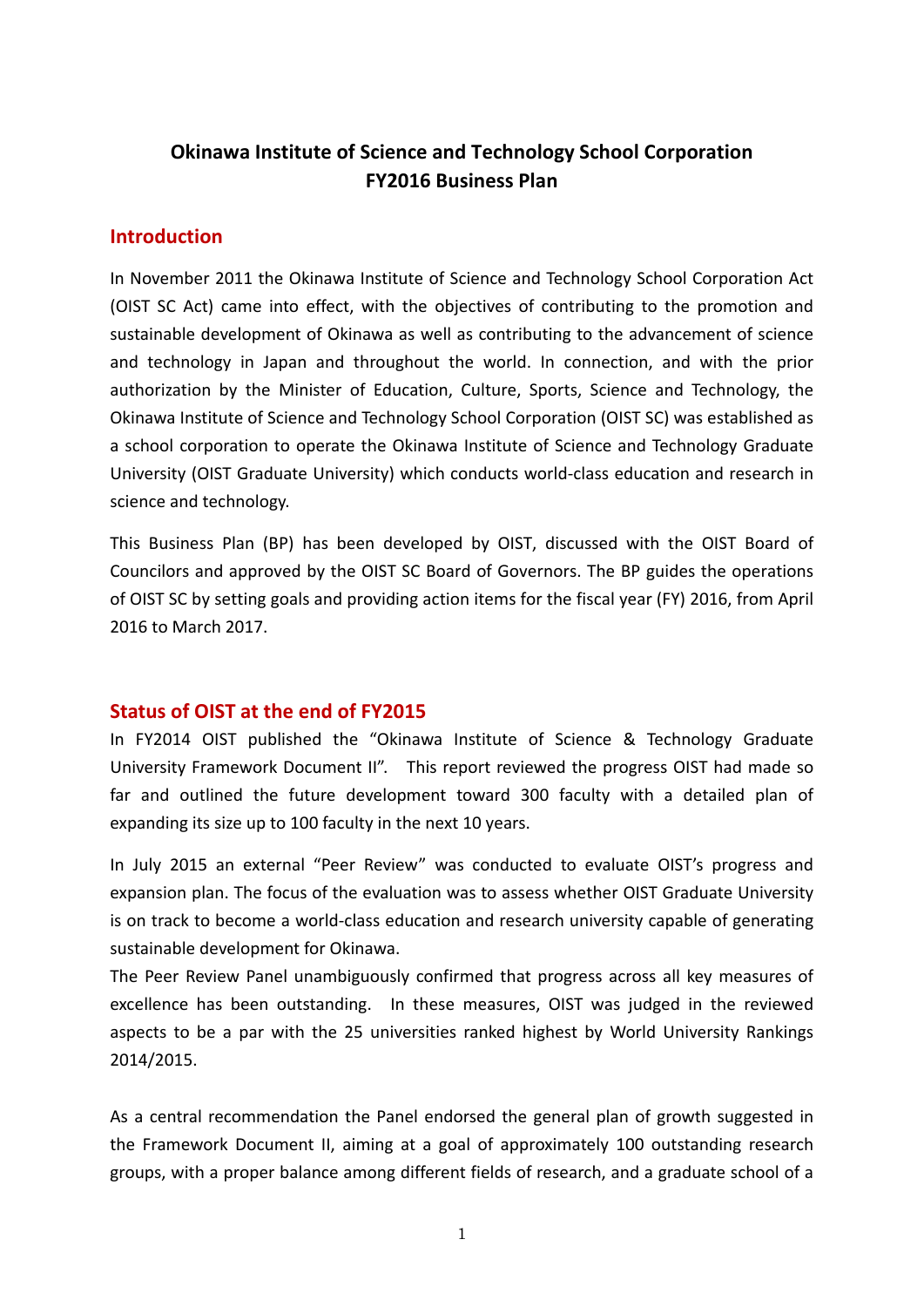few hundred students, one decade from now, by the mid 2020's. Toward the end of this decade of development, further growth of OIST should be deliberated and planned.

#### **Key Elements for the Business Plan FY2016**

The key elements of the Business Plan for FY2016 follow directly from the recommendations of the Peer Review and the resulting decision of the Japanese Government to start the funding of the expansion of OIST. These key elements are directly related to the three core missions of OIST: i) International leadership in (interdisciplinary) research, ii) outstanding graduate education while training students in transdisciplinary thinking and research in an international environment, and iii) contribution to the development of Okinawa (and Japan) through the establishment of a strong academia‐industry‐government partnership and other measures. In addition, OIST is becoming a role model for the development of world leading research centres in Japan (see 5<sup>th</sup> Science and Technology Basic Plan).

#### **Expansion of the university**

The plan for the expansion of OIST has been outlined in the Framework Document II. This plan includes the construction of new laboratory buildings, the hiring of new staff to double the present faculty size from 50 to 100 over a ten year's period and an expansion of the number of students.

Following the successful Peer Review, the Japanese Government released FY2015 funds for the detailed design of Laboratory 4, committed FY2015 supplementary budget funds and FY2016 funds for the start of construction, and is establishing an "act incurring liabilities on the treasury" for the entire construction of Laboratory 4 (FY2015 to FY2018) with a total amount of 11.3 billion yen.

The number of Faculty members will be increased in FY2016, with 60 Faculty members as goal, aiming at a further strengthening the present areas of competence and maintaining the highest quality standards in the selection. In FY 2016 the annual intake of new Graduate students will increase to 35 students, while maintaining the highest quality standards in the selection.

#### **Research**

OIST will continue publishing world‐leading research in high‐impact journals. FY2016 will see the official inauguration of the Okinawa Marine Science centre, the start of two new units for which the hiring process has been completed, one in biology and one in marine science, and the hiring of new faculty members mentioned above. A proposal for the establishment of the "Okinawa Marine Science Centre" and the associate Marine Laboratory was finished in November 2015 and internationally reviewed, with a very positive resonance. An International Advisory Board is being formed which is scheduled to meet for the first time in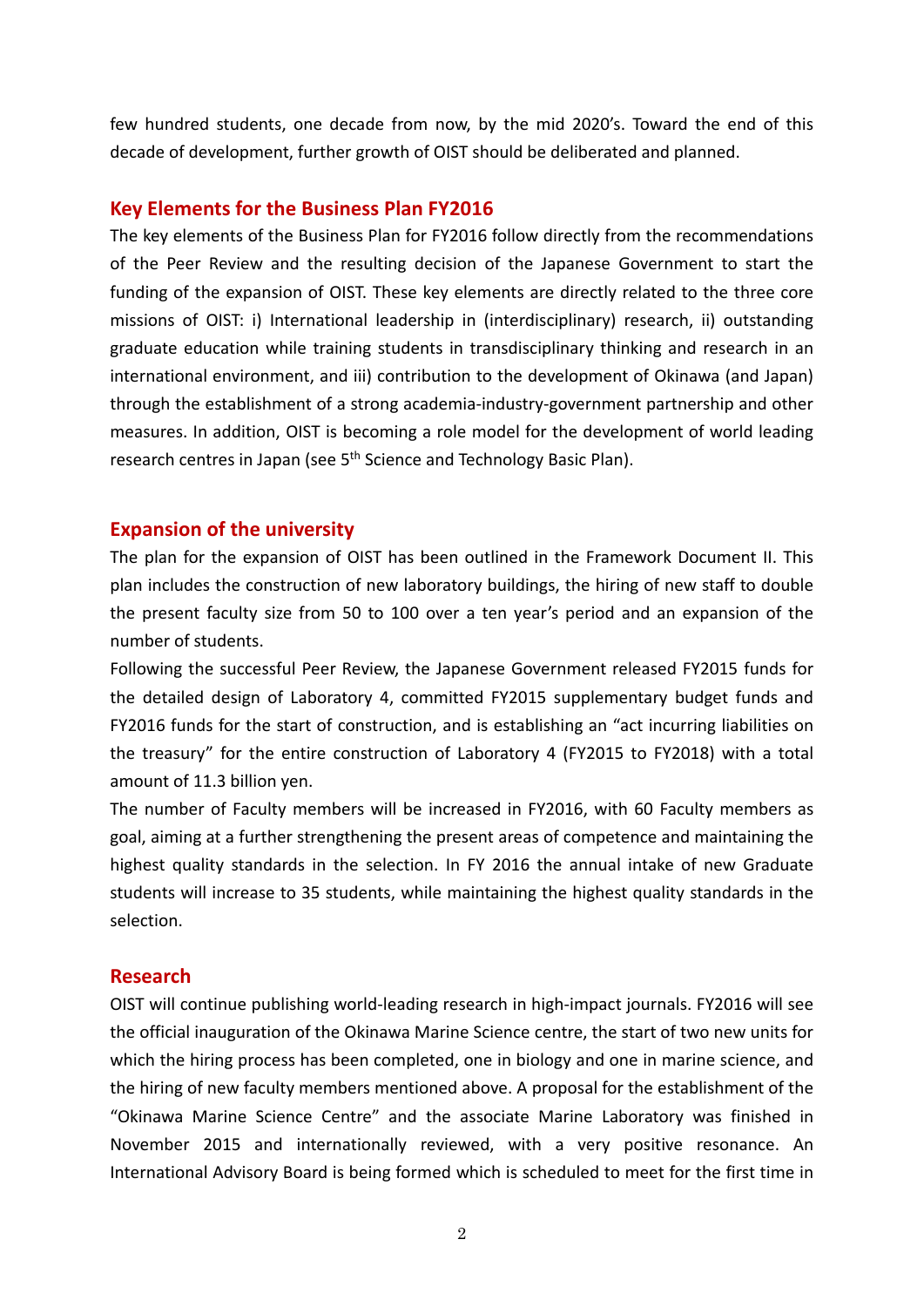July 2016. The Dean of Research plans an international review of the research support facilities, which constitute a key to the research strength of OIST.

#### **Education**

OIST will continue to develop an innovative graduate program. FY2016 will be the first year in which students complete their Ph.D. at OIST. This is a major milestone for OIST. The enrolment of more students as mentioned above, and a strong effort to recruit a larger fraction of Japanese students will be integral part of the "growing university". The increasing number of Faculty will enable OIST to provide a broader spectrum of courses and new research opportunities.

#### **Okinawa Development**

Okinawa Development is the third core element of the OIST mission. The expansion of OIST will further strengthen the interaction of OIST with academic and research institutions and industry in Okinawa and beyond, including the University of the Ryukyus, as well as the governmental sector such as Okinawa Prefecture Government and Onna Village. The main focus areas are: business development, technology transfer, the "Proof of Concept" approach to bridge the gap between academia and the introduction of a product to the market, and R&D cluster development. In addition, OIST continues to make important contributions to the elementary and secondary education in Okinawa by collaborating with local schools to inspire young people with scientific activities.

#### **Budget related issues**

The total *approved budget* for FY2016 is the same as for FY2015 (16.7 billion yen). This budget contains, compared to FY2015, an increased allocation for new constructions (+1.5 billion yen), a decreased allocation for the facilities of R&D clusters (-0.5 Billion yen), a decrease in R&D cluster programs, their related expenditures and non‐recurrent items (‐3.0 billion yen), and an increase in the base budget for operation (+2.0 billion yen).

The budget approval requires that OIST introduce a set of measures to promote and enhance the acquisition of external funds such as increased success rate in grant applications and incentive measures to enhance grant applications. OIST has already defined a set of actions to increase the income through external funding and taken a number of concrete steps. It will continue to put a major emphasis on this. An additional source of external income is through collaborative research with industry. Here OIST has been very successful and will increase its efforts further. Consistent with becoming a new model for universities in Japan, OIST is developing its Fundraising Office following the model of North American universities where private and corporate donations are sought to support the mission of the university. Concerning the construction of Laboratory 4, OIST is strengthening the project and budget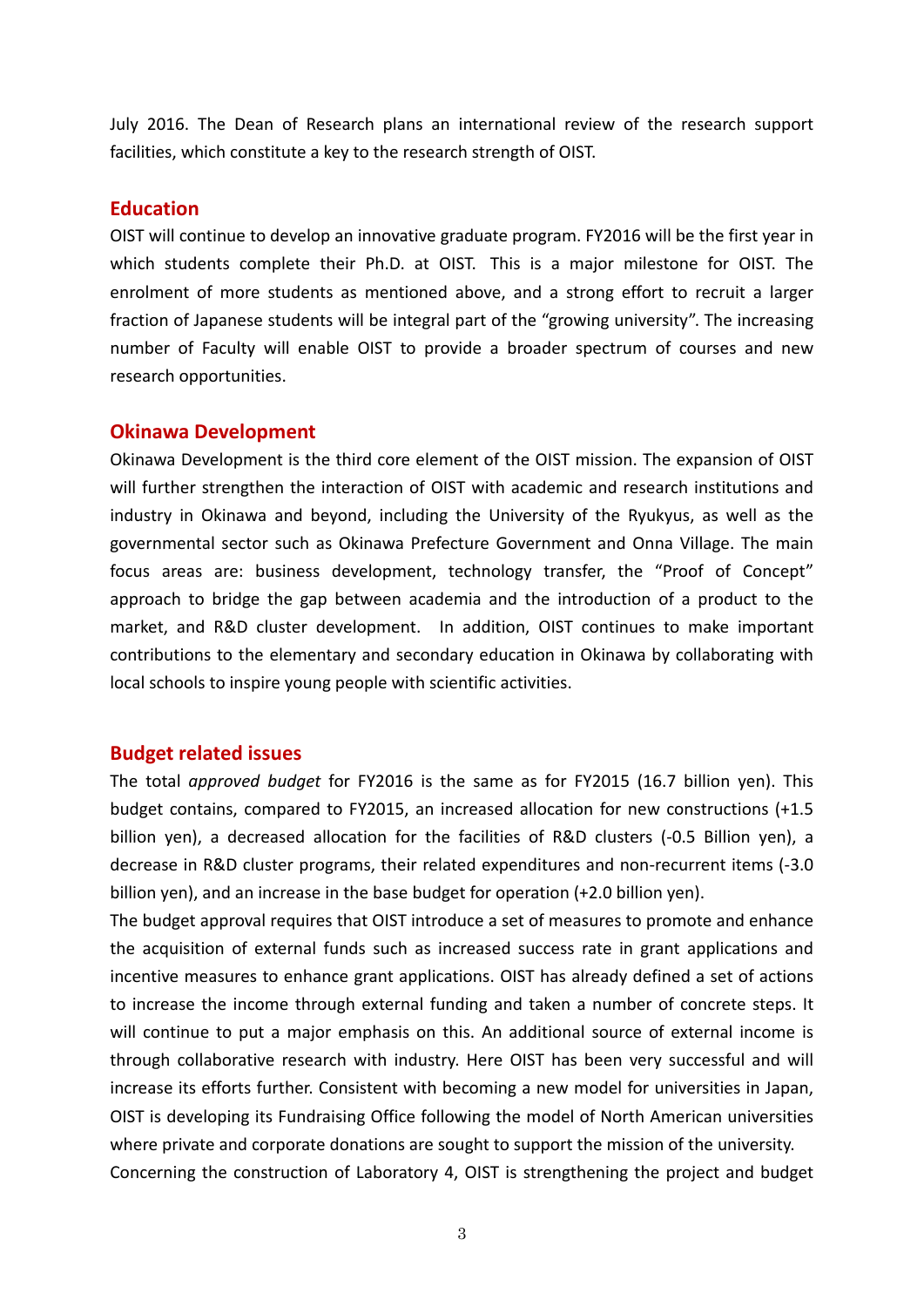management in order to assure that the project will be completed on time and within budget.

#### **Governance and Administration**

Successful operations of an international graduate university in science and technology require flexible, efficient, and effective administrative management, which will enable it to adjust to the rapid changes in academic and business environment as well as global competitions. Administrative procedures should provide appropriate support for creativity and innovation. A high level of transparency is one of the requirements, as are compliance with the laws and regulations, and accountability to the Japanese taxpayer.

OIST Graduate University aims to provide a new model for universities in Japan not only in science and education, but also in approaches to the administration and financing of an international university. This aim has also been stated in the 5<sup>th</sup> Science and Technology Basic Plan.

#### **Planning framework and evaluation approach**

This Business Plan states the goals of FY2016 and the action items to achieve the next step in the growth of the Graduate University, described above. In accordance with the Cabinet Office Ordinance for enforcement of the OIST School Corporation Act (Cabinet Office Ordinance No. 59 of 2011)), the plan has the following 5 chapters: 1) Education and research, 2) Governance and administrative transparency and efficiency, 3) Finance, 4) Contribution to self-sustainable development of Okinawa, and 5) University campus and community development; safety and environment protection. Each chapter has subchapters consisting of Goals and Actions.

Based on the Bylaws of the OIST SC, the draft Business Plan will be submitted to the Board of Councillors (BOC) for their review and to the Board of Governors (BOG) for their final approval. The plan will be submitted to the Prime Minister for approval based on the OIST SC Act. The government will provide financial support to the OIST SC based on the assumption that the OIST SC will implement the approved Business Plan appropriately.

As a corporation established on the basis of special legislation and largely funded by the government, it is our responsibility to implement the Business Plan steadily and to demonstrate accountability for our activities, including status of implementation of the Business Plan, to the general public. A key to achieving these aims effectively is the relationship between the BOG as an overseeing body and the CEO/President executing daily operations. The BOG is responsible for overseeing the CEO/President's implementation of the Business Plan, and the CEO/President is responsible for reporting the status of implementation of the Business Plan to the BOG. In addition, the Auditors of OIST SC will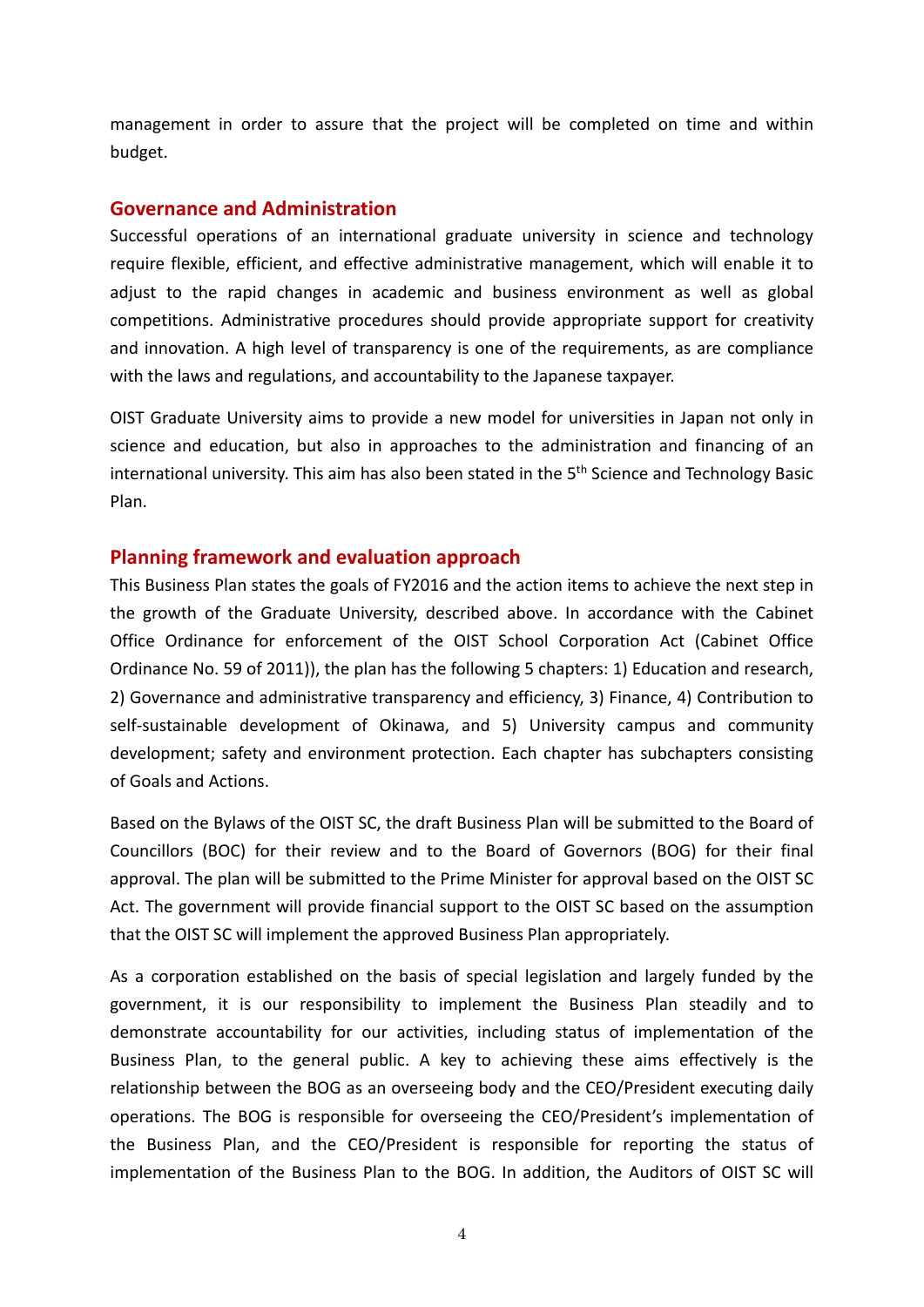supplement this relation by conducting independent and rigorous auditing on all aspects of operations including the status of implementation of the Business Plan.

After the end of each fiscal year, the organizational performance will be reported to and evaluated by the BOG and the BOC. The evaluation results will be utilized in planning and executing business as a basis for the next step to achieve our objective. In addition, the annual report together with the evaluation results will be posted on the OIST web site to ensure transparency by the end of June of the following fiscal year.

For a transparent and quantitative monitoring of progress against the plan, metrics will be provided for sub‐sections of the Business Plan whenever appropriate. These metrics will also allow for analyses of the growth of OIST Graduate University and international comparison with bench-marked institutions. Most of the metrics should be evaluated in the spirit of achieving the goals described above. Therefore, these metrics themselves are not the objectives. The final judgement of achievements has to come through the process of a Peer review similar to the one in 2015, which laid the groundwork for the current stage of expansion of OIST.

# **Chapter 1 Education & Research**

#### **1.1 Ph.D. Program**

#### **Goal:**

Using feedback from 2015, refine and improve measures to ensure that student recruitment, admissions, and enrolment proceed smoothly.

#### **Actions:**

(Courses)

- ・ Continue to develop the curricula including courses taught by newly recruited faculty, and submit an application of additional faculty teaching to MEXT in June 2016.
- ・ Continue to provide the customized Ph.D. program, including pre‐thesis research training and laboratory rotations and assignment of an Academic Mentor for each student.
- Continue to provide the programs for Professional Development for students including training that focuses on group activities and presentation skills, research conduct, career development, teaching experience and a program of student‐invited visiting speakers.
- ・ Continue to provide the examination for progression to thesis research based on oral examination by prominent external examiner.
- ・ Prepare the procedures for final examination of the thesis and graduation, degree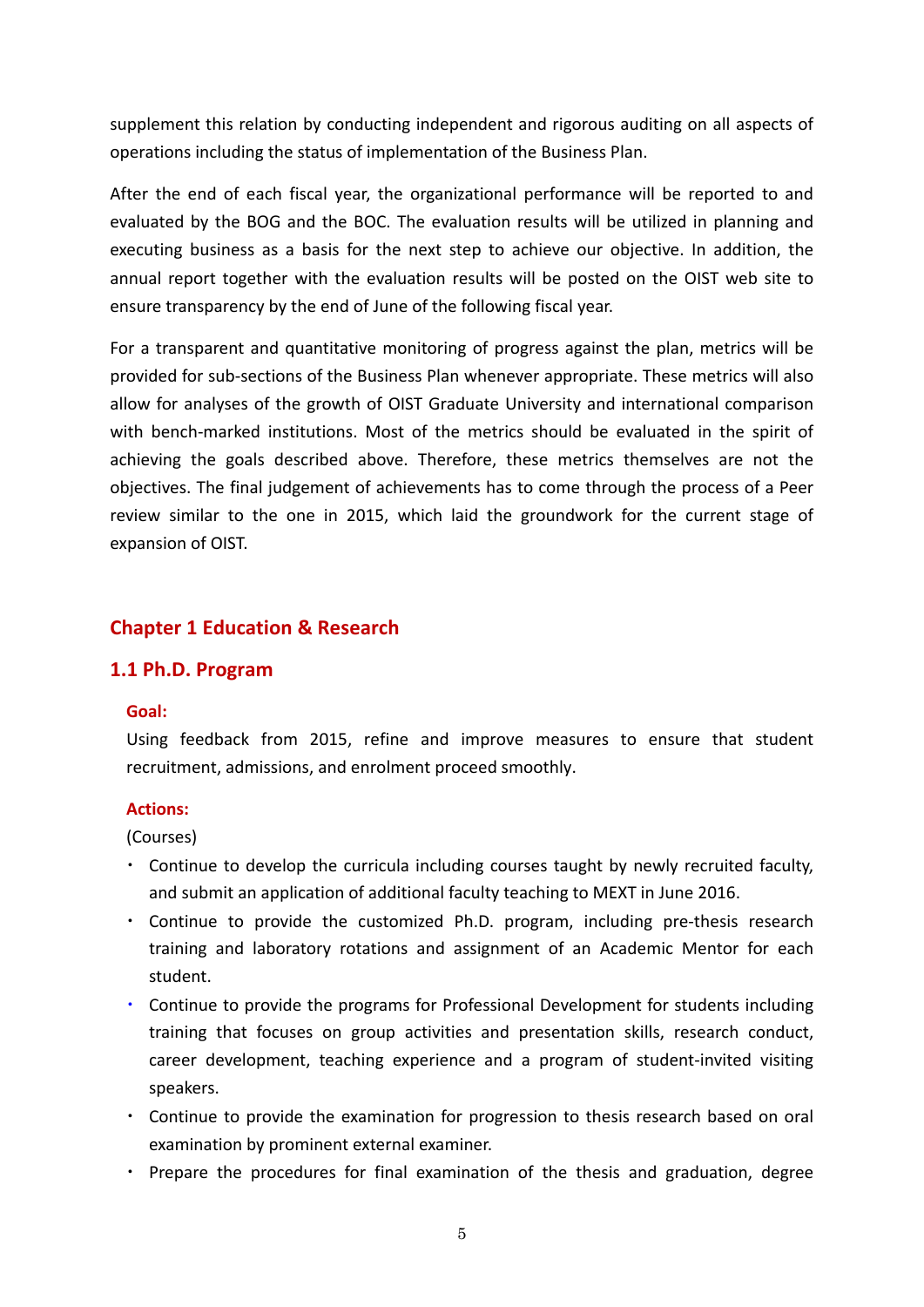certificate, graduation clothing and ceremony.

・ Continue to provide the Gap period training in language and research experience for incoming students, especially those who graduate from Japanese universities in March.

(Educational Environment)

- Continue to enhance collaborative relationships with other universities by developing exchange agreements concerning interns, course credits, TA opportunities, and other exchange opportunities.
- ・ Continue to maintain and enhance student record systems for monitoring of student progress, grades and completions.
- ・ Continue to enhance teaching support systems to manage laboratory classes, teaching materials, lecture and tutorial rooms, AV support, computer labs, and liaison between teaching faculty and academic services section.
- ・ Increase opportunities for OIST PhD students to learn essential research skills by organizing short courses in identified topics (such as mathematics, computer programming) and special topic courses by visiting researchers.

(Student Support)

- ・ Continue to refine and improve the orientation programs for the incoming students providing information on the educational program, available laboratories for thesis research, and life in Japan.
- ・ Enhance international student understanding of Japanese culture by organizing cultural visits and provide opportunities for interaction with students in other Japanese universities.
- ・ Continue to provide an environment for the students entering our Ph.D. program in which they will be able to concentrate in their research activities under the living standard comparable to that of the students of the best universities in the world that we are competing with.
- ・ Continue to track the occurrence, response and outcome of incidents involving students.
- ・ Continue to collect and provide information of external scholarship opportunities to the students.
- ・ Continue to support career development of students by professional development activities including arranging of TA opportunities at other universities and colleges, promotion of networking with leaders of universities and research institutions in Japan and around the world, active provision of the information concerning post‐doctoral and other job opportunities, including a program of visiting speakers.
- ・ Resource Center will continue and enhance its direct support to the students and their family members by (1) proactively engaging potential users through welcome emails to incoming staff and their families, (2) creating and distributing promotional materials (brochures, videos, etc.) detailing our services, and (3) expanding the RC website to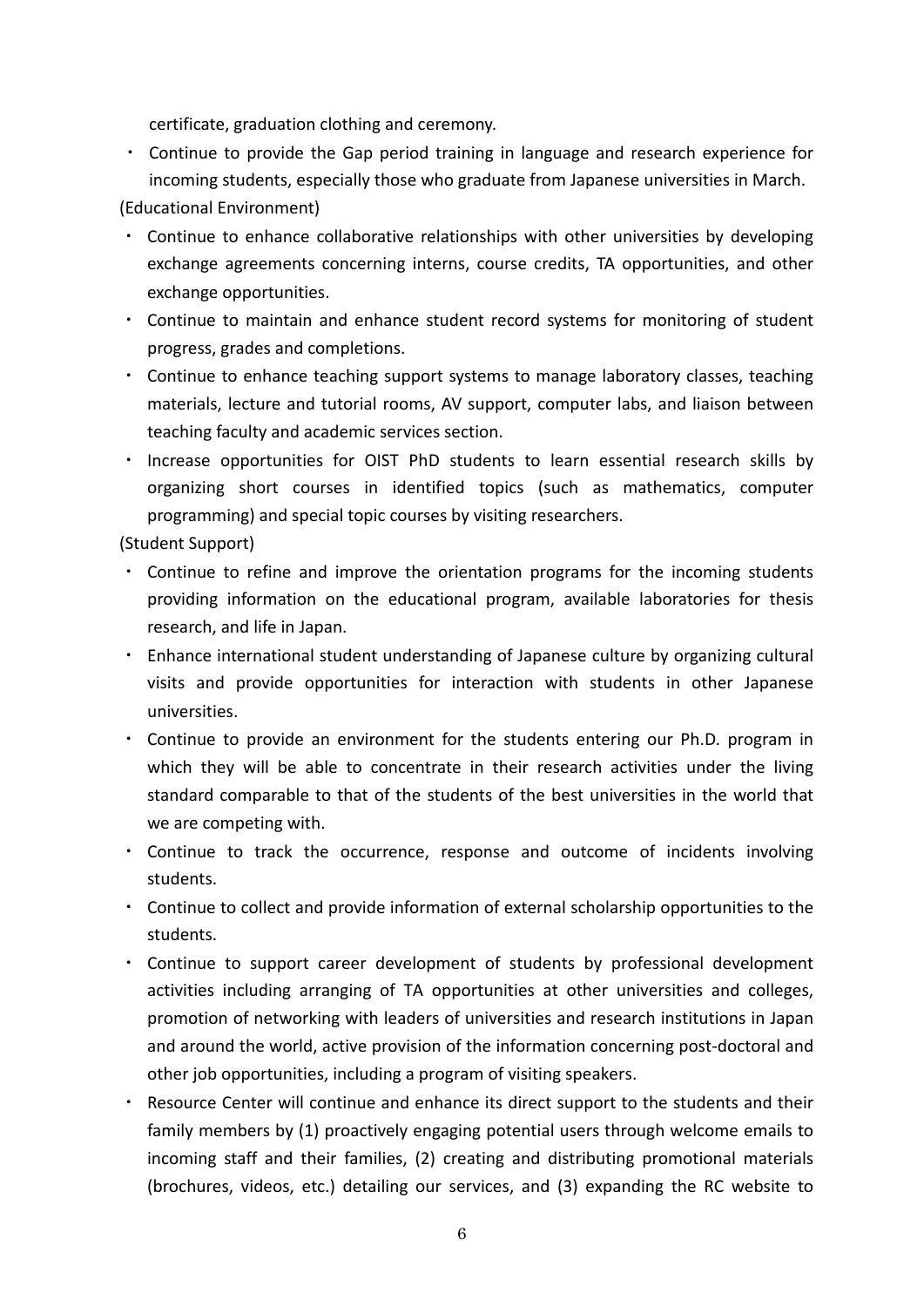include more information on daily life issues and administrative processes.

• Clinic opens with full-time bilingual members of one doctor, one nurse and one admin staff and cover the students' needs for general health on campus. Ganjuu Wellbeing Service will continue its activities to support in particular psychological health. In addition, a range of seminars on stress management and stress warning signs will be developed and offered.

#### **Goal:**

We will continue to attract and select the graduate students for our Ph.D. program from amongst the best available worldwide in science and technology. At least half of the students will be non‐Japanese.

#### **Actions:**

- ・ Review previous student recruitment and admission activities. Reflect the results of the analysis in the updated procedures and implement them effectively in a planned manner.
- ・ Continue to carry out student recruitment activities globally to attract the highest caliber graduate student candidates for the next intake of students arriving in September 2017 as follows:
	- ‐ The number recruited: About 35 students
	- Major recruitment activities:
		- $\triangleright$  Continue to develop the graduate school website as a recruiting tool. In addition, print a concise and well edited student recruitment brochure.
		- $\triangleright$  Continue holding OIST Café in major Japanese cities by providing OIST recruiting information and English training.
		- $\triangleright$  Hold the Science Challenge Workshop for undergraduate Japanese students, and the International Collaborative Workshop for undergraduate Japanese and other students to provide experience of cutting edge research and OIST graduate school educational experience.
		- $\triangleright$  Print specially targeted brochures to recruit applicants from disciplines that have fewer students at OIST such as Chemistry and Marine Sciences.

\*Particular attention and effort will continuously be made to advertise OIST's unique educational opportunities to Japanese undergraduates. Increase participation by Japanese students through a range of targeted approaches, via holding briefing sessions in some universities and events such as graduate school experience workshop in FY2015.

#### **Metrics:**

- Number of A excellent applicants for the Ph.D. program (Japanese and non-Japanese)
- Number of admitted students (Japanese and non-Japanese)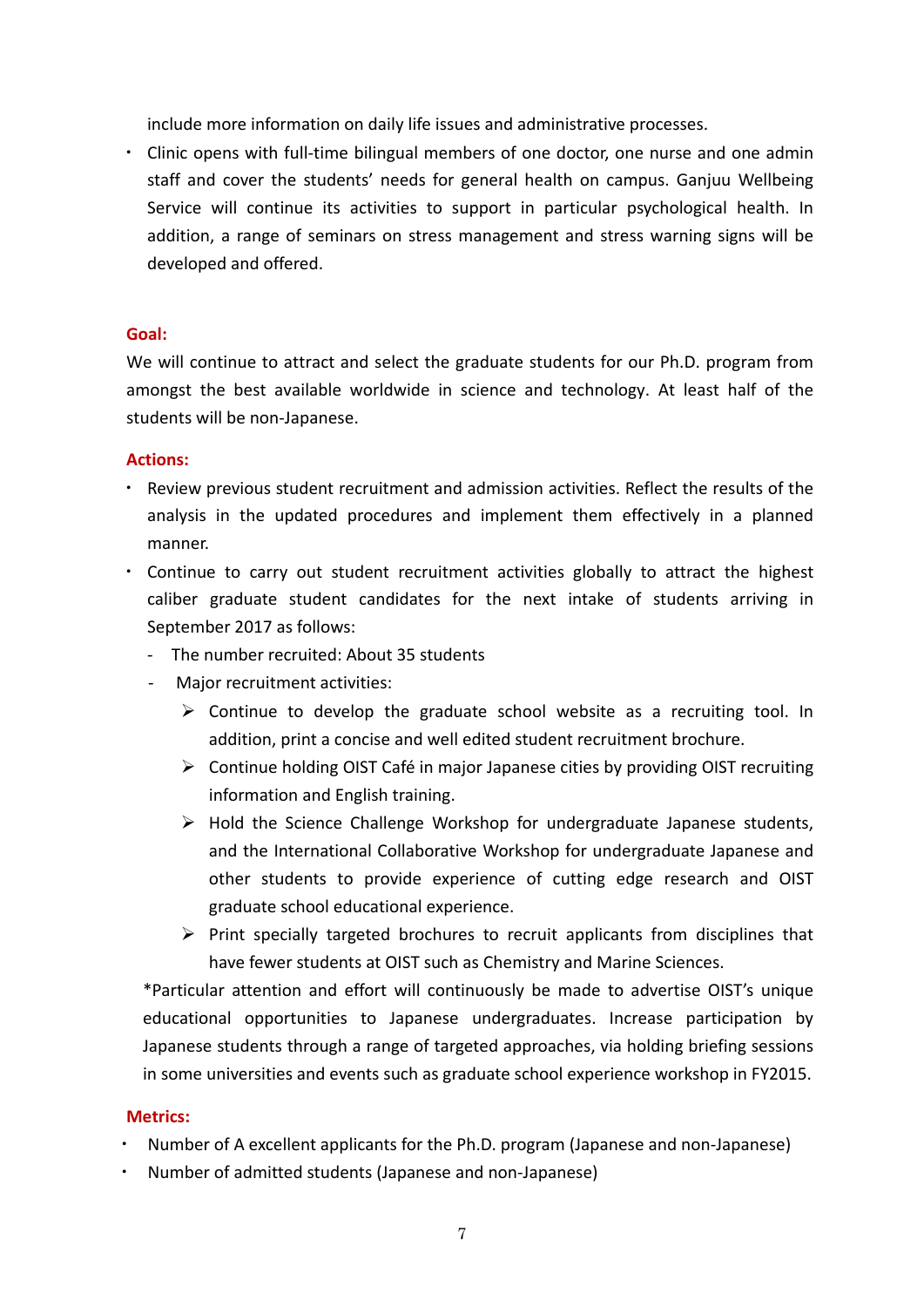- Caliber of incoming students (list of institutes from which the students received degrees, etc.)
- Increase of students receiving external scholarships, etc.

# **1.2 Scientific Research**

#### **Goal:**

OIST Graduate University will continue to conduct world‐class research in cross‐disciplinary fields of science. OIST Graduate University is committed to the pursuit of new knowledge through basic science. We are committed to the training of an international community of students. OIST Graduate University will encourage, motivate and support its talented faculty, students and scientists by promoting a collaborative cross-disciplinary research environment, providing excellent facilities and equipment, and by conducting regular and rigorous peer review.

OIST Graduate University aspires to be responsive and relevant to the needs of society. We believe that the most significant contributions will result from the discoveries made through basic science. Following "Basic Policies for Economic and Fiscal Management and Reform" by the Cabinet, we will continue applying our science and technology to the needs of society and industry in Okinawa.

#### **Actions:**

(Promotion of cross‐disciplinary research)

- Success in cross-disciplinary research depends on the strength of the Research Unit, led by our faculty members. To this end, we will continue to recruit the best people to our Faculty. We will actively develop the Research Support Division that supports the common and shared instruments and services for the researchers and students at OIST. Completion of Lab 3 has created space to support companies to co‐locate with OIST researchers. This will enhance our mission to support the development of Okinawa.
- ・ The architecture of our buildings, the rotation of each new class of graduate students through disciplines outside of their areas of interest and social activities all contribute to promoting joint projects across disciplines.

Attachment #1‐1 lists the Research Units at OIST as of February 2016. Attachment #1‐2 lists the major scientific areas of research.

(Research Support)

- The Research Support Division (RSD) has undergone a restructuring. The nine Sections of the Division all now have function‐related names, as well as one or more faculty members advising and leading the Sections with the RSD Section Leaders.
	- We replaced the Vice Provost for Research position with a Dean of Research position. This position leads the RSD.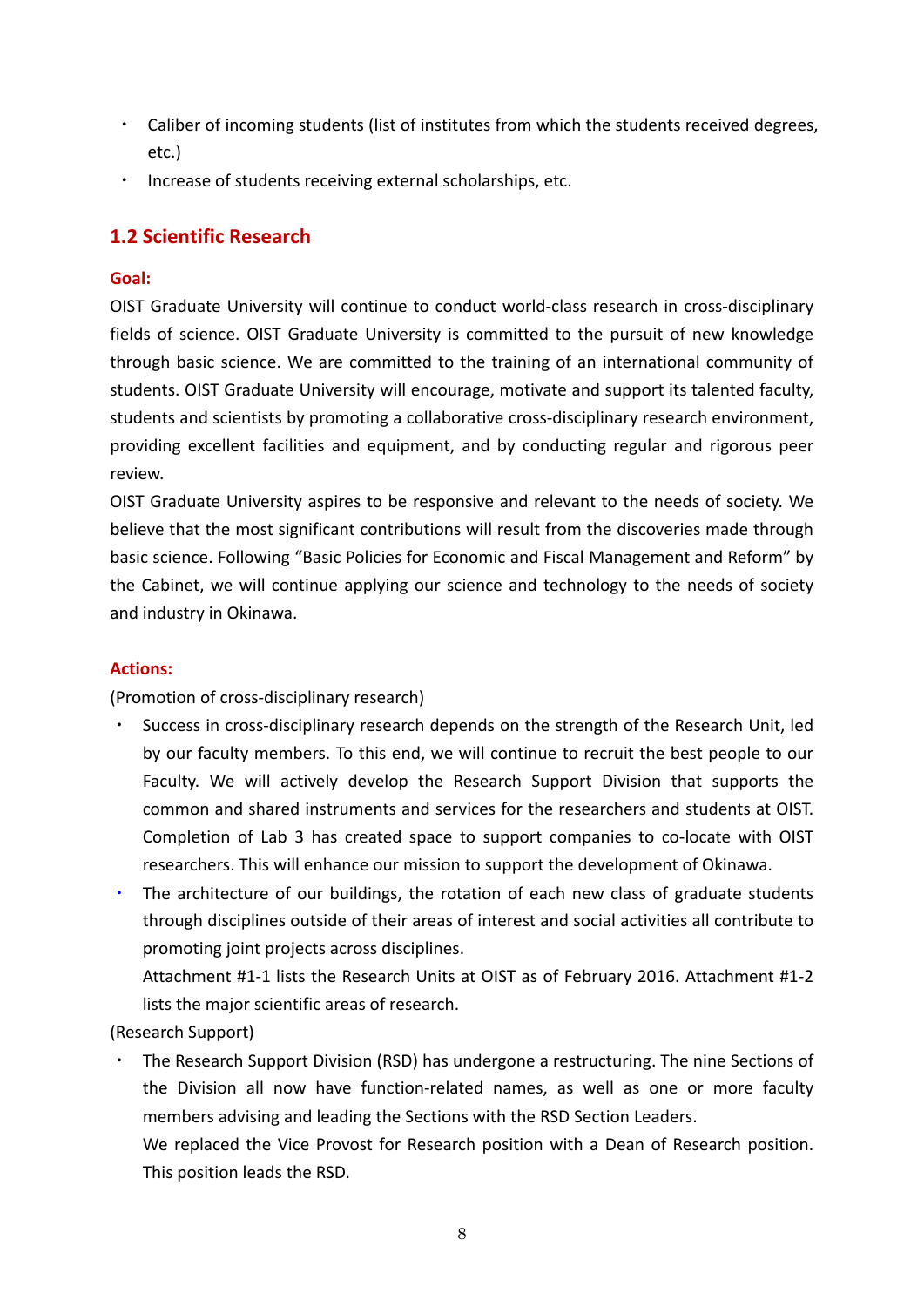As OIST grows, recruitment of excellent professional staff into each Section will continue. The area of engineering support has been strengthened. The Engineering Support Section is now specialized to the Mechanical Engineering and Micro Fabrication Support Section. A new Section, the Electrical Engineering Support Section has been created. This important area will enable technology development and advancements that will support both our research and teaching. It will be housed in the planned Engineering Support Building, planned for the FY2015.

The engineering and technical staff in the two Engineering Sections must have design, fabrication, and testing expertise that includes mechanical systems, electrical systems, vacuum systems, microwave systems, chemical systems, bio‐molecular systems, environmental systems, digital and analog electronics, process engineering, geodetics, and fluids.

- Work is progressing on the building of the Seragaki Marine Laboratory that will support marine science and the Marine Centre at OIST.
- ・ Continue the completion, development and improvement of the Research Equipment Database and Reservation System for effective management and use of common research resources.
- To enable continuous, real-time monitoring of Okinawan coral reef ecosystems, two cabled, ocean‐observing systems have been installed. Physical, biological, and chemical param‐ eters are monitored and underwater cameras designed for plankton monitoring have been installed to capture temporal variations. Water samples are collected several times every month and stored in order to determine the accuracy of underwater sensors and to process samples in the laboratory (mass spectrometry and electron microscopy). Collaborators are permitted to bring their own sensors and OIST will connect them and carry out maintenance. Data storage will be available, thereby allowing OIST to be an excel-lent testing site for ocean observing instruments.
- Enable the use of OIST research facilities by external academic and industrial users, while ensuring prioritized access by internal users. To write a PRP Chapter dedicated to the use of OIST research facilities by external entities. Develop the procedures and processes to support that PRP.
- ・ Utilize a high‐performance‐computing cluster and DNA sequencers facility to support the R&D Cluster‐related and other research at OIST.
- ・ Committee for the Promotion of Proper Research Conduct will encourage all OIST researchers and students to take research ethics education in order to promote responsible conduct of research. The committee also take initiative to establish necessary manuals or procedures so that all researchers and students perform appropriate and effective operations over storage and disclosure of research data in compliance with relevant administrative guidelines.
- Reorganize sections and offices related to health and safety, and then establish the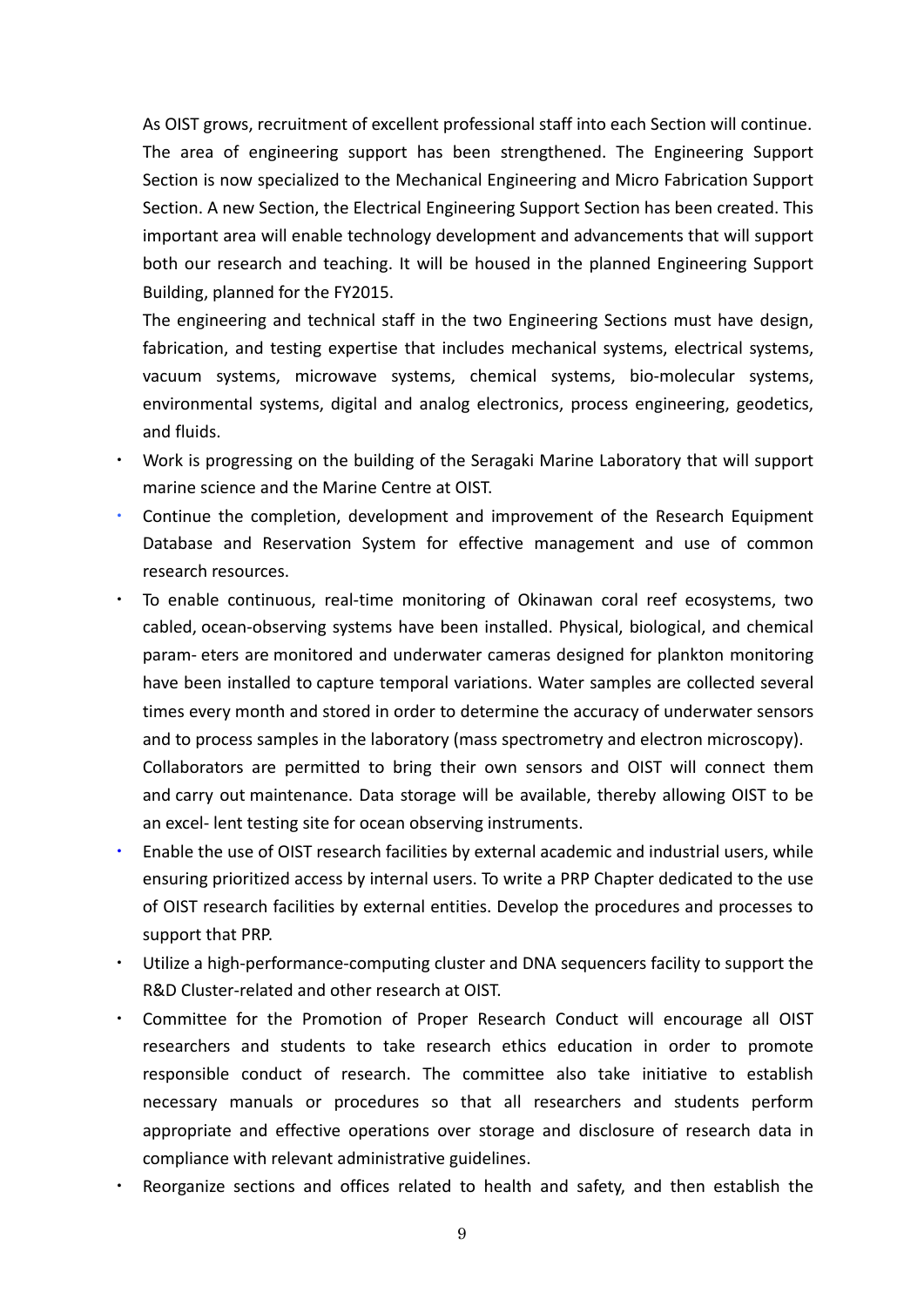Environmental health and safety Section to support and advance the teaching, learning and research activities of the University through promotion of a safe and healthy campus environment by providing and coordinating programs and services that minimize safety, health, and environmental and regulatory risks to OIST community in a manner consistent with responsible fiscal and environmental stewardship.

(Publication and communication)

- ・ Continue to promote publication of research results in international science journals with the highest quality of research and participation in international conferences by encouraging researchers through publicity of research results and rigorous research evaluation.
- ・ Continue to provide accessible information about OIST research and its results to the scientific community and to the general public in Japan and overseas through OIST Web articles, press releases, press conferences, OIST newsletter, brochures, and the OIST social media. To do this, we will:
	- ‐ Continue moving all OIST website contents to a responsive design to enhance usability for users on mobile devices, work which began in FY2014. Continue to optimize the OIST Website and maintain the high percentage bilingual content.
	- ‐ Employ a proactive media strategy by organizing press visits and press briefing sessions in Okinawa and on the mainland.
	- ‐ Disseminate OIST's research results to local, national and international media via electronic clearing houses such as Alpha Galileo and Eureka! Alert and through Japan's press clubs.
	- ‐ Strengthen the media presence by creating and maintaining a global network of press officers with other universities and journalists.
	- Streamline the working skills of science writers by regularly providing professional courses in collaboration with other universities.
	- Leverage social media to increase visibility of and support for OIST.
- Increase the number of meetings with other institutes by improving the technical support.

(Research Evaluation)

- Continue the evaluation of research units by external committees consisting of world-class prominent scholars at the internationally highest standard – the committees will rigorously evaluate the achievements, uniqueness, future possibilities, and other elements of the research unit with fair and transparent standards. The evaluation results will be used in judgments of promotion of faculty members and continuation of the research units. (In FY2016 evaluation of up to 7 units is planned.)
- Continue to publish the summary of research evaluation expeditiously to fulfill the accountability to the public in using public expenses for the research projects.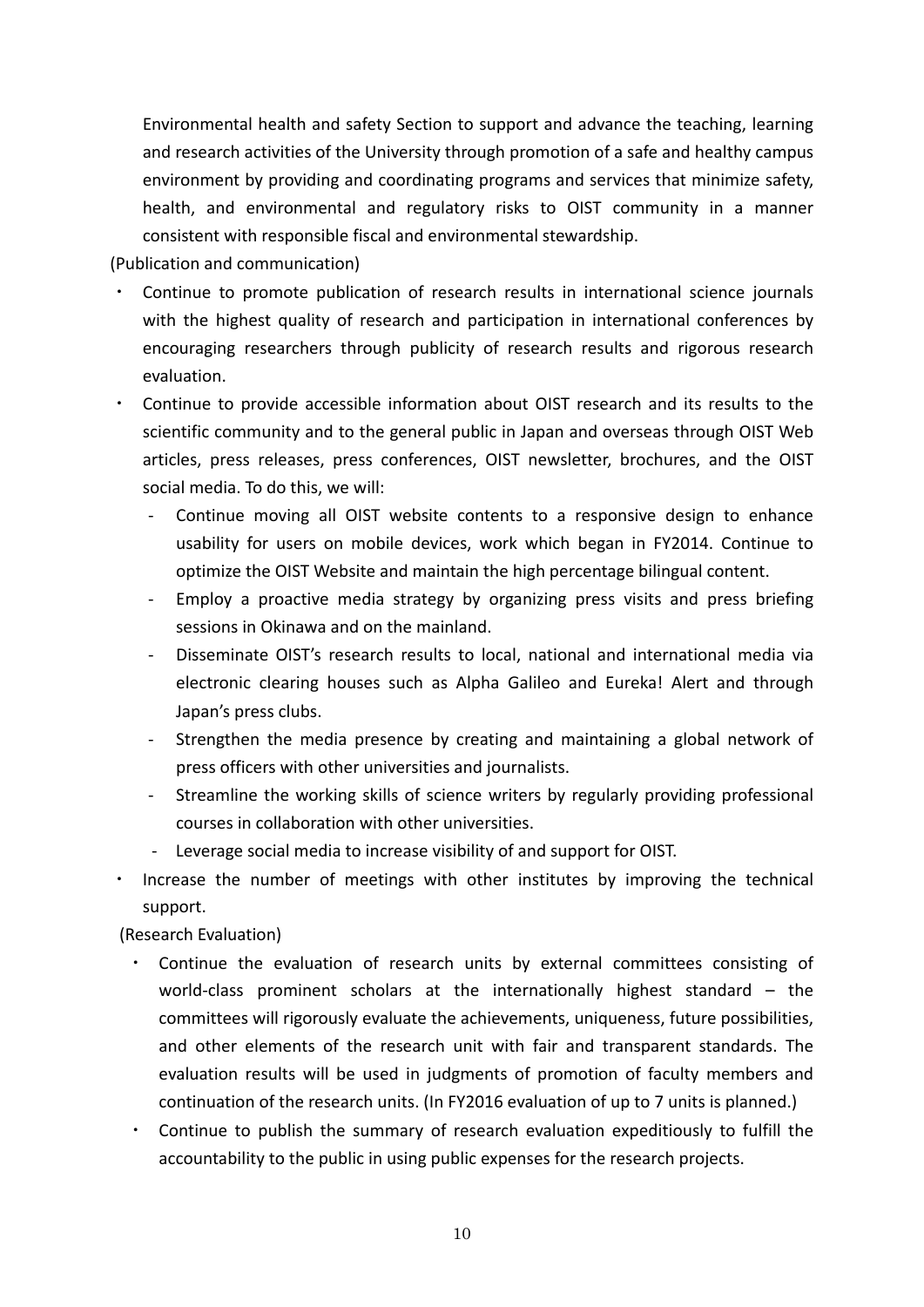#### **Metrics:**

- ・ Number of researchers (faculty, postdocs, technicians, and students)
- ・ Number of research publications
- ・ Number of press announcements and/or conferences about research results
- ・ Number of research honors
- ・ Number of research units evaluated

# **1.3 Faculty Recruitment**

#### **Goal:**

The University will continue to recruit international and Japanese scientists, with a mixture of senior scientists with an established record of excellence in research and junior scientists with a strongly emerging record of excellence in research.

Publicize OIST and solicit faculty recruiting to the conference participants by inviting and hosting prestigious international conference in computer science to OIST.

#### **Actions:**

- ・ A series of appointments of outstanding Faculty is planned which strengthens the OIST research portfolio following broadly the proposals set out in the Framework Document II by both broadening and deepening the coverage of the different scientific disciplines while maintain a balance between seniority, international and Japanese faculty and enhancing the gender balance. The aim is to recruit up to 9 new Faculty positions driven mainly by the excellence of the candidates, to increase the number of Faculty to 60 toward the goal to reach 100 Faculty units by 2023 in the Framework Document II. The research areas include Biology, Chemistry, Computer Science, Ecology and Environmental Science, Marine Science, Mathematics, Neuroscience, and Physics.
- ・ Provide suitable research and work space for new faculty members in FY2016 by implementing the following actions.
	- Continue to adapt the reserved spaces in Lab 3 to the needs of faculty.
	- Refit the vacated labs and work spaces in other lab buildings.
	- ‐ Create additional space by optimizing use of existing labs and workspaces.
	- ‐ Encourage sharing of equipment and common facilities by faculty members to increase available spaces.
	- ‐ Coordinate closely with new faculty members to meet space requirements.

Coordinate with Resource Allocation Committee for efficient use of space.

#### **1.4 Global Networking**

**Goal:**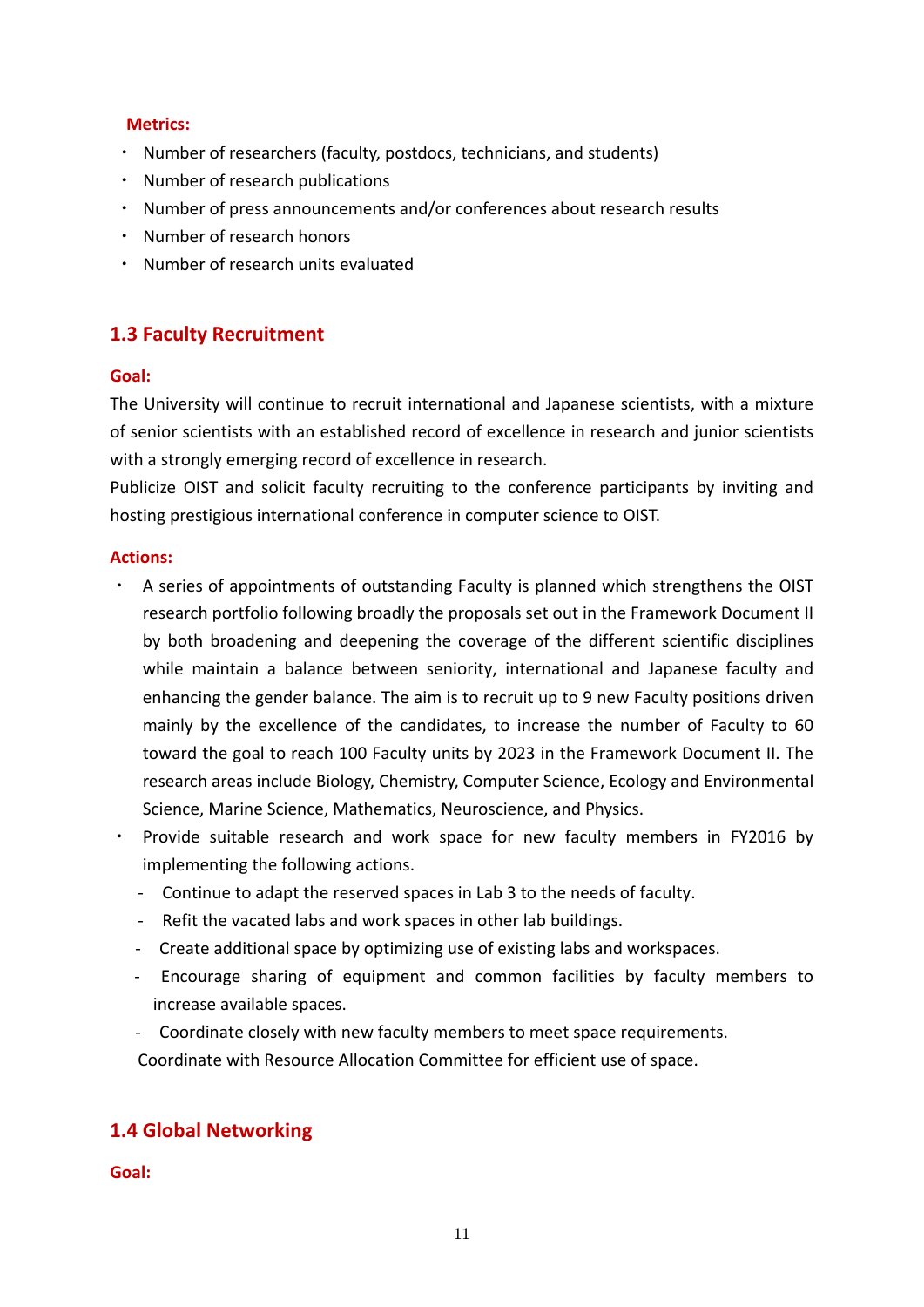OIST Graduate University will continue to create strong networks with the international science community. It will do this, for example, by increasing collaborative agreements with universities and institutions, and by hosting academic workshop. OIST will increase its reputation as an International Graduate Research University committed to the betterment of society through conducting leading basic research and training the best scientists. 

#### **Actions:**

- Enable and enhance collaborative relationships with other universities by developing exchange agreements concerning interns, course credits, and other exchange opportunities. (Repeated. See 1.1).
- Continue to host international courses and workshops at the highest level in the world and provide students and young researchers with the opportunities of learning forefront science and interacting with outstanding peers. In addition, invite world-class international conferences to OIST venue to increase opportunities for the OIST researchers and students to establish networks with other researchers through academic and social events. Maintain flexible and efficient operation of each workshops by keep ensuring a reduction of cost for each workshop by reducing the travel support for the workshop participants, obtaining funding support from other institutes and more efficient travel and accommodation procedures.
- ・ Continue to host top undergraduate students in residential courses and laboratory placements as research interns in research units.
- ・ Continue to implement special research student programs, and through those programs, accept students from universities in Japan and around the world for practical trainings in research units**.**

#### **Metrics:**

- ・ Number of collaboration agreements with universities and research institutions
- ・ Number of international courses and workshops
- ・ Number of participants of international courses and workshops
- ・ Number of students accepted from domestic and international universities

# **Chapter 2 Governance & Administrative Transparency and Efficiency**

# **2.1 Basic structures for governance and business operations**

#### **Goal:**

The Board of Governors (BOG), which consists mainly of non‐executive members based on the OIST SC Act and the OIST Bylaws unlike the case of most Japanese traditional institutions, takes ultimate responsibility for operation of the OIST SC and OIST Graduate University. The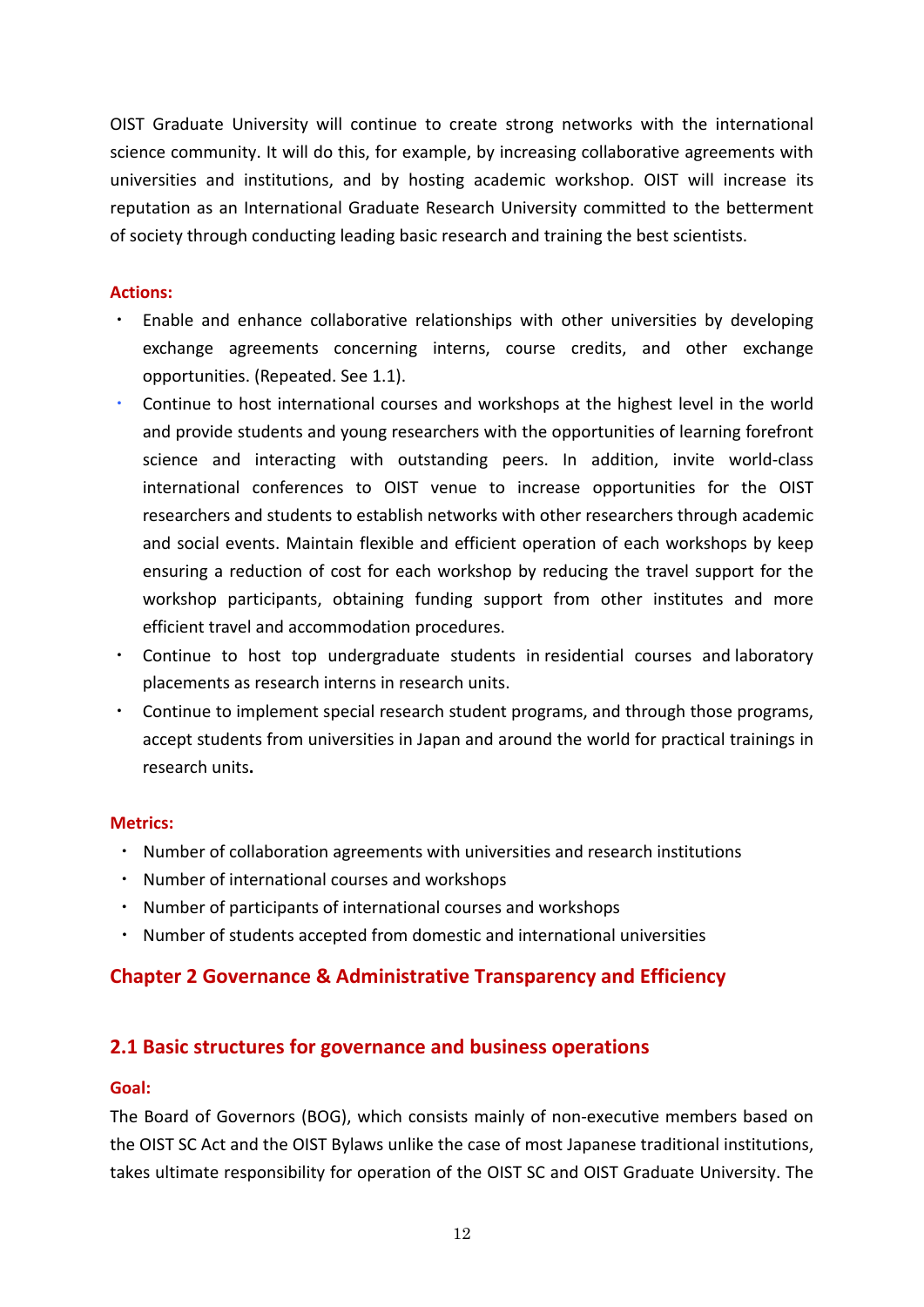Board of Councilors (BOC) reviews the operations of the corporation with broad views of the society, including those of the local community. These two boards play key roles together in ensuring effective and transparent governance of the OIST SC in accordance with pertinent Japanese laws and the OIST SC Bylaws. The CEO/President will continue to provide the leadership in the execution of the Business Plan and accountable to the BOG and the BOC. The governance of OIST SC especially features the appropriate relationship between these boards and the CEO/President. Auditors of the corporation will conduct rigorous audits to ensure appropriateness and efficiency of the operations of the corporation.

#### **Actions:**

(Basic Management)

- Commences the fifth year since the School Corporation began. Regular BOG meetings will be held in May, September and February, and regular BOC meetings will be held in May and February 2017. In the BOG meeting in May, the performance and achievements of FY2015 will be reported and evaluated. The results of this assessment are made available to the CAO for public sharing.
- ・ BOG and BOC have established subcommittees to ensure effectiveness of their functions. Activities of these subcommittees will receive sufficient administrative support (Subcommittees of the BOG: Steering, Budget and Finance, Academic and Research, Audit and Compliance, and (Ad‐hoc) Community Relations and Future Planning. Subcommittees of the BOC: University Management, Budget and Finance, Academic and Research and Sustainable Development for Okinawa.). A web or telephone conference system will continue to be utilized for the BOG and BOC meetings to enhance efficiency as well as promote active participation of governors and councilors who are in distant locations.
- The CEO/President will continue to exercise leadership in all matters of daily operation of the OIST SC and the OIST Graduate University and ensure steady implementation of the Business Plan.
- Auditors will continue to conduct rigorous regular audits of all aspects of business operations, including budget execution, tendering and contracts, and the status of compliance, based on the Auditing Plan developed in advance while coordinating with internal audits and accounting audits, and conduct special audits in addition when deemed necessary. While keeping appropriate independence, Auditors will continue to maintain effective communications with the university management through the Vice President in charge and will be provided sufficient information and staffing necessary for conducting their duties. Result of Auditors' audit will be reflected in future operations through their reporting at BOG meetings, etc.

(Commence Expansion)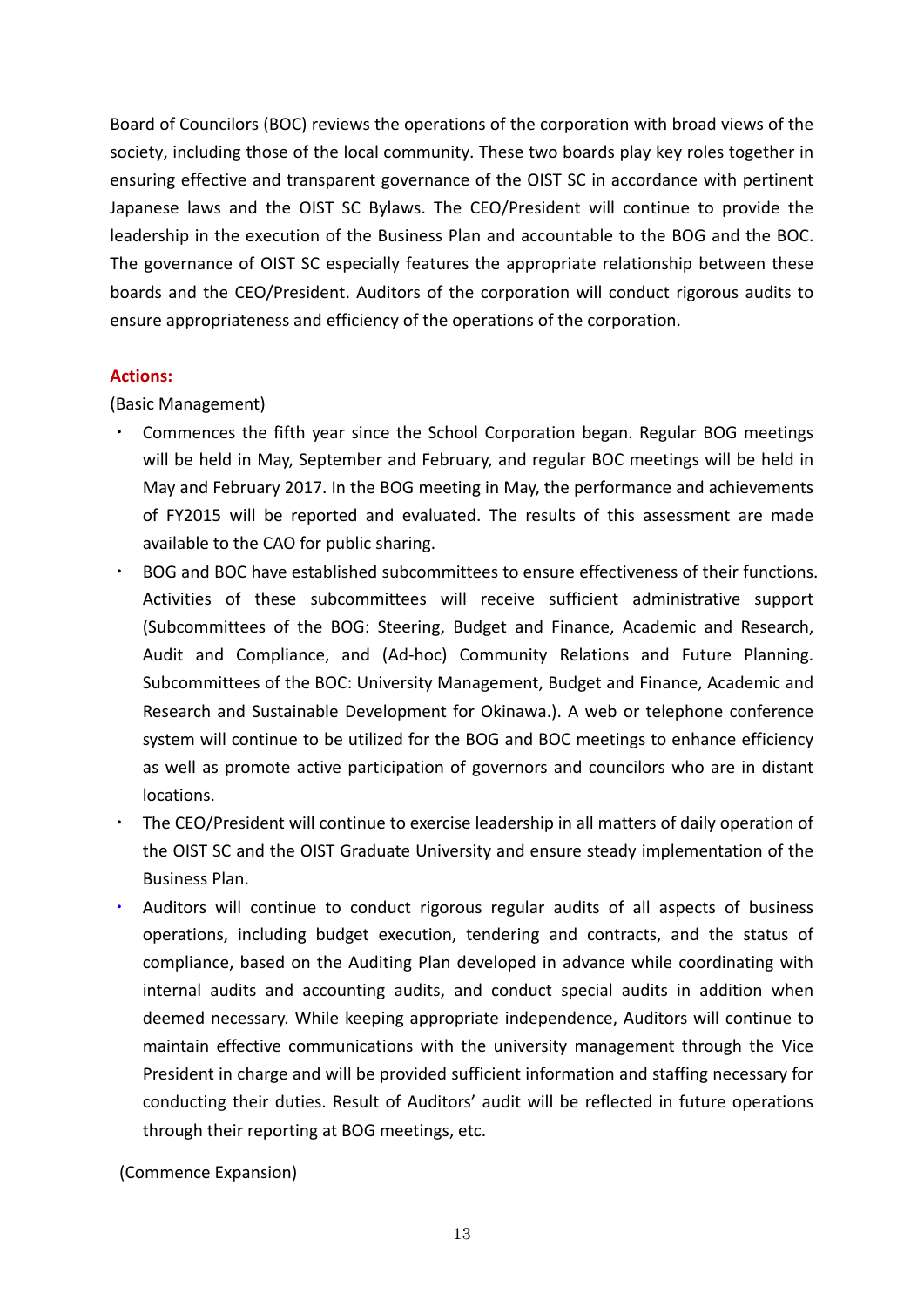In July 2015 an external "Peer Review" was conducted to evaluate OIST's progress and expansion plan. The focus of the evaluation was to assess whether OIST Graduate University is on track to become a world‐class education and research university capable of generating sustainable development for Okinawa.

The Peer Review Panel unambiguously confirmed that progress across all key measures of excellence has been outstanding. In these measures, OIST was judged to be on a par with the 25 universities ranked highest by World University Rankings 2014/2015.

As a central recommendation the Panel endorsed the general plan of growth suggested in the Framework Document II, aiming at a goal of approximately 100 outstanding research groups, with a proper balance among different fields of research, and a graduate school of a few hundred students, one decade from now, by the mid 2020's. Toward the end of this decade of development, further growth of OIST should be deliberated and planned.

#### **Goal:**

OIST Graduate University will continue to build and maintain the administrative organizations by which a world‐class international graduate university will be effectively administered. While being autonomous, OIST Graduate University will keep close contact with the Cabinet Office (CAO) to be accountable for its budget execution and business operations to the Japanese Government.

#### **Actions:**

- ・ Continue to hold weekly meetings with the President/CEO, Vice CEO, and other executives to prepare major decisions, to share information and review the status of business operations. In addition, hold all‐hands meetings as necessary. Continue to hold the bi-monthly information sharing meeting between the Executive and the Faculty Assembly to improve the flow of information between senior management and the Faculty.
- ・ Maintain close communication with CAO through the Vice President in charge of governmental relations. Specifically, continue the Quarterly Meeting to share information such as the status of implementation of the Business Plan. In addition, prepare business sketch and budget requests for FY2017 well in advance through close discussion with CAO.
- ・ Continue necessary preparation for university accreditation conducted in 2018 by a MEXT‐certified independent accreditation organization.
- ・ A new ERP system will be implemented as a central tool for managing the HR and Finance systems at OIST Graduate University. This will be the most significant administrative change since OIST began as a university. The Information Technology, or IT, at OIST serves both the University as well as the academic core, through the Scientific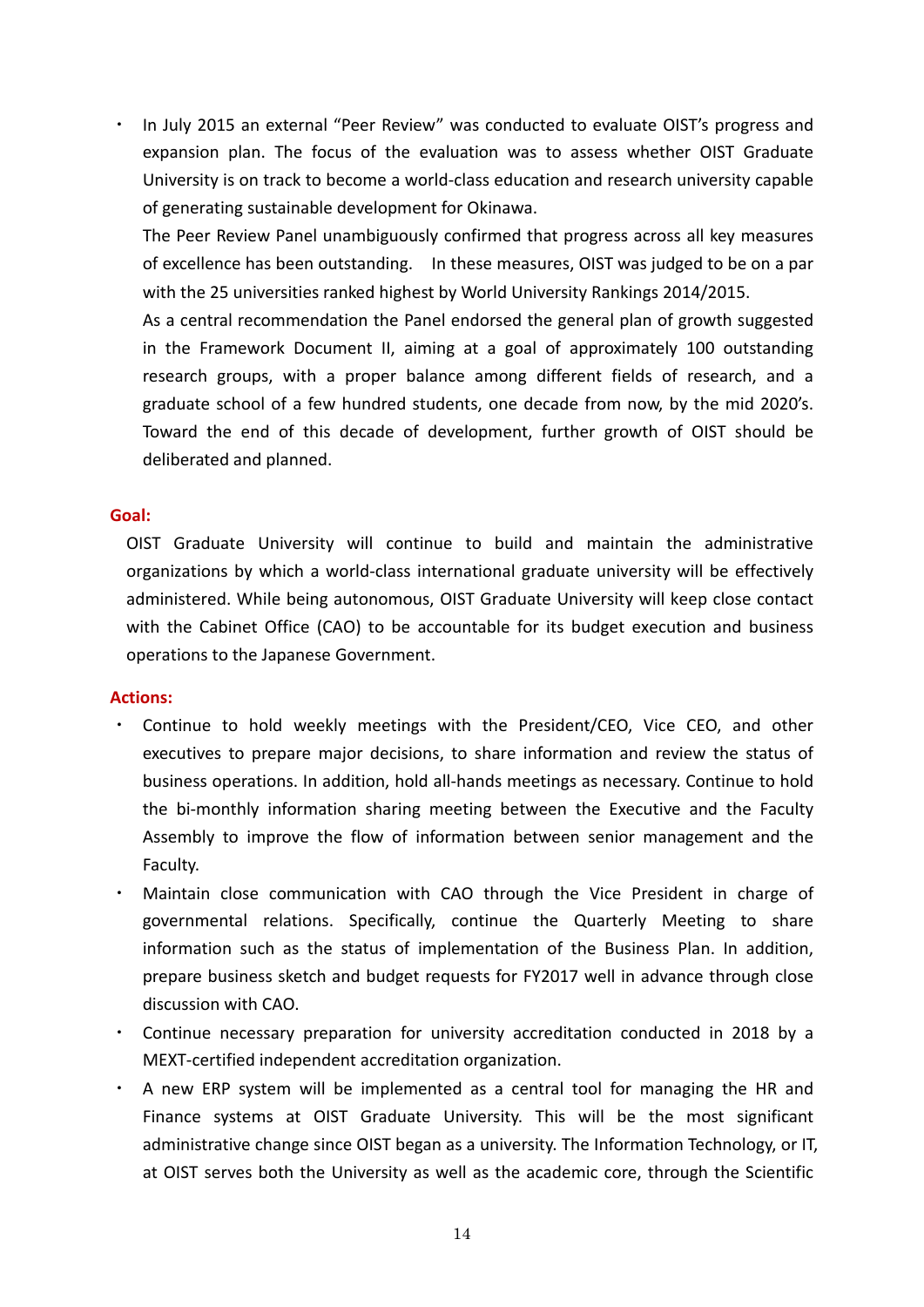Computing and Data Analysis Section of the RSD. Continuous improvements in a wide range of services are being implemented. These include processes as well as new infrastructure.

- Ensure IT provides an excellent quality of support service, in alignment with the goals of the University and the business plan. Specifically, ensure that support processes critical to research and educational productivity such as on‐boarding, account creation and authorization changes are as automated and efficient as possible.
- ・ Ensure that clear and concise documentation and education programs exist to allow users to capitalize on IT resources and services.
- ・ Identify, evaluate, design, deploy and maintain infrastructure to support the business of the University, ensuring that infrastructure deployed can scale with the growth of OIST.
- ・ Best position the University within relevant local and global IT initiatives to enhance and support the research and administrative activities of the University, and best promote Okinawa.
- ・ Provide legal advice in connection with legal issues arising at the relevant divisions at OIST, and ensure legally appropriate operation of the OIST SC by providing overall legal support in drafting, negotiation and execution of the agreements handled by relevant divisions at OIST.

# **2.2 Budget allocation and execution**

#### **Goal:**

On executing the budget including government subsidies, OIST Graduate University will continue efforts for improving cost efficiency and level, especially for general administrative expenses, by engaging in the improvements of procedures and systems to enable appropriate and effective allocation and execution of budget to fulfill its accountability to the government, sponsors, and general public.

#### **Actions:**

By holding Resource Allocation Committee, formulate high-level budget allocation and reallocations proposals of the university resources, such as Personnel budget, Operational budget, Equipment budget, and Space. For the purpose of appropriate allocation of the university resources, the proposals will be reviewed by the Executive Committee and then approved by the President/CEO.

Continue to have budgetary units, which are the allocation/execution unit, consistent with the organizational structure of the university and allocate the necessary budget to implement the Business Plan to each budgetary unit.

Continue to reinforce the budget allocation and reporting process by collaboration with the budget analyst assigned in each division. The status of budget execution will be reported monthly to the President/CEO at the monthly Budget Review Meeting in order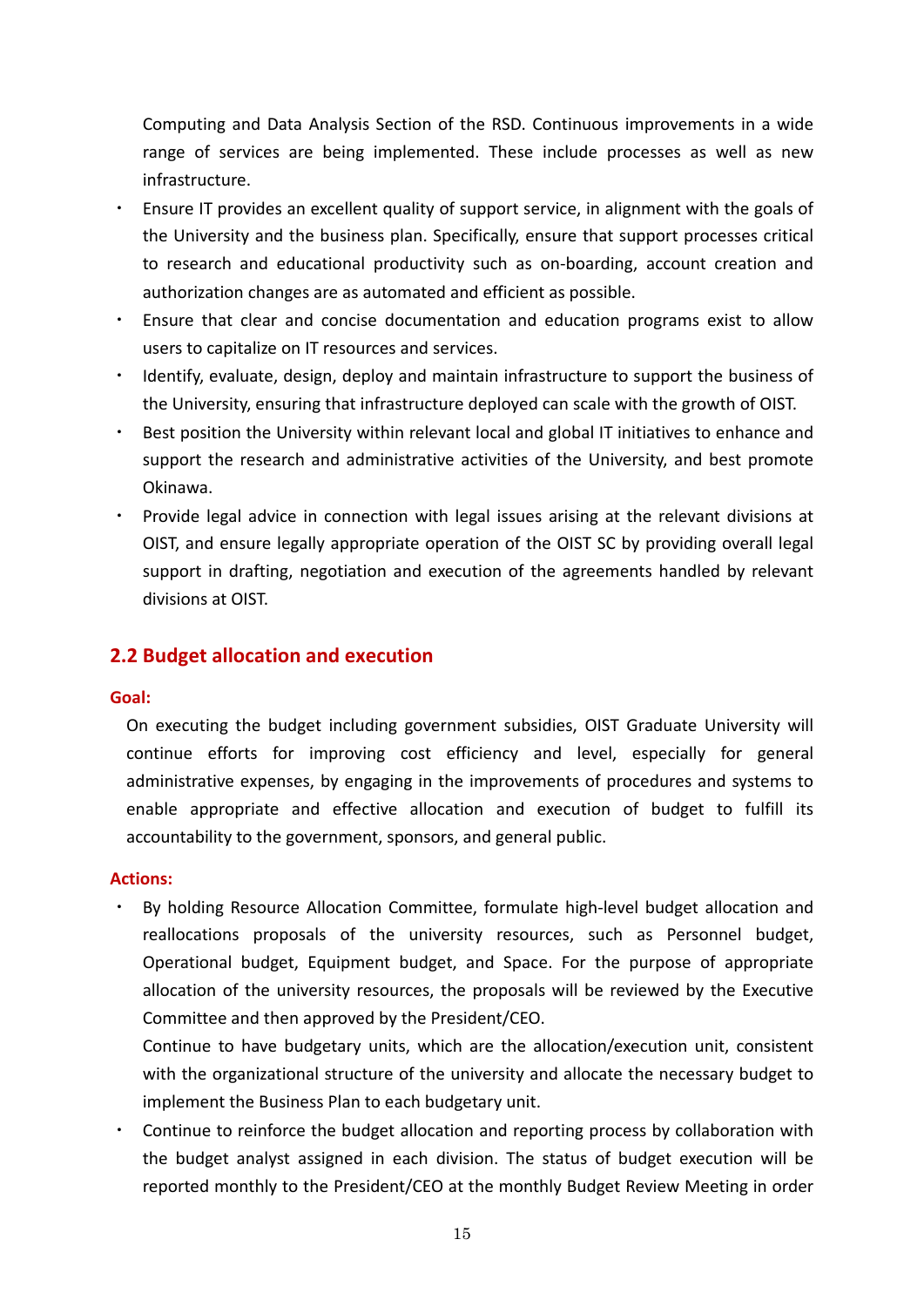to ensure appropriate and integrated budget management of all funds including the Subsidy for Facilities. In addition, report the budget execution status to CAO on monthly basis.

The system of Research Plans has been implemented. All faculty members have been asked to fill out the Research Plans that contain plans for the science, with appropriate summaries as well as requests for resources. Resource requests will cover human, operational expense and instruments and other capital needs. The Research Plan covers five years. Together with the peer reviews, as appropriate, decisions about budget allocations will be made. Mid‐year review in September and another review in January, at the beginning of the fourth quarter will be conducted. These are points where all the research-related budgets are balanced between surpluses and over-expenditures. This fine-tunes the expenditures to optimize spending. The mid-year review is also when checks are made to ensure capital purchases are in line for delivery and acceptance by the end of the Fiscal Year.

Continue to properly manage competitive research funds including KAKENHI (Grants‐in‐ Aid for Scientific Research) in accordance with the rules provided to each grant under the Dean of Research while coordinating with the Budget and Accounting Sections.

- ・ Continue to implement the procedures to comply with laws and University policy and rules – the procedure in budget execution includes reviews by the Vice President in charge of compliance when individual budget expenditures exceed a predetermined threshold.
- ・ Conduct internal audit under the Vice President in charge of compliance, as well as develop human resources through sending our staff to training courses provided by government agencies, etc. on regular basis, to ensure proper contract, procurement and accounting procedures.
- ・ A committee consisting of external experts will review of contracts concluded by the University in order to ensure proper implementation of tendering. In addition, exert efforts in ensuring fair and transparent procurement through measures such as establishing a committee including external experts and having their review on specifications of large research tools/equipment for each purchase based on the University's policy and rules.
- ・ The RSD Section Leaders and the faculty managers will consider proposals of common and shared research resources.

# **2.3 Efficiency of business operations**

#### **Goal:**

OIST Graduate University will continue its efforts to improve efficiency in its business operations.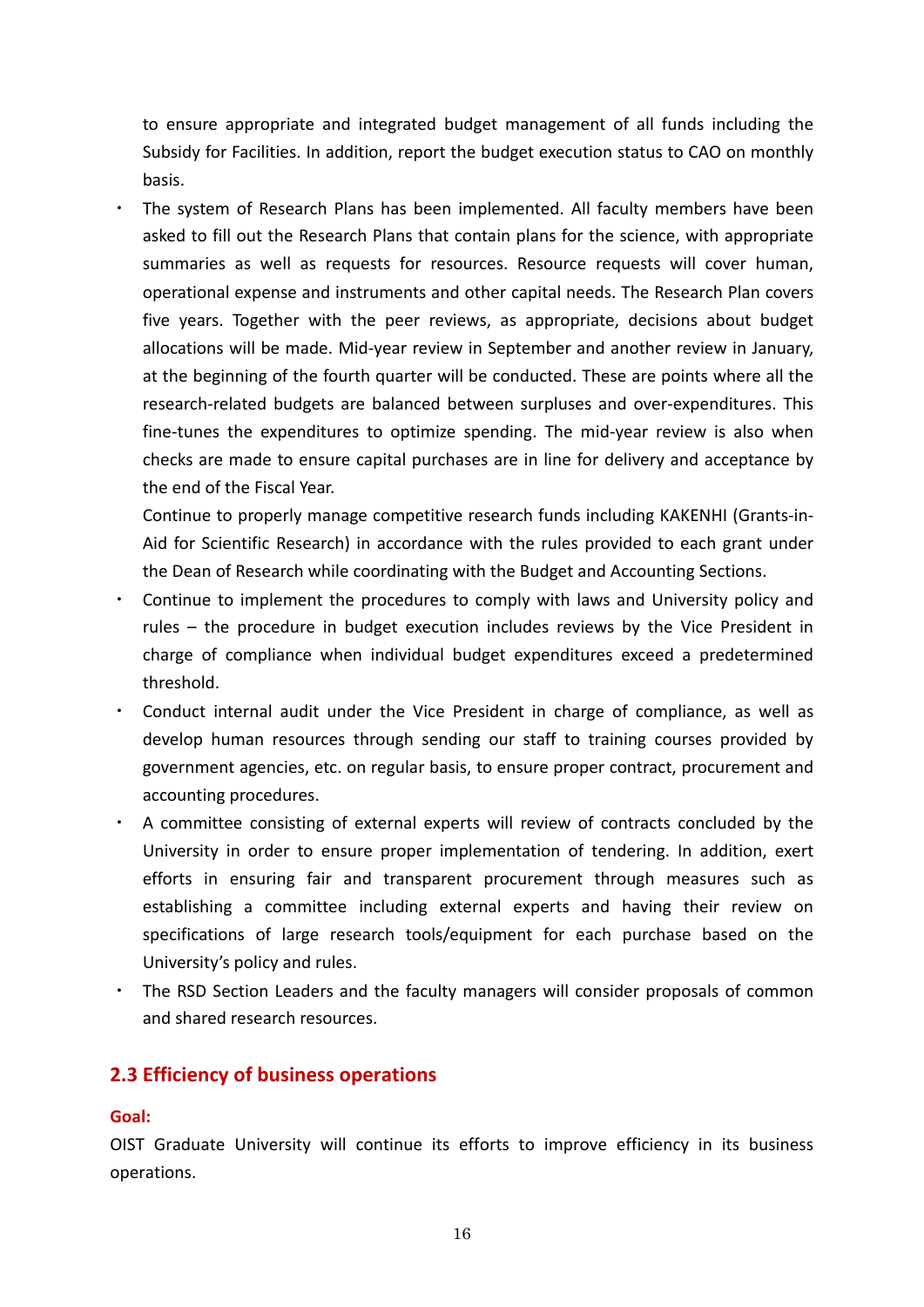#### **Actions:**

- ・ Support research activities, such as promoting common/shared use of research equipment and tools (See 1.2) and utilizing the methods of unit price contracts, bulk purchase for research materials and reagents, and multi‐year contracts.
- ・ Reduce costs of research supplies and reagents which are usually used by price negotiation as well as general purchases.
- ・ Reduce costs of research equipment maintenance by reviewing the methods of maintenance etc.,
- ・ Improve the Internal supply store operation for supporting research activities efficiently and effectively.
- ・ Contracts of the University shall be based on the principle of ensuring sufficient transparency and competitiveness, and in case of making a negotiated contract, thorough information disclosure will be ensured, such as by disclosing the reason for the negotiated contract. Monitor procedure for negotiated contract continuously. At the same time, review procurement policy, rules and procedures regularly from the perspectives of efficiency and simplicity. Start streamlining the segregation and procedures related to procurement for the future expansion of the University.
- ・ Study continuously for the direct purchasing from abroad, considering the price correction of Japanese market.
- ・ Collect reference data comparing prices of supplies and equipment etc. in Japan and abroad and use such data in direct negotiation with manufacturers/agents/forwarders to improve cost efficiency of purchasing. And mitigate price increases caused by recent devaluation of JPY.
- ・ Conduct appropriate actions for adapting sufficient procedures of OIST staff to the change of consumption tax, etc.
- ・ Support those efforts for administrative internationalization made by national universities and other institutions through conducting a training program at OIST to their staff members and enhance administrative efficiency by absorbing their knowledge and experience on university operation and management**.**

#### **Metrics:**

- ・ Reduction of costs by unit‐price contracts and bulk purchase
- ・ Increase of use of the internal supply store
- ・ Ratio of purchase contracts concluded through tendering or other competitive processes (number of contracts and amount)

#### **Goal:**

OIST Graduate University will make the best use of its facilities and equipment.

#### **Actions:**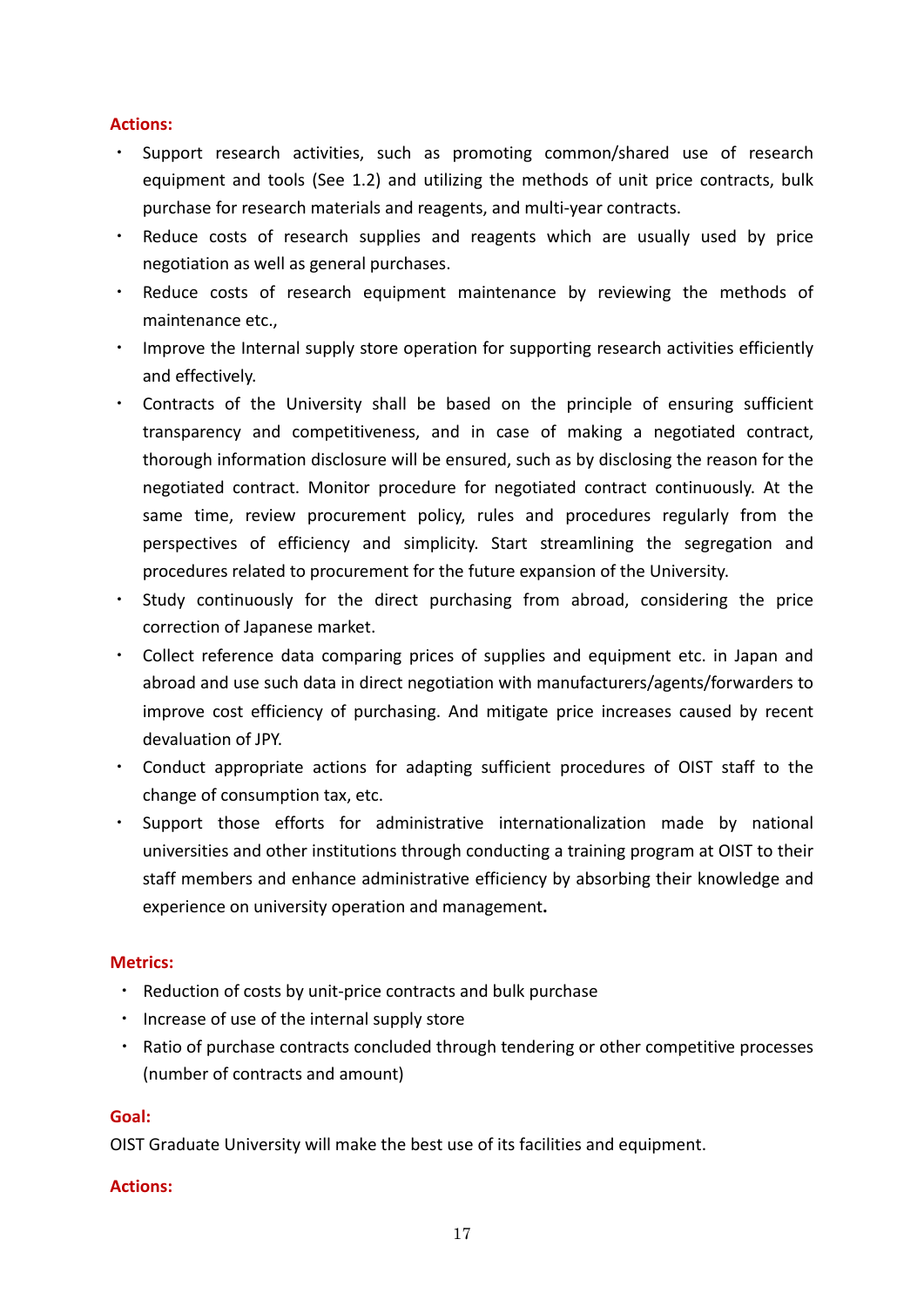- A thorough survey of use of research and work spaces in all three existing laboratory buildings has begun since beginning of 3<sup>rd</sup> quarter of FY2015, and will continue more actively throughout FY2016 in order to optimize efficient use of available space in entire facility by the followings means and methods:
	- ‐ Creation of updated data including CAD drawings with furniture and equipment layout for continuous monitoring of efficient use of space.

‐ Creation of more common use of space for research activities

Relocation of uses that are not required to be in the valuable spaces allocated for research, such as storage rooms for unused equipment and furniture.

・ Continue to promote external use of Auditorium and other facilities.

## **2.4 Personnel management**

#### **Goal:**

OIST Graduate University will continue to attract, hire and retain qualified employees, who are essential for the university to achieve its goals sustainably, by providing globally competitive compensation and benefits as well as training opportunities. At the same time, as a corporation operated largely with a subsidy from the Japanese Government, OIST Graduate University will continue to make further efforts to contain overall personnel costs, with strong efforts to keep the employees' salary at a reasonable level consistent with expectations of tax‐payers, as well as ensuring accountability in such aspects, by implementing continuous actions following "On the Salary of Officers and Employees of Special Public Corporations, etc. (by Administrative Management Bureau, Ministry of Internal Affairs and Communications on December 24, 2015)" and embodying actions following "On the Salary of Officers and Employees of Special Public Corporations, etc. (by Administrative Reform Promotion Taskforce Secretariats in Cabinet Secretariat on October 7,2014)."

#### **Actions:**

(Recruitment)

- Continue to consider the recruiting and hiring of qualified persons for those important positions to administer an international university.
- Continue to recruit qualified staff necessary to support new or expanded functions as well as research support positions while recognizing and utilizing internal human resources.
- ・ At the same time, manage the headcount within ranges decided in budget and with the use of external funds to prevent the organization from expanding excessively the use of subsidy funds. Take account of the trend among universities and similar institutions in Japan and abroad in order to achieve an efficient and streamlined administrative sector.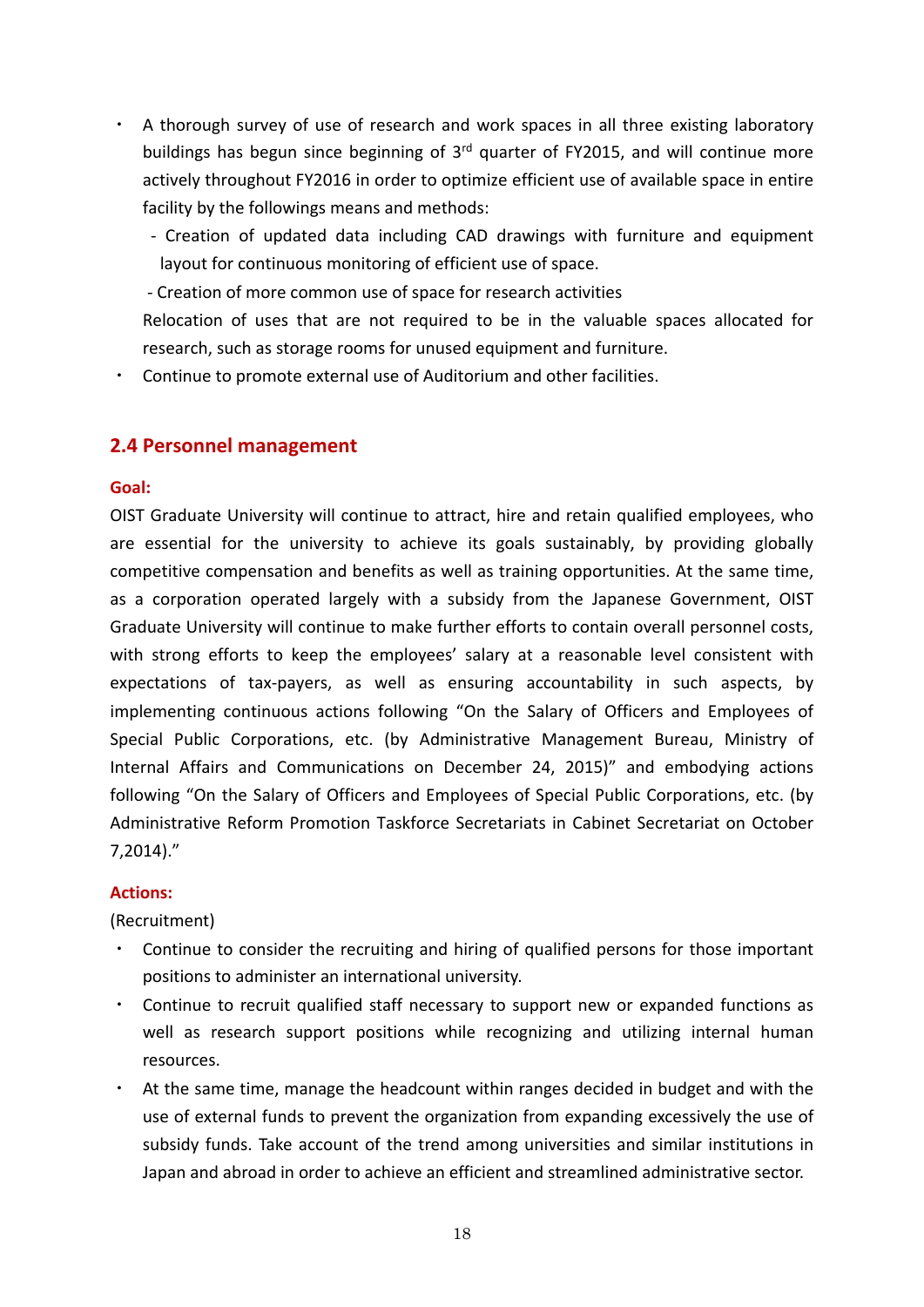Prepare rules to on converting fixed‐term employees to a new category of permanent employment based on revised labor contract laws.

- ・ Continue to enforce the equal opportunity policy to promote diversity at the workplace and to improve the gender balance among all job levels and categories.
- ・ Continue to promote gender equality in all aspects of university management, especially to identify professional development opportunities for female researchers and to support career advancement opportunities for female administrative staff. Start collecting data in order to develop evidence‐based strategies to accomplish the goal of the Taskforce. Continue working with Okinawa Prefecture and universities in Okinawa on projects designed to inspire middle/high school girls to study science and consider science‐based careers.
- ・ Promote hiring people with disabilities by removing barriers for providing equal working opportunities.
- ・ Continue to strengthen the employee service related function, both for new and current employees as well as students, such as child-care services, family support, food services, health/medical services and living needs support on basis of feedback from users and changing needs as the campus population grows. Continue to network with schools to increase the opportunities for children education. Network with OPG, Employment Service Centers (Hello-Work), and potential employers to identify more options for spouse work.

(Compensation)

- Continue to manage the annual performance evaluation and job grade systems, referring to competitiveness factors such as salary levels of national government employees and those of academic institutions in and outside of Japan. In addition, embodying and implementing actions following "On the Salary of Officers and Employees of Special Public Corporations, etc. (by Administrative Management Bureau, Ministry of Internal Affairs and Communications on December 24, 2015)."
- The Registration Desk will continue to support visiting researchers and invited guests.
- ・ With completion of Village Housing facilities on main campus in 2015, work on planning for additional on-campus and off-campus housing will start in 2016. Assisting members of OIST in search of off‐campus housing and managing their lease agreements.

(Career development, training and evaluation)

- Continue to develop a career development plan for administrative staff, including provisions for training opportunities, securing replacements, and succession planning.
- Based on the needs of OIST staff and requests from managers and staff members, continue to provide skill‐based training for staff and managers focusing on the requirements of all staff levels. As appropriate, surveys and interviews will be used to determine training needs.
- ・ Continue to provide online sexual harassment prevention training. Other stress related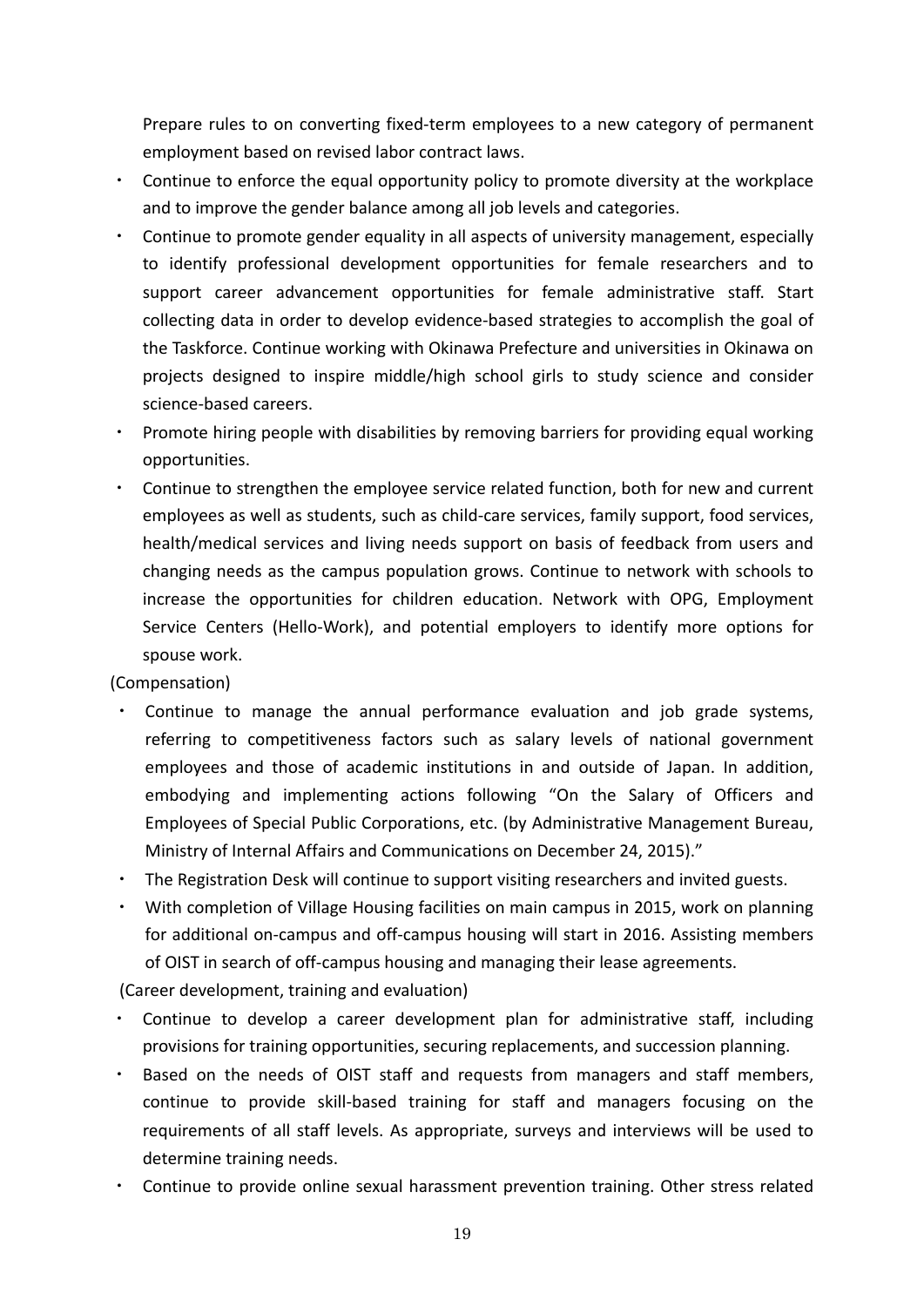matters will also be addressed by implementing "stress check". HR Training will support OIST's focus on wellness and other work‐related issues with external and internal offerings.

- In line with OIST's PRP directive, continue to provide a monthly orientation to new incoming staff. Orientation will consist of general orientation about the university, its procedures and Japanese laws along with practical orientation on OIST administrative systems/rules for administrative staff.
- In FY2016 OIST will increase the number of language courses given to staff and family members. There is a very strong demand for language training and the ability to communicate in English and Japanese is a foundation of the success of the University.
- Continue to manage the annual performance evaluation system with job grade and salary ranges. Annual performance evaluation is based on goals/expectations proposed in the beginning of the term, appropriate to the characters of each job category ensuring fairness and transparency via self-assessment and reviewers' evaluations. Also, reflect the evaluation results in employee salaries, while continuing to ensure quality in evaluation and a reliable process with advice‐ from the Salary Review Committee. In addition, implement training on a regular basis to provide newly promoted managers as well as newly hired employees, with necessary updates to the process.

#### **Metrics:**

- ・ Number of employees (by job categories, nationalities, and gender), by seniority
- ・ Ratio of staff in administrative divisions to the total headcounts
- ・ Ratio of labor costs to the total operational budget
- ・ Salary Level of employees (average salary by job category)
- ・ Number of employees taking training programs

# **2.5 Compliance**

#### **Goal:**

OIST Graduate University will ensure compliance in all aspects of the university operations.

#### **Actions:**

- ・ The Vice President for Administrative Compliance will continue to review the budget execution status and contracts exceeding a predetermined threshold as well as new and revised policies, rules and procedures from a view point of compliance**.**
- ・ Continue to establish and revise policies, rules and procedures appropriately at the right time in response to revision of relevant laws and regulations or changing situation, and hold the PRP review committee periodically to maintain consistency in policies, rules and procedures as a whole. Provide legal advice to each policy owner division in drafting and revising the policies, rules and procedures.
- ・ Continue to ensure appropriate creation, management and retention of documents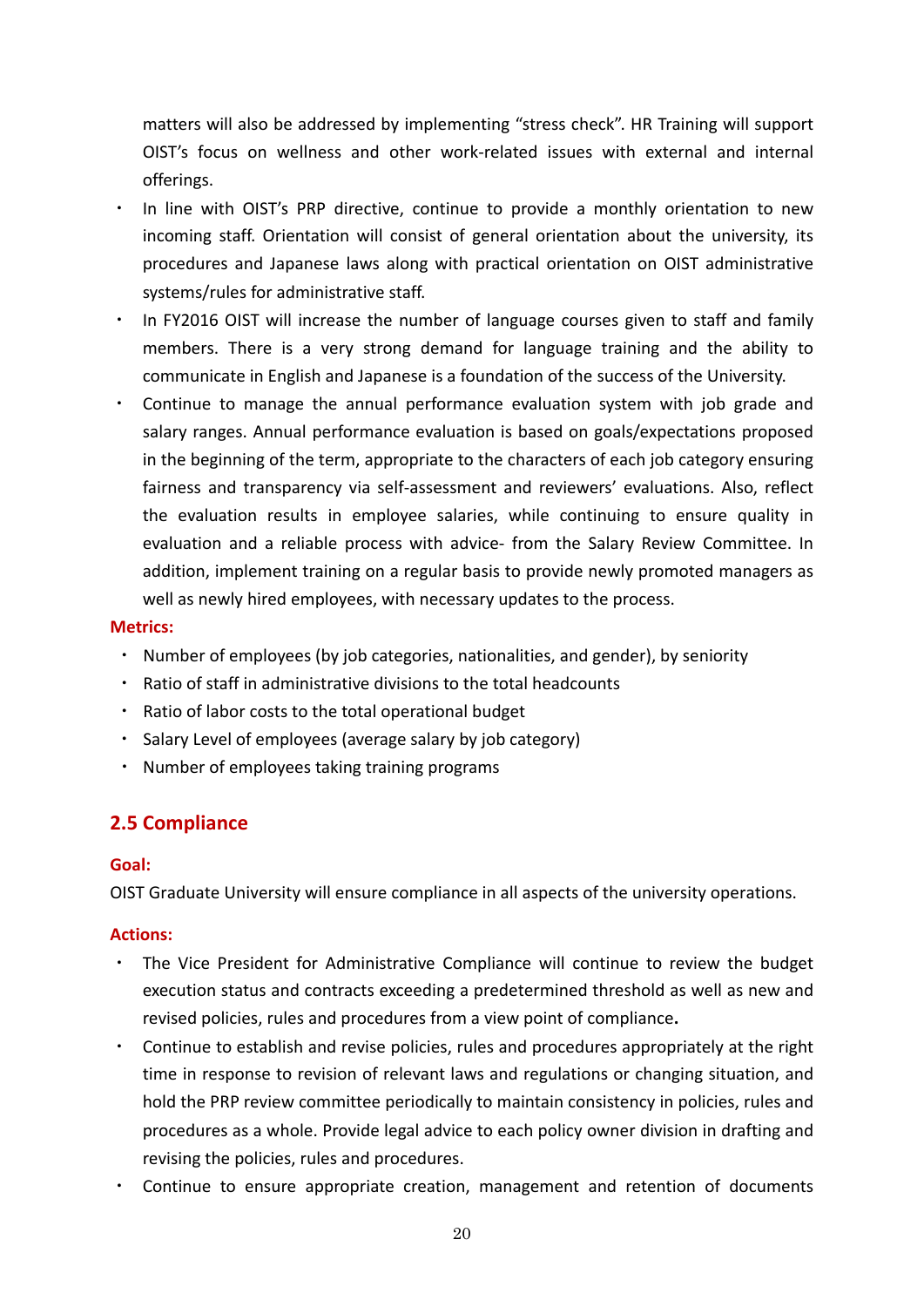concerning decision making and its processes in the operation, based on the Act concerning the Management of Public Documents (Act No. 66 of 2009) and University Policy and rules that are developed accordingly.

- Handle personal information properly based on the Act on the Protection of Personal Information held by Incorporated Administrative Agencies etc. (Act No. 59 of 2003), the Act on the Use of Numbers to Identify a Specific Individual in the Administrative Procedure (Act No. 27 of 2013) and the University policy and rules that are developed accordingly.
- ・ Through audits by Auditors and internal audits carried out under the Vice President for Administrative Compliance, provide rigorous review of the status of compliance including the implementation of the policies and rules, and reflect the result as necessary**.**
- ・ To facilitate evaluation of situations that may give rise to conflicts of interest, formal written disclosure of external activities and commitments is required of all University officers and employees each year, based on the PRP Section 22.3.1 in "Avoiding Conflicts of Interest & Commitment**".**
- ・ Continue to ensure that our research activities are compliant with pertinent regulations and laws.
- ・ To prevent misconduct of research funds, various measures will be taken, including initiatives for ensuring through familiarization of all faculty members and researchers with rules of use of research funds, increasing the awareness of thereof, and strengthening the administrative structure for the conditions of acceptance‐inspection process of purchases.
- ・ Committee for the Promotion of Proper Research Conduct will encourage all OIST researchers and students to take research ethics education in order to promote responsible conduct of research. The committee also take initiative to establish necessary manuals or procedures so that all researchers and students perform appropriate and effective operations over storage and disclosure of research data in compliance with relevant administrative guidelines. (See1.2)
- Reorganize sections and offices related to health and safety, and then establish the Environmental health and safety Division to support and advance the teaching, learning and research activities of the University through promotion of a safe and healthy campus environment by providing and coordinating programs and services that minimize safety, health, and environmental and regulatory risks to OIST community in a manner consistent with responsible fiscal and environmental stewardship. (See1.2)

# **2.6 Information Disclosure and Public Relations**

**Goal:**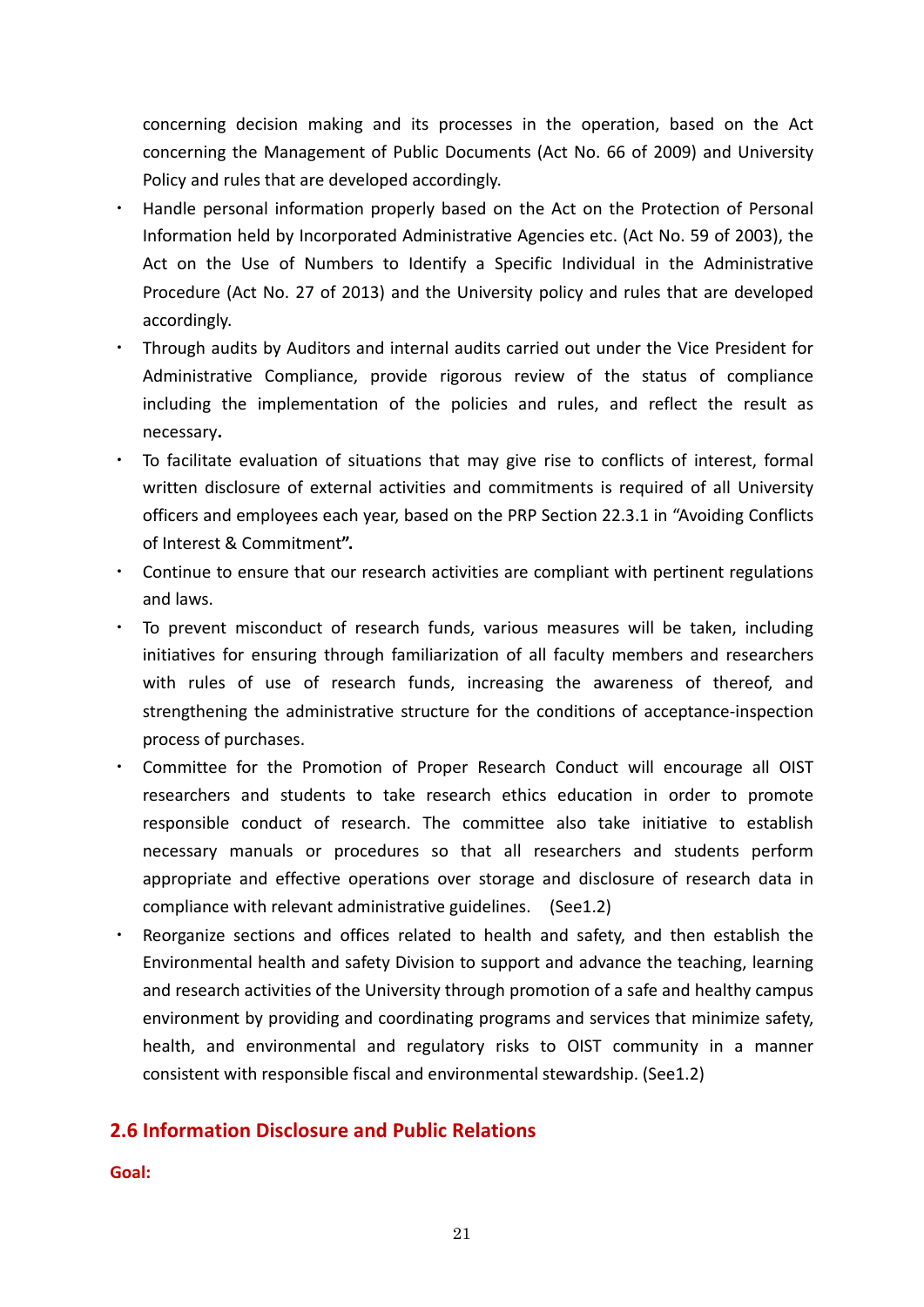The fast growth of the Graduate University requires OIST to guarantee transparency of academic and administrative operations, and accountability to the general public. In order to obtain broad support for OIST both from Japan and overseas, and to enhance worldwide recognition of the Graduate University, we will communicate actively with various stakeholders and promote OIST.

#### **Actions:**

- ・ Continue to disclose the information appropriately on the OIST website etc. to comply with the School Education Act (Act No. 26 of 1947) and the Act on Access to Information held by IAIs (Act No. 140 of 2001).
- ・ Continue development and expansion of the OIST Website to maintain its position as one of the leading and truly bilingual Japanese /English academic websites in Japan.
- ・ Continue organizing press briefing sessions and press conferences in Okinawa and on the mainland, and also generate press visits to OIST, in order to maintain consistently positive press coverage of the Graduate University.
- ・ Continue improving the OIST Graduate School Website, publication database, and News Center to facilitate retrieval of information about the OIST Ph.D. program and publications by OIST researchers, and to encourage use of OIST photos, videos and other multimedia.
- ・ Increase effective use of social media such as Facebook, Twitter and YouTube to propagate excitement about the OIST Graduate University.
- ・ Continue to maintain and improve the library of OIST Policies, Rules and Procedures on the website**.**

# **Chapter 3 Finance**

#### **Goal:**

Following Mid‐term Strategy for External Funding, OIST Graduate University will continue to broaden its financial basis strategically by increasing amount of research grants, donations, and other sources aim of becoming more financially independent in the future. This will be from two main sources, namely external competitive grants and from fundraising. OIST will strengthen our organization for external funds and consider effective measures such as incentives for researchers.

#### **Actions:**

(Grants)

・ The number of awarded grants has increasing. These include: KAKENHI, JST Strategic Basic Research Programs (CREST, PRESTO), and the Human Frontier Science Program. In order to increase external funds, OIST will implement the action plan made in November 2015 towards the target that OIST set and will update. For example, as new junior faculty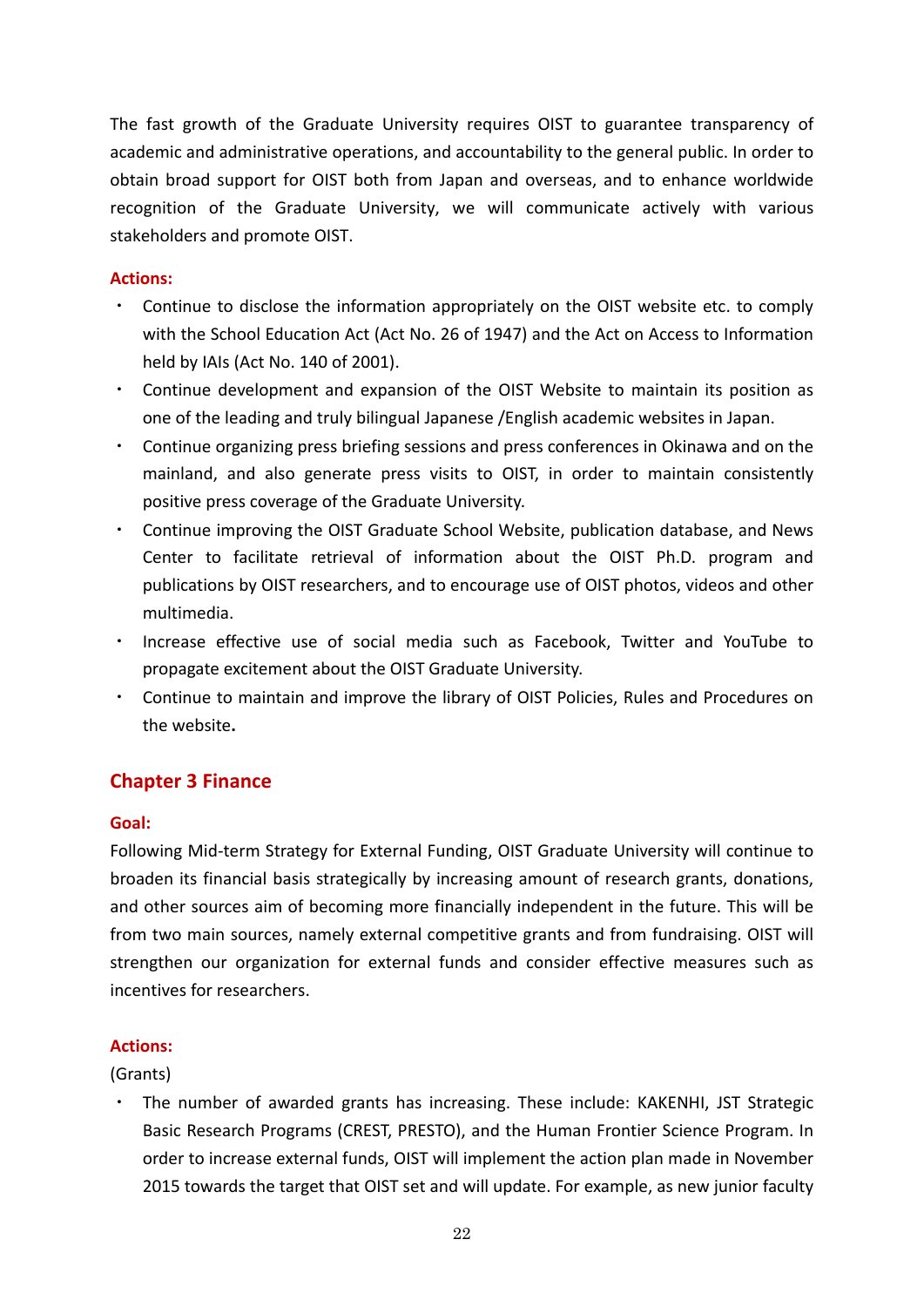join OIST Graduate University, we will hire a grant facilitator, and continue our grant‐writing workshops to help them succeed in Japanese competitive grant opportunities along with the action plan made in November 2015. These workshops will be given in both languages and there will be language support for grant preparation. The Grants and Collaborative Research Section of the RSD will continue to collect information about grant opportunities in Japan and abroad and communicate these on a regular basis to members of our research community.

- In addition to regularly checking sources of funding agencies in Japan and abroad, we will collect information about any precursory activities leading to announcements of new grants, such as from advisory boards of MEXT.
- ・ Encourage researchers to apply for private sector and industry‐related grants and provide proactive application support such as translation, editing, and budgeting.

(Donations)

- ・ We will recruit a Director of Fundraising and initiate an Office of Fundraising.
- ・ We will work with two established fundraisers, one in North America and one in Japan. The combined efforts will start our fundraising at OIST Graduate University.

#### **Metrics:**

- ・ Increase of the number of application for external research grants
- ・ Increase of the number of awarded research grants (number and amount)
- Increase of the number of the external funding to OIST (total amount and breakdown)

# **Chapter 4 Contribution to Self‐sustainable Development of Okinawa**

#### **Goal:**

Japan's "Basic Policies for Fiscal Management and Reform 2014" aims to foster sustainable economic development in Okinawa and includes measures to promote the creation of an international "intellectual and industrial" cluster (R&D cluster) centered upon OIST and other institutions.

OIST established the Office of the Executive Vice President for Sustainable Development of Okinawa in FY2014 to reflect the university's commitment to its founding objective to contribute to the sustainable development of Okinawa, as stipulated in the OIST SC Act, and to promote the development a R&D cluster. The Office will continue to identify, patent, and promote discoveries in the OIST research laboratories and to build a R&D Cluster in Okinawa. We will continue to expand collaborative R&D projects with established industry partners and to foster the development of entrepreneurial spin off companies based on OIST intellectual property. We will aim to expand the Proof‐of‐Concept Program, to support the development of OIST inventions towards commercialization. In addition to the existing foundation of Japanese partners, international relationships will be expanded. Also, OIST will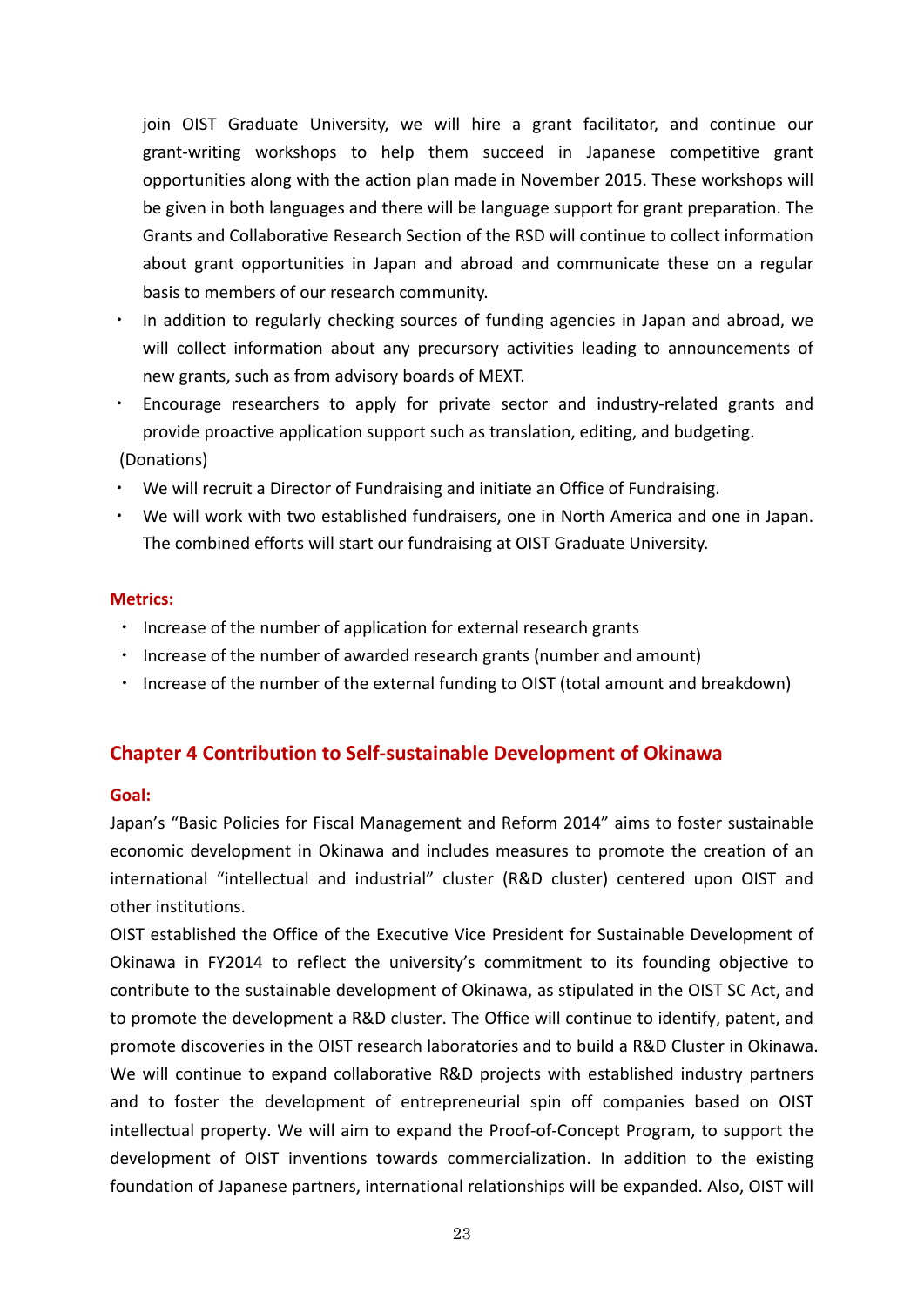continue to enhance collaboration and communication with the local community and local schools and develop the campus as a center for cultural and community activities.

### **Actions:**

(Research Exchange and Collaboration)

- Continue to promote research exchanges and joint research with industry, including major corporations and venture firms, by proactively identifying potential companies, building long‐term relationships, and scheduling company visits and exchanges. Prepare formats for and provide legal support in negotiation and execution of agreements necessary for collaborative research with industries.
- ・ Continue the entrepreneurship education workshop, with a focus on supporting the commercialization of technologies in the Proof‐of‐Concept (POC) Program and other related technology development programs. Continue to invite students and researchers from other universities in Okinawa to promote entrepreneurship in the prefecture.
- ・ Enhance OIST access to industry expertise by expanding Industry Mentors for the POC Program and related technology development programs. Explore the feasibility of other programs such as Industry Fellowships, Entrepreneur‐In‐Residence, Industry Internships, etc., as a way to establish long‐term links to industry and accelerate technology transfer.
- ・ Continue existing five industry‐related research projects funded through OPG in areas of energy, plant, medical, and environmental biology. In addition, contribute to academic meetings and symposia related to the projects to enhance knowledge and technology transfer.
- ・ Diversify funding source by encouraging researchers to apply for private sector and industry-related grants and provide proactive application support such as translation, editing, and budgeting. Explore new funding sources and maintain a database of opportunities.

(Intellectual Property Management)

- Continue to foster invention disclosure procedures that complement and protect the basic research mission of OIST.
- Expand international external expert advisors for efficient and strategic management of intellectual property and recommendations on patent filing. Enhance quality of the Invention Evaluation Committee with the expanded pool of external experts.
- Develop standard operating procedures for the implementation and use, including by third parties, of a new IP management software system to manage invention disclosures, patent communications, deadlines, customer relationships, and license negotiations.
- Continue to expand awareness of inventions and protection of intellectual property throughout the university by organizing training, seminars, and workshops, including the Innovation Seminar Series.

(Technology Transfer and Development)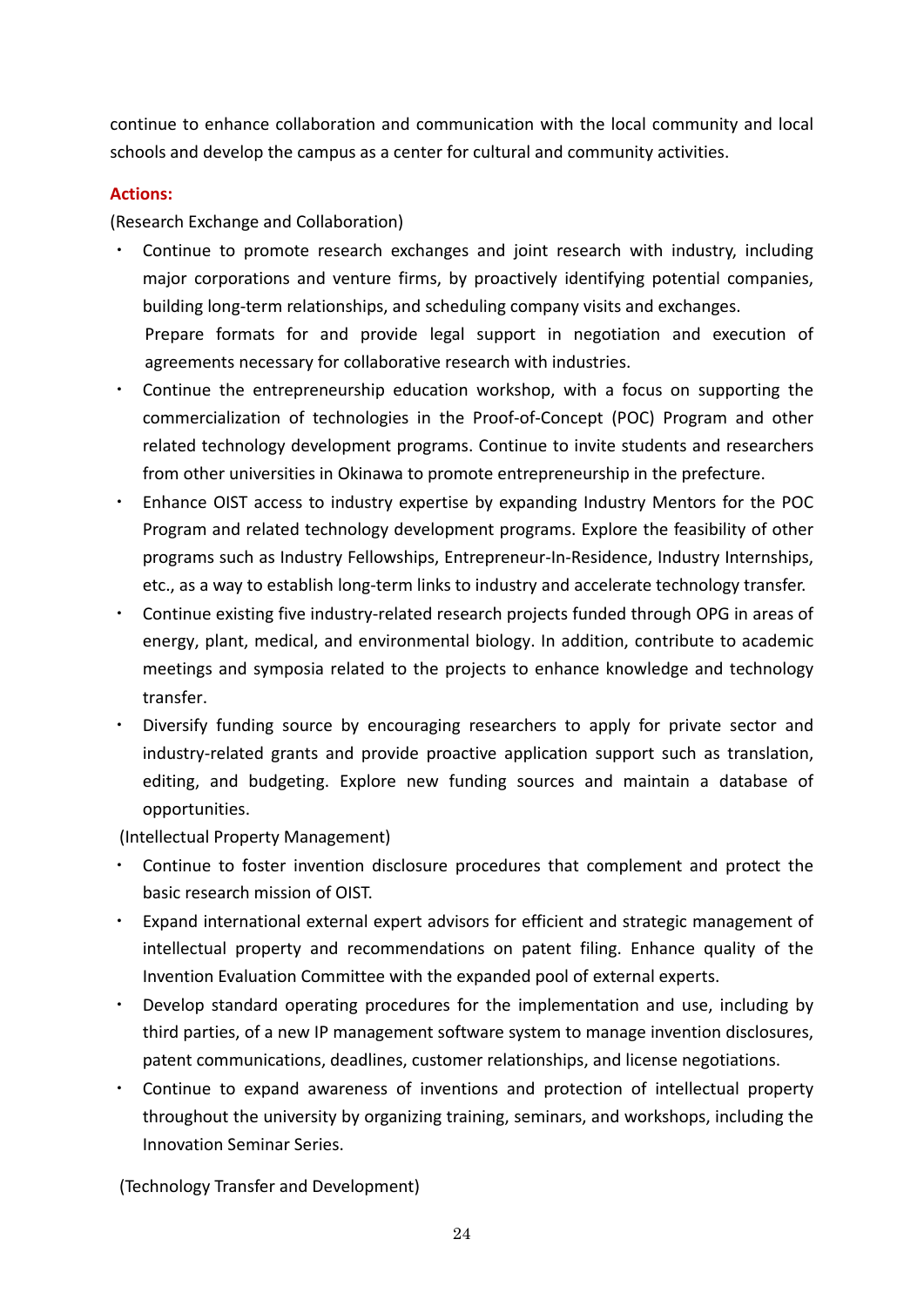- To encourage entrepreneurship, develop a package of services to support OIST spinouts and OIST-related ventures, including access to facilities and equipment. Develop and implement rules for eligibility, selection, benefits, and review of potential startups.
- Strengthen business knowledge of priority industrial sectors and build plan to target these sectors, taking into account findings from high‐level meetings related to R&D cluster development and technology areas where OIST is developing expertise, such as energy, materials science, health, and computational science.
- Support communications and relationships with industry by participating in well-recognized industrial workshops and conferences nationally and internationally, such as BIO International Convention, BioJapan, Nanotech Japan, and others.
- ・ Continue enhance business development activities by strengthening internal expertise in global business and marketing of science & technology.
- ・ Ensure the successful pilot of the Proof of Concept (POC) program by providing competitive internal funding and project management services for specific projects that will enhance the commercialization of OIST IP. Explore the feasibility of expanding the POC Program to include a Phase II for more advanced commercialization projects.
- Devote space in Lab 3 to house the OIST Technology Transfer Center as a co-laboratory where OIST researchers and their external academic and industrial collaborators can conduct feasibility studies to transform OIST technologies into practical applications.
- Enable the use of OIST research facilities by external academic and industrial users, while ensuring prioritized access by internal users. (See 1.2)
- Outline the need and develop standard operating procedures for an incubator facility proximal to the campus to house startup ventures based on OIST IP, including eligibility, terms of use, services provided, funding, and management.
- General Counsel Office will provide overall legal support to the Business Development Section and the Technology Licensing Section in drafting, negotiation and execution of agreements in relation to collaborative research, sponsored research and patent administrative research for the POC program.

(R&D Cluster Development)

- Incorporate the R&D Cluster Hall into seminar, workshop, symposium, and related activities in conjunction with the OIST Auditorium to foster R&D opportunities and exchange.
- ・ Incorporate startup incubator facility into strategy for R&D cluster development.
- Towards implementing the recommendations made at the international workshops on R&D cluster development in Okinawa, OIST will continue to work closely with the Cabinet Office, Okinawa Prefectural Government, and local universities and industry on specific actions to establish an R&D cluster in Okinawa, including supporting the Task Force for the Establishment of an R&D Cluster Promotion Organization for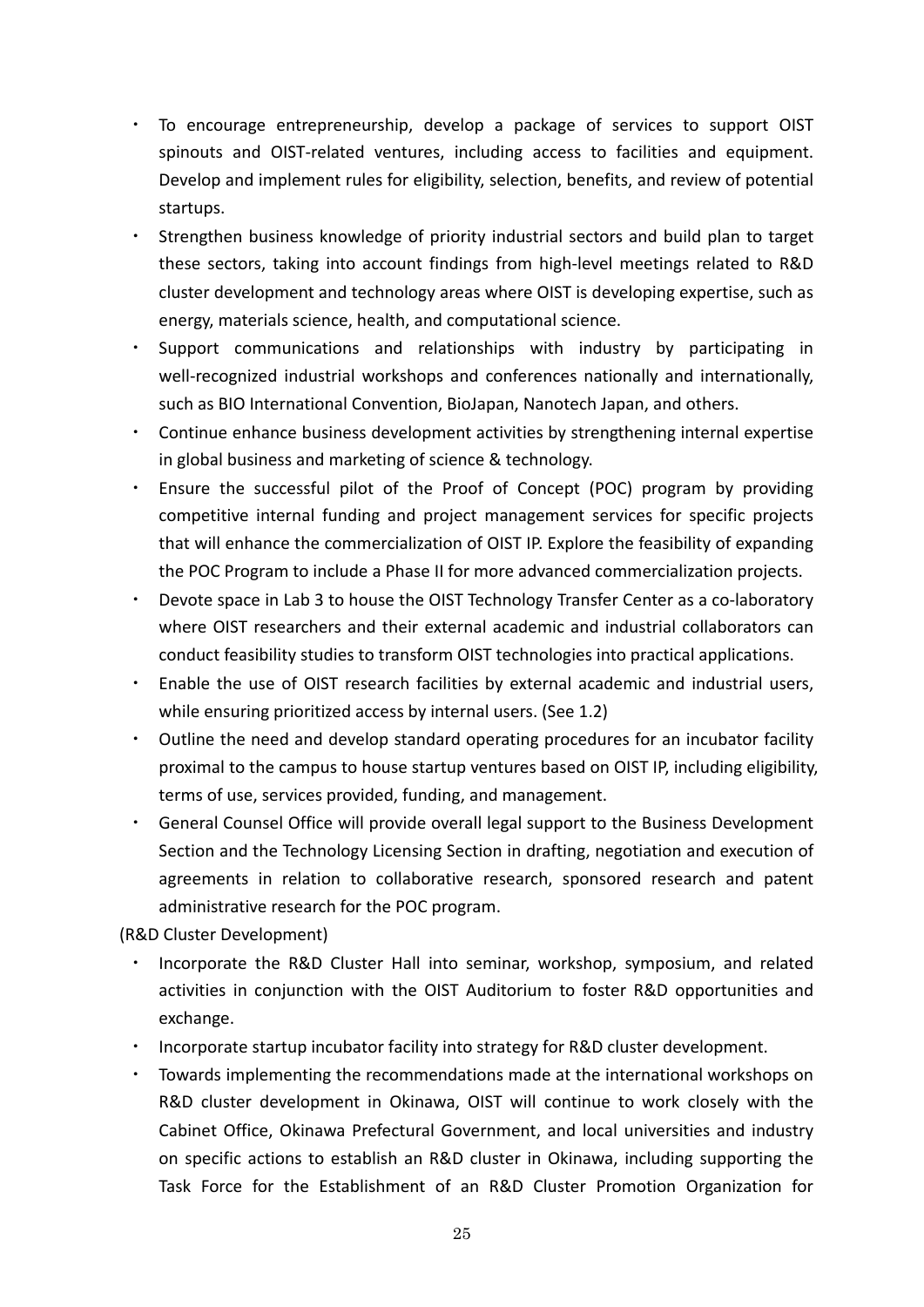Okinawa, participating in prefectural strategic planning committees, and building relationships with the international community to share best practices in promoting innovation.

- Organize international symposia/workshops/seminars on the theme of accelerating innovation at universities, such as the Innovation Seminar Series, and on the theme of developing R&D clusters based on science and technology. Prioritize use of R&D Cluster Hall for such events.
- Forge the government and academic partnerships necessary to advance an analysis of the science and technology capabilities at OIST and in Okinawa, along with an analysis of global market needs. Leverage this analysis to inform OIST strategy for R&D cluster development. Work to develop measurement tools to analyze the impact of innovation in science and technology.

(Promotion of R&D Cluster related research)

- R&D Cluster-related basic research involves a number of different groups at OIST. Especially, the Executive Vice President for Sustainable Development of Okinawa interacts with our partners outside of OIST and facilitates communication and economic development that may occur as a result of these activities. The Business Development Section and the Technology Licensing Section are under that Office. Below are summaries of the Research of R&D Cluster Promotion (listed below).
	- ‐ Marine Science

Given the natural resources of Okinawa, given the geographical positioning of Okinawa close to East and Southeast Asia, given the fact that marine science is one of the five major research areas at OIST, and to make best use of academic and research resources of OIST, the foundation of the Okinawa Marine Science Center (OMSC) at OIST is being established. The primary focus of OMSC is "Understanding Evolution in The Marine Environment". The proposed research areas include: i) evolution of coral species in East and Southeast Asia, ii) co-evolution of organisms associated with corals, including microorganisms, algae, fish and other marine animals, iii) spatial and temporal dynamics of marine microorganisms in Okinawan reefs, and iv) origin of living systems at hydrothermal vents. OIST has made the decision to establish an Okinawa Center of Excellence in Marine Science. To accomplish this important objective, the following actions will be taken. 1) A core group of marine scientists is being recruited to establish a team to carry out research and education in the richness of Okinawa's marine environment. 2) External collaborators will be invited to join the center, with 5 to 10 founding members to be selected to assist in the development of the scientific strategy for the OIST marine science. 3) A laboratory facility will be constructed to accommodate resident scientists and collaborators and includes designated space in Laboratory 3 and an onshore facility with a raw-seawater supply (Seragaki Marine Lab). 4)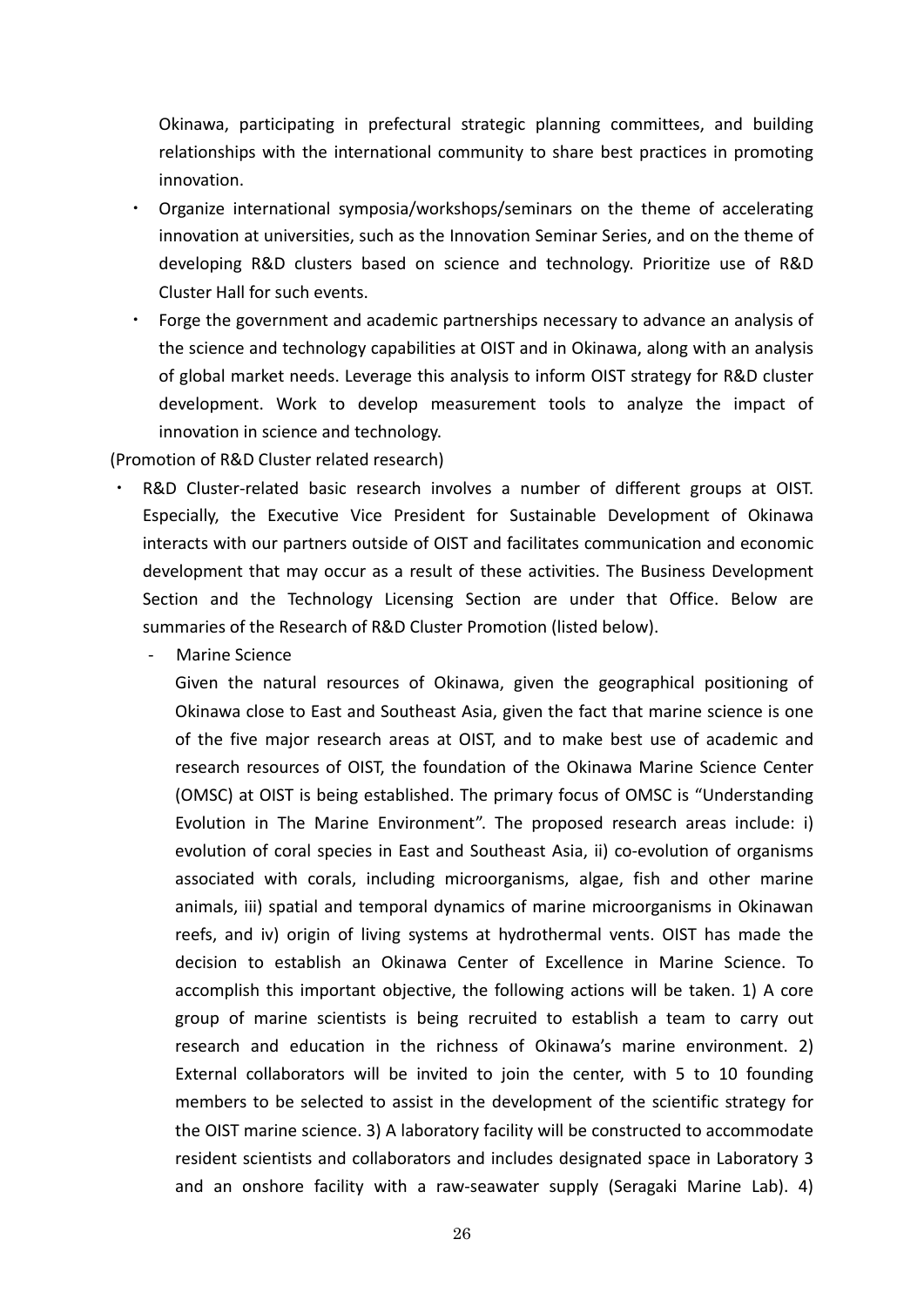Interaction with local researchers will be established. Current collaboration with the University of the Ryukyus will be expanded. The International Advisory Board is being established. The research topics proposed above and the concept of OMSC respond directly to mission statements of the Basin Plan on Ocean Policy, *Chapter 2‐7 (2).*

‐ Energy

Self-sustainability in energy is of utmost importance to island communities like Okinawa and Japan. Through R&D cluster related basic research OIST Graduate University is developing power‐generating technology based on wave and current energy, this is potentially more stable than wind power and solar power. This program is also improving the next generation of solar energy technology, which is more cost-efficient. We are also developing more intelligent systems for small communities through an experimental micro-grid system utilizing our faculty and staff housing units. This intelligently manages the distribution of energy among housing units according to need and supply. We are developing more efficient and innovative photovoltaic cells for the future.

‐ Advanced Medical Devices

OIST Graduate University is contributing to National health efforts in particle therapy technology, e.g. through imaging technologies. Improving instrument effectiveness and efficiency are important. OIST specialists in accelerator and imaging technology are establishing collaborative research in this project with the University of the Ryukyus, National Institute of Radiological Science, University of Tsukuba, KEK and Stanford University.

(Networking with local institutions and communities)

- Coordinate interactions with other institutions in Okinawa that encourage the development of an R&D cluster community for the Prefecture. This includes the Okinawa University Consortium, science, technology and industry promotion programs of the OPG, related roundtables, and other organizations.
- Continue exchange programs by holding science lectures with local core medical institutions such as Chubu Hospital and Nanbu Medical Center and Medical Department of the University of the Ryukyus.
- ・ Support large number of visitors (including companies and associations etc.) to the campus whilst making sure that the volume of visitors does not disturb the academic and research goals of the University.
- ・ Hold the 7th OIST Open Campus Day at the OIST Campus. Promote the involvement by school students and local residents.
- Continue to invite school children in Okinawa to the OIST campus to give them the opportunities to see and learn about cutting‐edge research facilities, with the aim of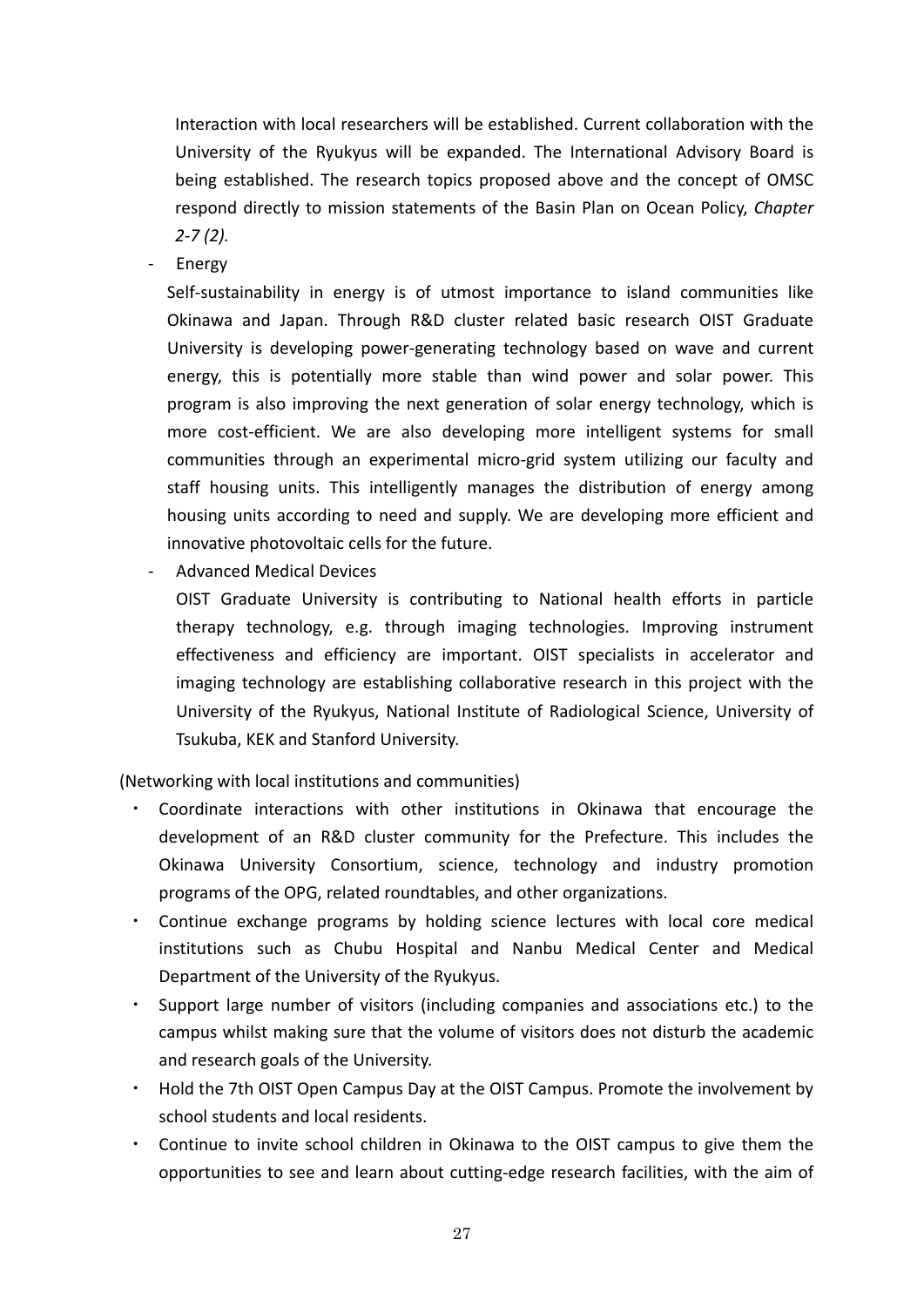increasing their interests in academic and professional careers in science and technology. Continue the campus visit program for all senior high‐schools in Okinawa in close collaboration with the Okinawa Board of Education and individual schools and host 20 local senior high schools within FY2015.

- Continue and strengthen visits program for mainland Super Science High Schools, which provide advanced science and technology education programs, in collaboration with OPG and tourism organizations.
- ・ OIST will maintain as series of talks to all levels of school children given by faculty and other well‐known scientific figures.
- ・ Organize the 6th Onna/OIST Children's School of Science in collaboration with Onna Village.
- ・ Organize a series of cultural events such as concerts and exhibitions both in the Auditorium and other facilities, to attract the local population to the University.
- Assist local schools to enhance children's English ability and cross-cultural understanding by participating in meetings on English education hosted by local boards of education and facilitating OIST community's contribution to English programs at local schools.

(Other matters concerning Okinawa development)

- Continue to employ talented people from Okinawa wherever possible.
- As we participated such as Okinawa Sangyo Matsuri, Okinawa MICE Contents Trade Show and others, we will continue to have OIST representation at major cultural, industrial or academic events in Okinawa. OIST will continue to work with the U.S. Consulate and the OPG to organize the science event for the high school students' research for enterprise, "SCORE," which is becoming one of the major science education competitions on the island.
- Increase the number of externally organized international conferences and workshops at the OIST venue in collaboration with OPG and the Okinawa Convention and Visitors Bureau.

#### **Metrics:**

- ・ Number of official contacts with companies, with the view of future collaborations.
- ・ Number of collaborative projects with companies (collaboration agreements, joint research projects, commercialization of intellectual property, etc.).
- ・ The number of use of our research facilities by external organizations, etc.
- ・ OIST intellectual property (number of invention disclosures, patents filed and awarded, etc.).
- ・ Number of symposiums, meetings, workshops organized or hosted by OIST around topics related to industry development and R&D cluster development.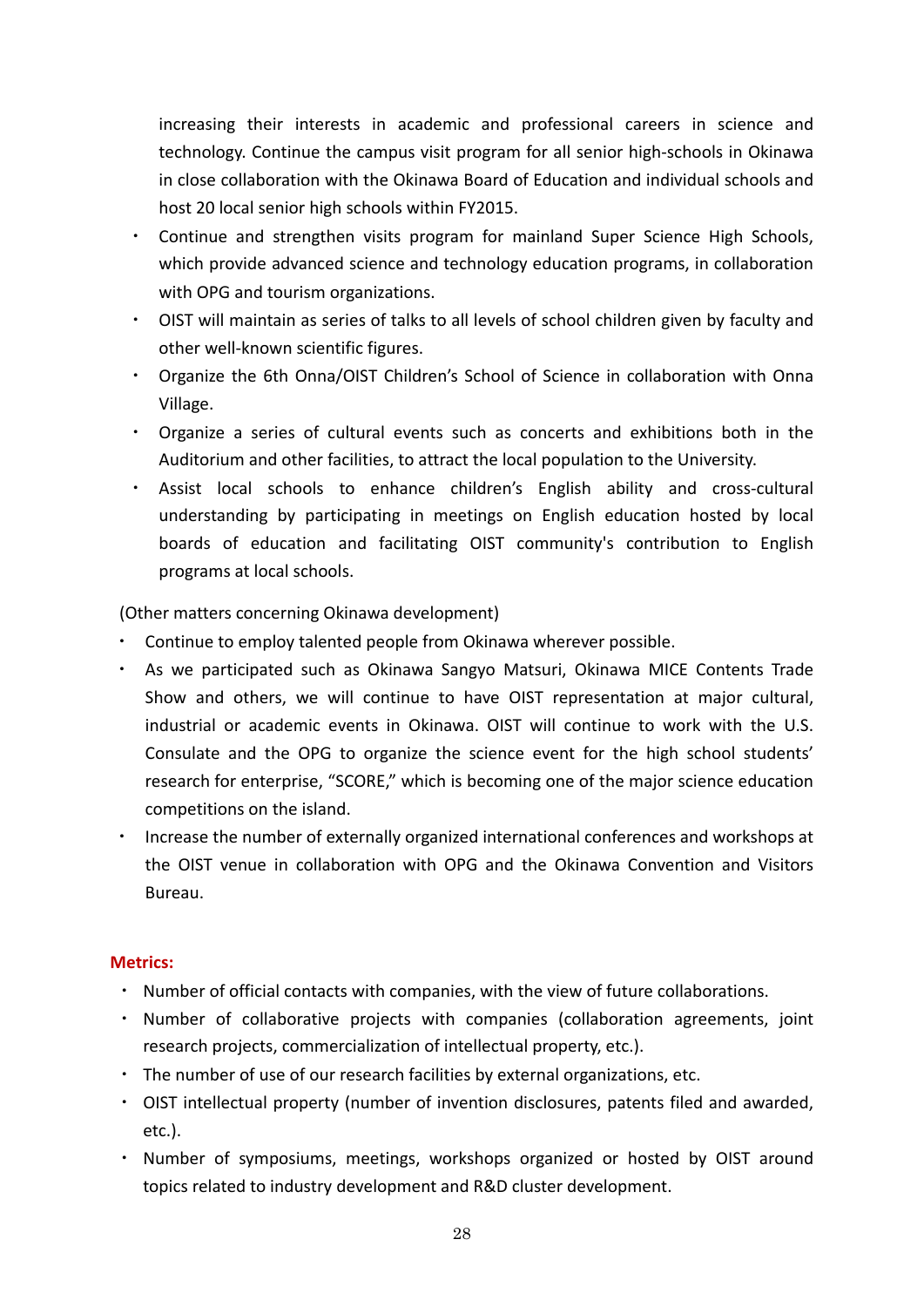- ・ Number of participants in entrepreneurial education workshops and seminars.
- ・ Number of applied research projects (proof of concept, feasibility, etc.) supported by OIST POC program and other related programs.
- Number of visits and visitors (including visitors on the Open Campus Day)
- ・ Number of local students who visited the campus
- ・ Number of lectures and talks for local students
- ・ Number of employees from Okinawa (researchers and staff)
- ・ Number of externally organized international conferences and workshops and number of the participants at the OIST venue.

# **Chapter 5 University Campus and Community Development; Safety and Environment Protection**

# **5.1 Campus Development**

#### **Goal:**

OIST Graduate University will continue to develop the campus as planned.

#### **Actions:**

- ・ Study location of facilities and infrastructure on the Main Campus based on 2014 Master Plan
- ・ Study feasibility of development of housing on the Seaside Campus.
- ・ Commence the construction of Lab 4 within FY2016.
- ・ Commence the site utilities and infrastructure, including roads and bridges leading to Lab 4 for commencement of construction within FY2016.
- ・ Operate and maintain the completed campus buildings, facilities.
- ・ Based on the Act for Promoting Proper Tendering and Contracting for Public Works (Act No. 127 of 2000), continue to promote disclose of pre- and post- tendering and contract information such as tendering schedule and result, etc. to ensure transparency.

# **5.2 University Community and Education/Childcare Services**

#### **Goal:**

Continue to facilitate the development of the University community that includes staff, students, and their families, which is an important factor for the success of the University operation. OIST Graduate University will improve the education and childcare environment available to OIST employees by enhanced people and services with the Resource Center and the Child Development Center (CDC).

#### **Actions:**

(Developing the University Community)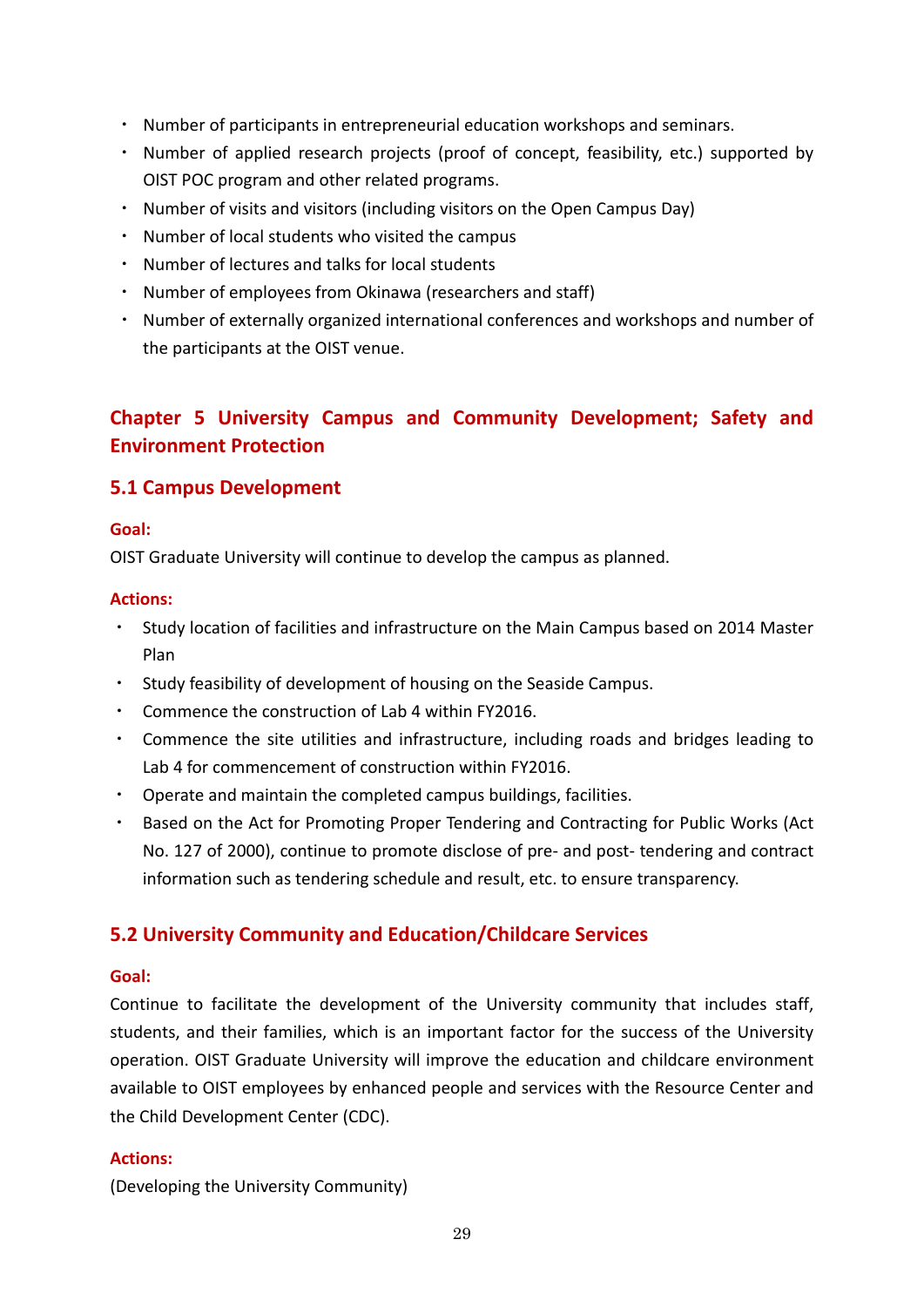- ・ Continue to take measures to enhance wellbeing of the OIST community including staff and their families, such as by implementing welfare programs at HR/RC and Ganjuu Wellbeing Service, enhancing the internal communication site, providing the information regarding the life in Okinawa and supporting initiatives (OIST Welcome Club etc.) and events organized by HR/RC/GWS.
- The OIST Clubs Steering Group, manages the applications for club status. The Steering Group examines each application and either accepts, denies, or more usually asks for changes before accepting. There are now 20 clubs, which The clubs play an essential role in the social cohesion of the university.
- ・ The Registration Desk will continue to provide coming in services for visiting researchers and invited guests by registering and integrating them into the database.

(Education and Childcare Services for OIST Family)

- Continue to provide high quality and fully bilingual Preschool and Afterschool/Holiday program for OIST families with appropriate user fees through the CDC with a new larger and modern facility for the preschool. The CDC Governing Board will continue to meet quarterly with separate meetings of the CDC Finance Committee, which will keep a strict eye on the budget of the school.
- ・ Continue the efforts to improve the educational environment for children of employees and students by increasing the opportunities of taking classes in English, in collaboration with OPG, Onna‐son and other surrounding communities.
- ・ OIST will continue to run the collaborative program with Onna elementary school, which provides English education for OIST children within the Japanese national system.
- In FY2016 OIST will increase the number of language courses given to staff and family members. There is a very strong demand for language training and the ability to communicate in English and Japanese is a foundation of the success of the University. (Repeated. See 2.4)

(Student Support)

- Establish student support services and general welfare activities to promote a positive social and psychological environment for students. (See 1.1)
- Improve the environment by increasing opportunities for sport and recreation.

# **5.3 Safety and Environment Protection**

#### **Goal:**

OIST Graduate University will take necessary measures to control risks, prevent disasters and protect the safety of employees, students and visitors.

#### **Actions:**

・ Continue risk management planning.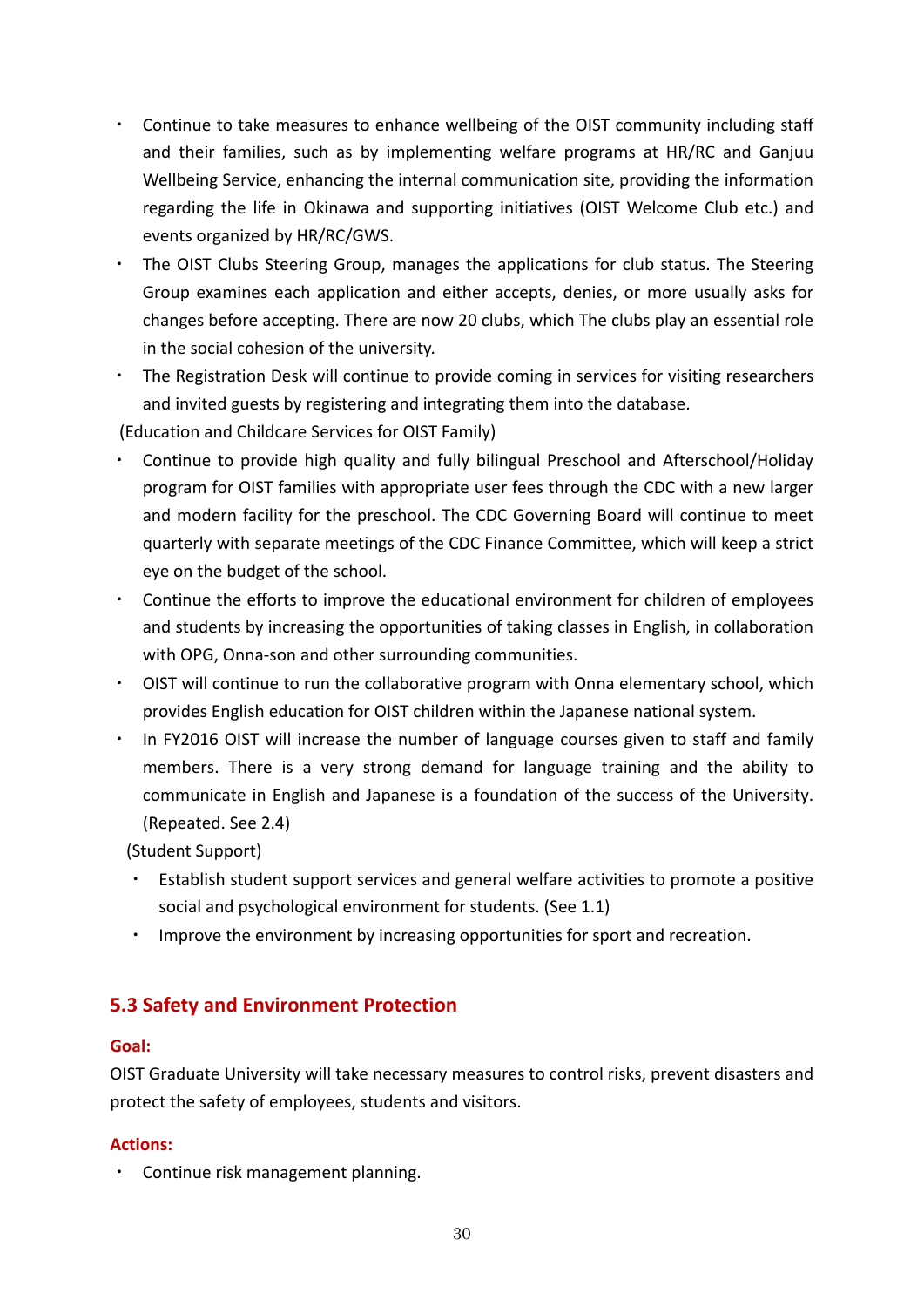- ・ Continue safety training for employees and students.
- ・ Enhance the sustainability of the campus under natural disasters in collaboration with Onna‐son, and offer the campus to local residents for evacuation under disasters.

#### **Goal:**

OIST Graduate University will conduct its business in an environmentally friendly manner.

#### **Actions:**

- ・ Promote use of recyclable products.
- ・ Continue to monitor and optimize operations to minimize volume of greenhouse gas emission and energy consumption.
- Minimize environmental impact on surrounding waters through providing measures such as enhancing the proper use and management of the water recycling system. In addition, prevent impact to local aquifers.
- ・ For various construction works associated with facility development, provide sufficient measures such as installation of turbid water treatment plants to prevent red soil run off.
- ・ Manage campus facilities and landscaping to preserve natural balance and protect indigenous species.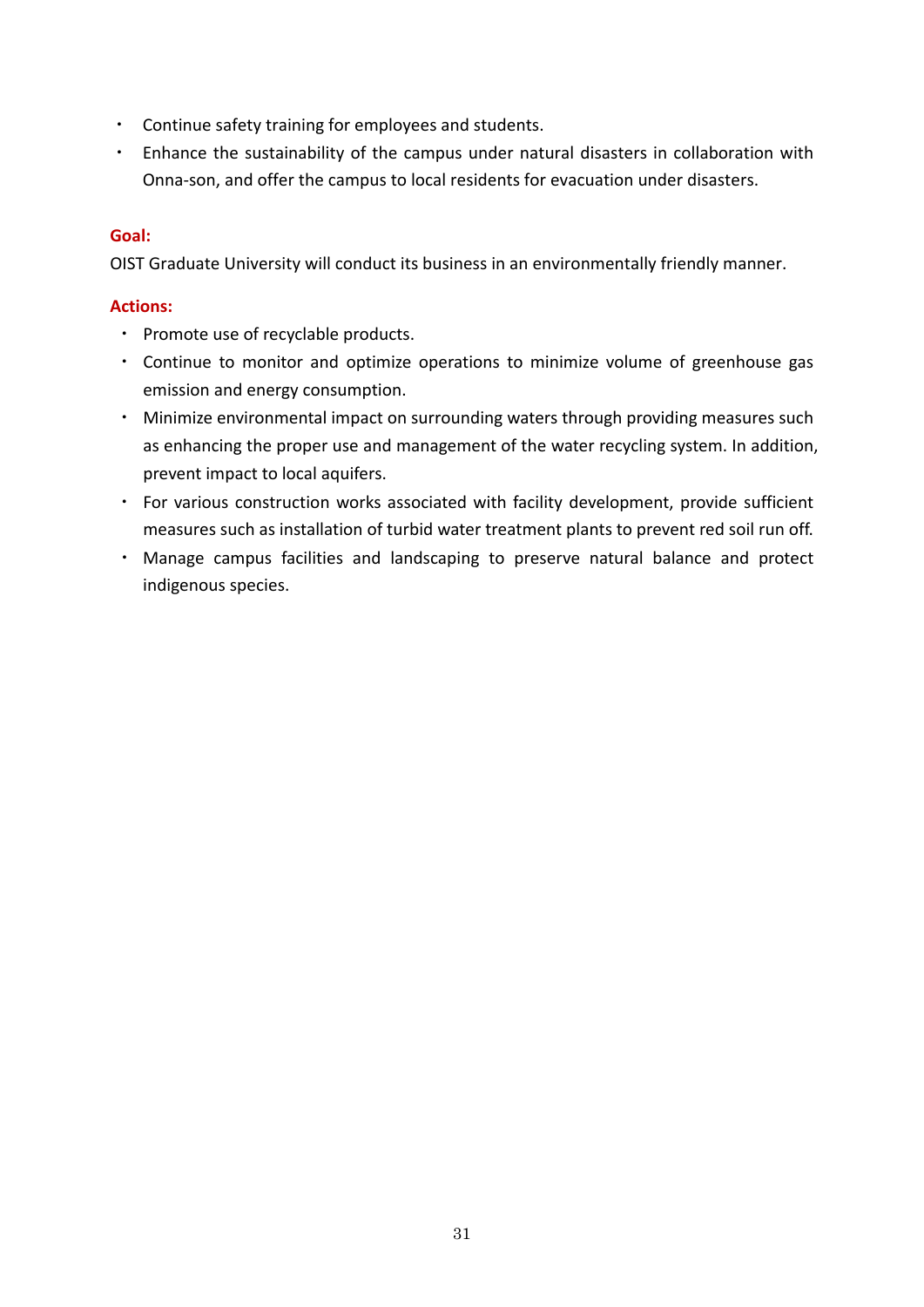| Attachment 1-1 |
|----------------|
|----------------|

|                | <b>Unit Name</b>                                                         | Faculty                               | <b>Unit Name</b> |                                                                                          | Faculty                      |
|----------------|--------------------------------------------------------------------------|---------------------------------------|------------------|------------------------------------------------------------------------------------------|------------------------------|
| $\mathbf{1}$   | Biodiversity and<br><b>Biocomplexity Unit</b>                            | Dr. Evan P.Economo                    | 27               | Molecular Cryo-Electron<br>Microscopy Unit                                               | Dr. Matthias Wolf            |
| $\overline{2}$ | Brain Mechanism for<br><b>Behavior Unit</b>                              | Dr. Gordon Arbuthnott                 | 28               | <b>Marine Genomics Unit</b>                                                              | Dr. Noriyuki Satoh           |
| 3              | <b>Biological Systems Unit</b>                                           | Dr. Igor Goryanin                     | 29               | Mathematical and<br><b>Theoretical Physics Unit</b>                                      | Dr. Shinobu Hikami           |
| 4              | <b>Biological Physics Theory</b><br>Unit                                 | Dr. Greg Stephens                     | 30               | <b>Mathematical Soft Matter</b><br>Unit                                                  | Dr. Eriot Fried              |
| 5              | Cell Signal Unit                                                         | Dr. Tadashi Yamamoto                  | 31               | Micro/Bio/Nanofluidics<br>Unit                                                           | Dr. Amy Shen                 |
| 6              | <b>Cellular and Molecular</b><br><b>Synaptic Function Unit</b>           | Dr. Tomoyuki Takahashi                | 32               | <b>Neural Computation Unit</b>                                                           | Dr. Kenji Doya               |
| $\overline{7}$ | Chemistry and Chemical<br><b>Bioengineering Unit</b>                     | Dr. Fujie Tanaka                      | 33               | Nanoparticles by Design for<br>Nanotechnology and<br><b>Biomedical Applications Unit</b> | Dr.Mukhles Ibrahim<br>Sowwan |
| 8              | <b>Collective Interactions Unit</b>                                      | Dr. Mahesh Bandi                      | 34               | Neuronal Mechanism for<br><b>Critical Period Unit</b>                                    | Dr. Yoko Yazaki-<br>Sugiyama |
| 9              | Computational<br>Neuroscience Unit                                       | Dr. Erik De Schutter                  | 35               | Neurobiology Research<br>Unit                                                            | Dr. Jeff Wickens             |
| 10             | Continuum Physics Unit                                                   | Dr. Gustavo Gioia                     | 36               | Open Biology Unit                                                                        | Dr. Hiroaki Kitano           |
| 11             | Developmental<br>Neurobiology Unit                                       | Dr. Ichiro Masai                      | 37               | <b>Optical Neuroimaging Unit</b>                                                         | Dr. Bernd Kuhn               |
| 12             | <b>Ecology and Evolution Unit</b>                                        | Dr. Alexander Sergeyevich<br>Mikheyev | 38               | Physics and Biology Unit                                                                 | Dr. Jonathan Miller          |
| 13             | <b>Energy Materials and</b><br>Surface Sciences Unit                     | Dr. Yabing Qi                         | 39               | Plant Epigenetics Unit                                                                   | Dr. Hidetoshi Saze           |
| 14             | <b>Fluid Mechanics Unit</b>                                              | Dr. Pinaki Chakraborty                | 40               | <b>Quantum Dynamics Unit</b>                                                             | Dr. Denis Konstantinov       |
| 15             | Formation and Regulation of<br>Neuronal Connectivity Unit                | Dr. David Van Vactor                  | 41               | Quantum Systems Unit                                                                     | Dr. Thomas Busch             |
| 16             | Femtosecond Spectroscopy<br>Unit                                         | Dr. Keshav Dani                       | 42               | Quantum Wave<br>Microscopy Unit                                                          | Dr. Tsumoru Shintake         |
| 17             | Genomics and Regulatory<br><b>Systems Unit</b>                           | Dr. Nicholas M. Luscombe              | 43               | <b>Structural Cellular Biology</b><br>Unit                                               | Dr. Ulf Skoglund             |
| 18             | GO Cell Unit                                                             | Dr. Mitsuhiro Yanagida                | 44               | Trans-Membrane<br><b>Trafficking Unit</b>                                                | Dr. Fadel Samatey            |
| 19             | Human Developmental<br>Neurobiology Unit                                 | Dr. Gail Tripp                        | 45               | Theory of Quantum Matter<br>Unit                                                         | Dr. Nic Shannon              |
| 20             | Immune Signal Unit                                                       | Dr. Hiroki Ishikawa                   | 46               | <b>Coordination Chemistry</b><br>and Catalysis Unit                                      | Dr. Julia Khusnutdinova      |
| 21             | <b>Information Processing</b><br><b>Biology Unit</b>                     | Dr. Ichiro Maruyama                   | 47               | <b>Molecular Genetics Unit</b>                                                           | Dr. Daniel Rokhsar           |
| 22             | <b>Integrative Systems Biology</b><br>Unit                               | Dr. Tatiana Marquez-Lago              | 48               | Nucleic Acid Chemistry and<br><b>Engineering Unit</b>                                    | Dr. Yohei Yokobayashi        |
| 23             | Light-Matter Interactions<br>Unit                                        | Dr. Sile Nic Chormaic                 | 49               | <b>Advanced Medical</b><br><b>Instrumentation Unit</b>                                   | Dr. Hirotaka Sugawara        |
| 24             | Marine Biophysics Unit                                                   | Dr. Satoshi Mitarai                   | 50               | <b>Bioinspired Soft Matter</b><br>Unit                                                   | Dr. Ye Zhang                 |
| 25             | Mathematical Biology Unit                                                | Dr. Robert Sinclair                   | 51               | <b>Membrane Cooperativity</b><br>Unit                                                    | Dr. Akihiro Kusumi           |
| 26             | Microbiology and<br><b>Biochemistry of Secondary</b><br>Metabolites Unit | Dr. Holger Jenke-Kodama               | 52               | <b>Evolutionary Neurobiology</b><br>Unit                                                 | Dr. Hiroshi Watanabe         |

|    |    |                                                                                          | Faculty                      |  |
|----|----|------------------------------------------------------------------------------------------|------------------------------|--|
|    | 27 | Molecular Cryo-Electron<br>Microscopy Unit                                               | Dr. Matthias Wolf            |  |
| 28 |    | <b>Marine Genomics Unit</b>                                                              | Dr. Noriyuki Satoh           |  |
| 29 |    | Mathematical and<br><b>Theoretical Physics Unit</b>                                      | Dr. Shinobu Hikami           |  |
|    | 30 | <b>Mathematical Soft Matter</b><br>Unit                                                  | Dr. Eriot Fried              |  |
|    | 31 | Micro/Bio/Nanofluidics<br>Unit                                                           | Dr. Amy Shen                 |  |
|    | 32 | <b>Neural Computation Unit</b>                                                           | Dr. Kenji Doya               |  |
|    | 33 | Nanoparticles by Design for<br>Nanotechnology and<br><b>Biomedical Applications Unit</b> | Dr.Mukhles Ibrahim<br>Sowwan |  |
|    | 34 | Neuronal Mechanism for<br><b>Critical Period Unit</b>                                    | Dr. Yoko Yazaki-<br>Sugiyama |  |
|    | 35 | Neurobiology Research<br>Unit                                                            | Dr. Jeff Wickens             |  |
|    | 36 | Open Biology Unit                                                                        | Dr. Hiroaki Kitano           |  |
|    | 37 | <b>Optical Neuroimaging Unit</b>                                                         | Dr. Bernd Kuhn               |  |
|    | 38 | Physics and Biology Unit                                                                 | Dr. Jonathan Miller          |  |
|    | 39 | <b>Plant Epigenetics Unit</b>                                                            | Dr. Hidetoshi Saze           |  |
|    | 40 | <b>Quantum Dynamics Unit</b>                                                             | Dr. Denis Konstantinov       |  |
|    | 41 | Quantum Systems Unit                                                                     | Dr. Thomas Busch             |  |
|    | 42 | <b>Quantum Wave</b><br>Microscopy Unit                                                   | Dr. Tsumoru Shintake         |  |
|    | 43 | <b>Structural Cellular Biology</b><br>Unit                                               | Dr. Ulf Skoglund             |  |
|    | 44 | Trans-Membrane<br><b>Trafficking Unit</b>                                                | Dr. Fadel Samatey            |  |
|    | 45 | Theory of Quantum Matter<br>Unit                                                         | Dr. Nic Shannon              |  |
|    | 46 | <b>Coordination Chemistry</b><br>and Catalysis Unit                                      | Dr. Julia Khusnutdinova      |  |
|    | 47 | <b>Molecular Genetics Unit</b>                                                           | Dr. Daniel Rokhsar           |  |
|    | 48 | Nucleic Acid Chemistry and<br><b>Engineering Unit</b>                                    | Dr. Yohei Yokobayashi        |  |
|    | 49 | <b>Advanced Medical</b><br><b>Instrumentation Unit</b>                                   | Dr. Hirotaka Sugawara        |  |
|    | 50 | <b>Bioinspired Soft Matter</b><br>Unit                                                   | Dr. Ye Zhang                 |  |
|    | 51 | <b>Membrane Cooperativity</b><br>Unit                                                    | Dr. Akihiro Kusumi           |  |
|    | 52 | <b>Evolutionary Neurobiology</b><br>Unit                                                 | Dr. Hiroshi Watanabe         |  |
|    |    |                                                                                          | <b>Unit Name</b>             |  |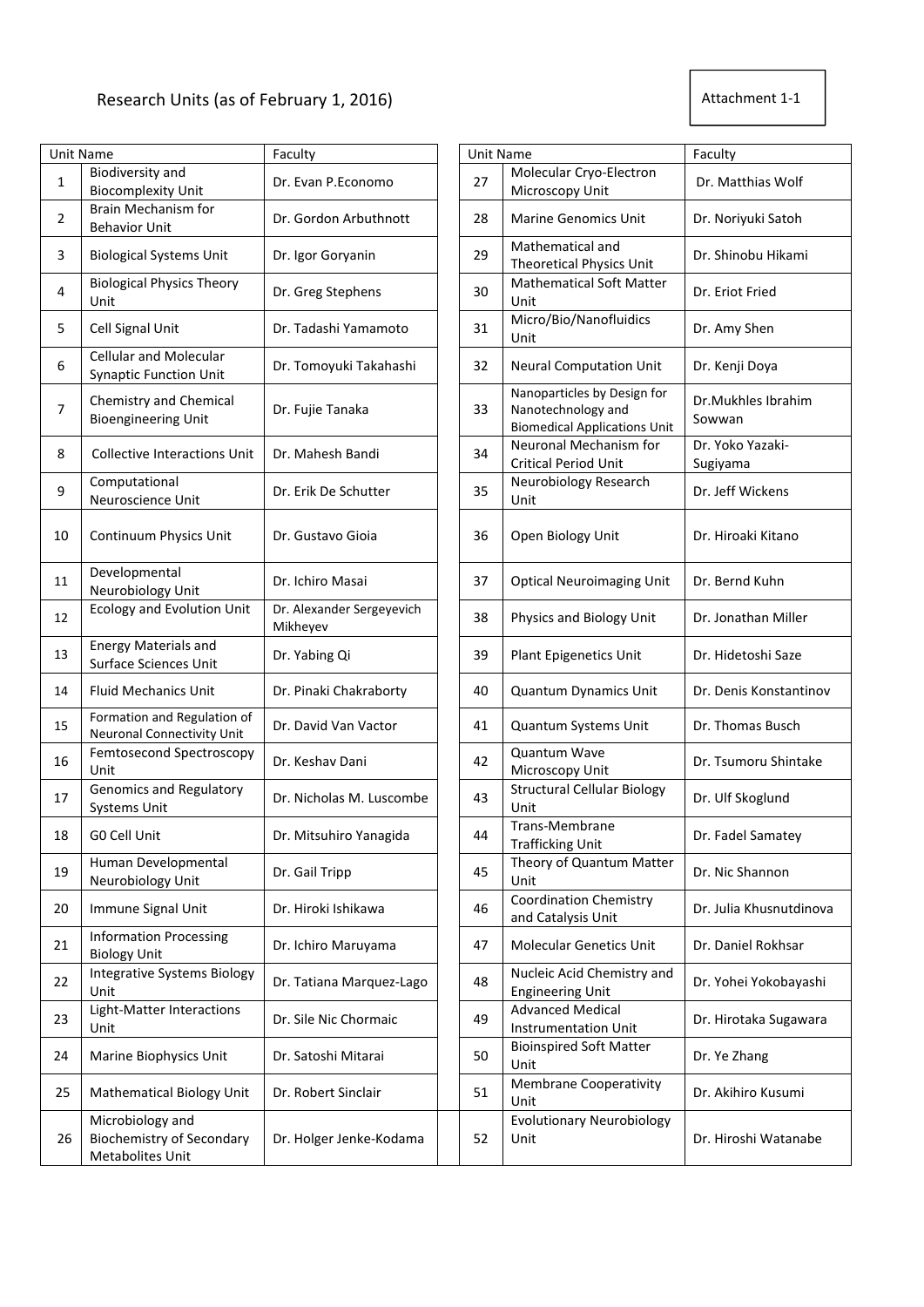#### Overview of Scientific Research at the OIST Graduate University

The OIST graduate education and research program is cross-disciplinary and aims to be at the leading edge of research in science and technology, including the Life Sciences, the Physical Sciences, and Mathematics. 52 Research Units (as of February 2016 ) have been launched so far, with research in five major areas of Neuroscience, Molecular, Cell, and Developmental Biology, Mathematical and Computational Sciences, Environmental and Ecological Sciences, as well as Physics and Chemistry.

# **OIST Research Collaboration Diagram**



(The number of units are shown in parentheses)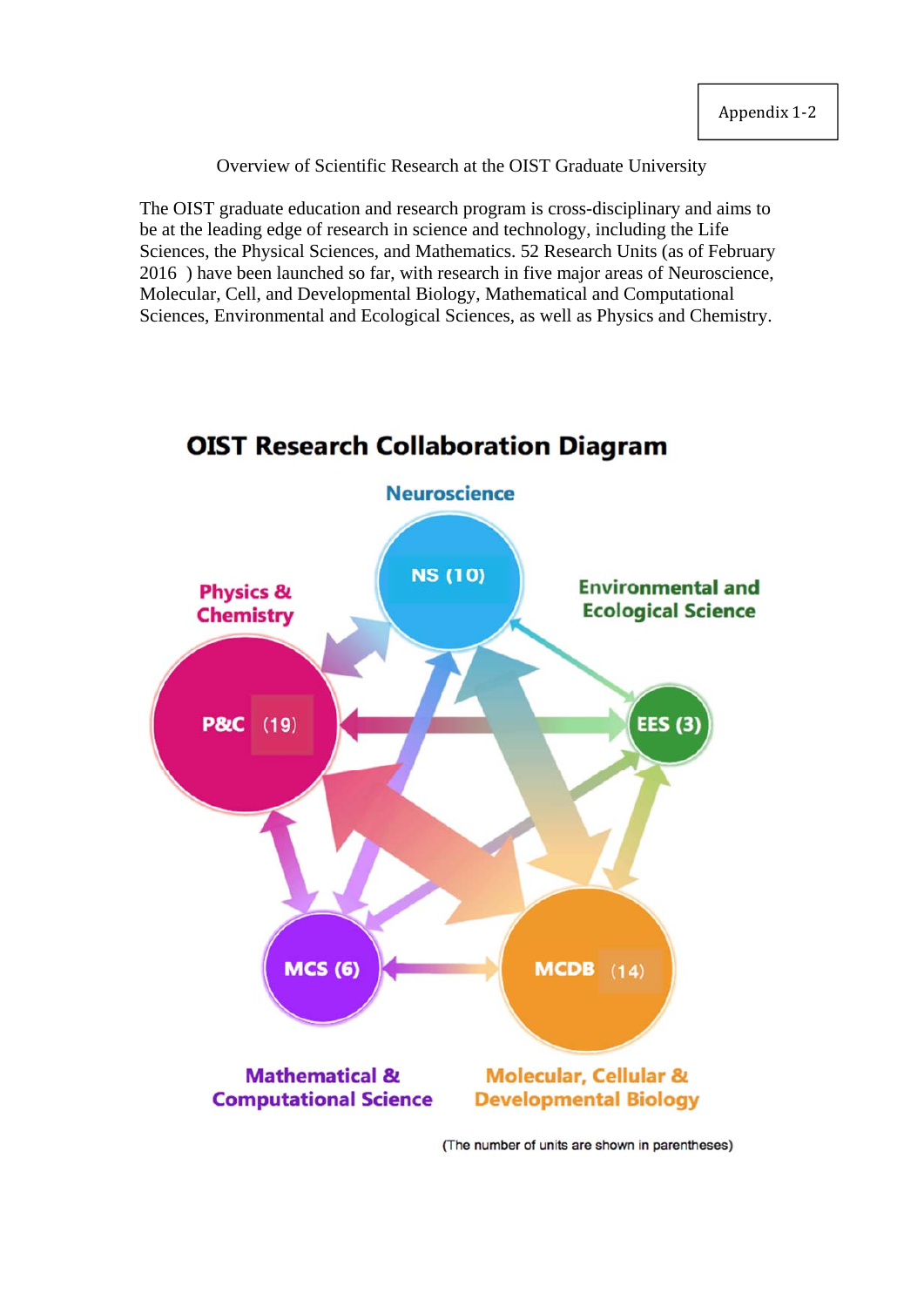|                               |                       |                                              | $($ Unit : K yen $)$  |  |
|-------------------------------|-----------------------|----------------------------------------------|-----------------------|--|
| Revenues                      |                       | <b>Expenses</b>                              |                       |  |
| <b>Items</b>                  | <b>Budget Amounts</b> | <b>Items</b>                                 | <b>Budget Amounts</b> |  |
| <b>Subsidy for Operations</b> |                       | 14,674,841 Personnel Expense                 | 5,443,545             |  |
| <b>Subsidy for Facilities</b> |                       | 2,051,466 Academic related Expense           | 1,105,366             |  |
| <b>Other Revenues</b>         |                       | 777,185 Education & Research related Expense | 3,665,482             |  |
|                               |                       | Common Resource Expense                      | 4,414,729             |  |
|                               |                       | <b>Administrative Expense</b>                | 822,904               |  |
|                               |                       | <b>Construction Expense</b>                  | 2,051,466             |  |
| Total                         | 17,503,492            | Total                                        | 17,503,492            |  |

FY2016 Income and expenditure budget statement

Note1: Subsidy amounts in Revenues might have to be modified later when a request for budget carry-over from FY15 to FY16 is made.

Note2: Personnel Expense does not include Temp staff agency fee and Research Assistantship fee.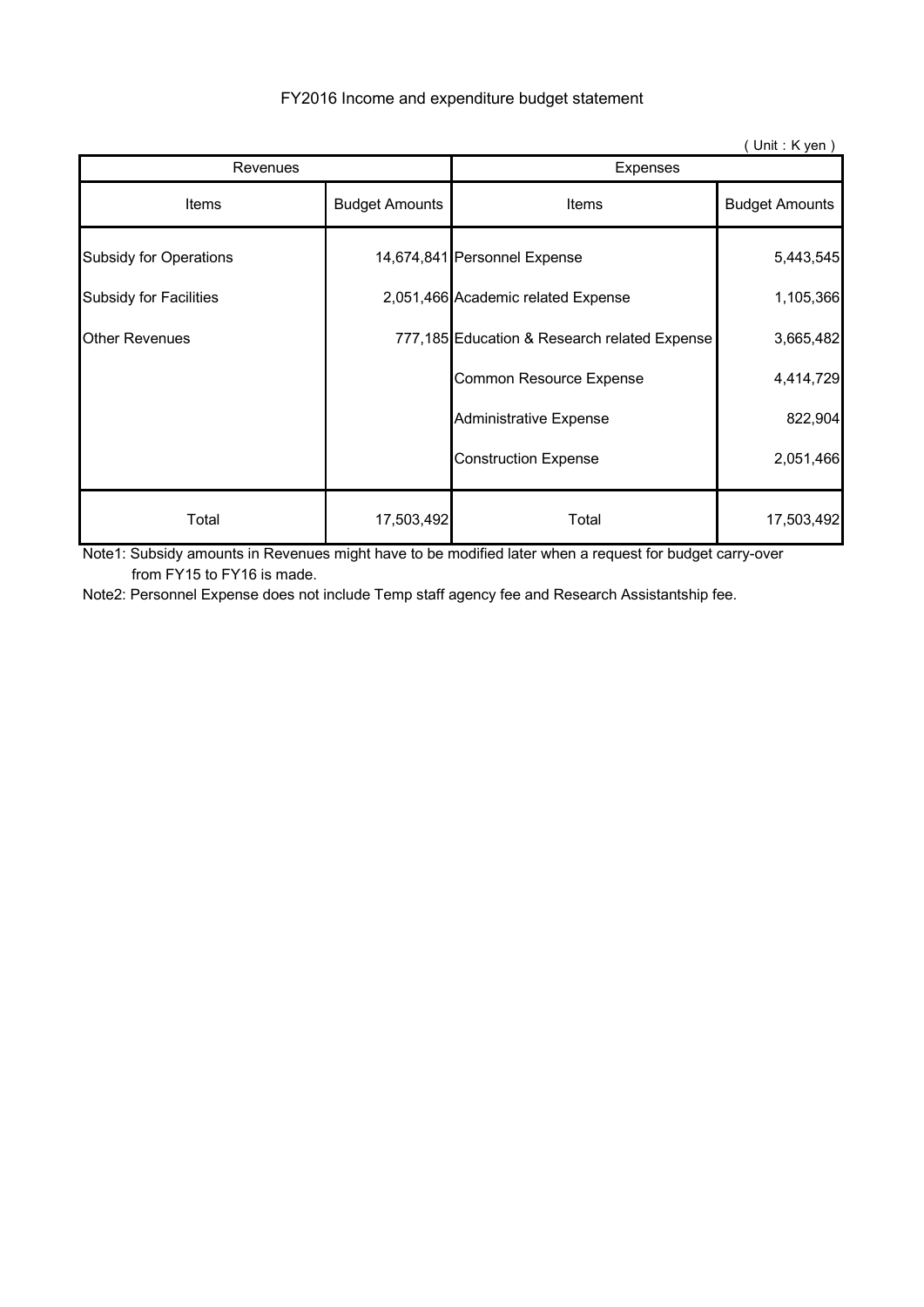#### Balance Sheets As of March 31, 2016

| Assets                                                                |                                                          |                           |                            |            |                          |
|-----------------------------------------------------------------------|----------------------------------------------------------|---------------------------|----------------------------|------------|--------------------------|
| $\mathbf{I}$<br>Noncurrent assets                                     |                                                          |                           |                            |            |                          |
| Properties, plants, and equipment<br>1<br>Land                        |                                                          |                           | 1,659,667                  |            |                          |
| <b>Buildings</b>                                                      |                                                          | 38,061,106                |                            |            |                          |
| Accumulated depreciation<br>Structures                                |                                                          | $-6,274,754$<br>6,437,352 | 31,786,352                 |            |                          |
| Accumulated depreciation                                              |                                                          | $-1,020,854$              | 5,416,498                  |            |                          |
| <b>Machineries</b>                                                    |                                                          | 196,619                   |                            |            |                          |
| Accumulated depreciation<br>Equipment                                 |                                                          | $-129,318$<br>15,324,631  | 67,301                     |            |                          |
| Accumulated depreciation                                              |                                                          | $-8,089,703$              | 7,234,928                  |            |                          |
| <b>Books</b><br>Ships and vessels                                     |                                                          | 2,004                     | 3,992                      |            |                          |
| Accumulated depreciation                                              |                                                          | -479                      | 1,525                      |            |                          |
|                                                                       | Vehicles and transportation equipment                    | 26,452                    |                            |            |                          |
| Accumulated depreciation<br>Lease assets                              |                                                          | -14,467<br>1,794,703      | 11,985                     |            |                          |
| Accumulated depreciation                                              |                                                          | $-1,216,141$              | 578,562                    |            |                          |
| Construction in progress                                              | Total properties, plants, and equipment                  |                           | 612,747<br>47,373,557      |            |                          |
|                                                                       |                                                          |                           |                            |            |                          |
| 2<br>Intangible assets net of amortization<br>Patents                 |                                                          |                           | 2,960                      |            |                          |
| Trademark rights                                                      |                                                          |                           | 746                        |            |                          |
| Softwares                                                             |                                                          |                           | 357,490                    |            |                          |
| Patents (in the process of filing)<br>Others                          |                                                          |                           | 79,452<br>35,225           |            |                          |
| Total intangible assets, net                                          |                                                          |                           | 475,873                    |            |                          |
| Investments and other assets<br>3                                     |                                                          |                           |                            |            |                          |
| Investments in securities                                             |                                                          |                           | 5                          |            |                          |
| Security deposits                                                     |                                                          |                           | 4,500<br>263               |            |                          |
| Long-term prepaid expenses<br>Lease investment assets (Long-term)     |                                                          |                           | 4,546,983                  |            |                          |
| Total investments and other assets                                    |                                                          |                           | $\overline{4,}551,751$     |            |                          |
| Total noncurrent assets                                               |                                                          |                           |                            | 52,401,181 |                          |
| II Current assets                                                     |                                                          |                           |                            |            |                          |
| Cash and cash equivalents<br>Accounts receivable                      |                                                          |                           | 1,990,403<br>218,312       |            |                          |
| Supplies                                                              |                                                          |                           | 10,000                     |            |                          |
| Prepaid expenses                                                      |                                                          |                           | 16,000                     |            |                          |
| Lease investment assets (Short-term)<br>Total current assets          |                                                          |                           | 111,292                    | 2,346,007  |                          |
| <b>Total assets</b>                                                   |                                                          |                           |                            |            | 54,747,188               |
| Liabilities                                                           |                                                          |                           |                            |            |                          |
| Noncurrent liabilities<br>L                                           |                                                          |                           |                            |            |                          |
|                                                                       | Encumbrance for assets - subsidy for operation           |                           | 12,995,742                 |            |                          |
| Encumbrance for assets - donation                                     | Encumbrance for assets - donated by Japan government     |                           | 42,364<br>82               |            |                          |
| Allowance-retirement benefits                                         |                                                          |                           | 101,481                    |            |                          |
| Long-term accrued amounts payable<br>Long-term lease obligations      |                                                          |                           | 4,556,514<br>128,646       |            |                          |
| Total noncurrent liabilities                                          |                                                          |                           |                            | 17,824,829 |                          |
| II Current liabilities                                                |                                                          |                           |                            |            |                          |
| Advance received                                                      |                                                          |                           | 38,868                     |            |                          |
| Deposits received - subsidy for operation                             |                                                          |                           |                            |            |                          |
| Deposits received-subsidy for facility                                | Deposits received - subsidy for operation                | 353,378<br>338,821        | 692,199                    |            |                          |
| Deposits received - donation                                          |                                                          |                           | 35,892                     |            |                          |
| Deposits received - Kakenhi<br>Deposits received - others             |                                                          |                           | 20,643<br>78,540           |            |                          |
| Accounts payable                                                      |                                                          |                           | 1,761,890                  |            |                          |
| Short-term lease obligations                                          |                                                          |                           | 449,918                    |            |                          |
| Accrued expenses<br><b>Total current liabilities</b>                  |                                                          |                           | 69,162                     | 3,147,112  |                          |
| <b>Total liabilities</b>                                              |                                                          |                           |                            |            | 20,971,941               |
| Equities                                                              |                                                          |                           |                            |            |                          |
| 1 Contributions                                                       |                                                          |                           |                            |            |                          |
| Contributions from government<br><b>Total contributions</b>           |                                                          |                           | 24,317,682                 |            |                          |
|                                                                       |                                                          |                           |                            | 24,317,682 |                          |
| II Additional paid-in contributions                                   |                                                          |                           |                            |            |                          |
| Additional paid-in contributions                                      | Accumulated depreciation - directly deducted from equity |                           | 15,850,900<br>$-6,713,163$ |            |                          |
| Total additional paid-in contributions                                |                                                          |                           |                            | 9,137,737  |                          |
| III Retained earnings                                                 |                                                          |                           |                            |            |                          |
| Voluntary reserve funds                                               |                                                          |                           |                            |            |                          |
| Special reserve funds                                                 |                                                          |                           | 80,533                     |            |                          |
| Accumulated net income<br>(Net income/( $\triangle$ loss) for FY2015) |                                                          |                           | 239,295<br>$1,655$ )       |            |                          |
| Total retained earnings                                               |                                                          |                           |                            | 319,828    |                          |
| Total equities<br>Total liabilities and equities                      |                                                          |                           |                            |            | 33,775,247<br>54.747.188 |
|                                                                       |                                                          |                           |                            |            |                          |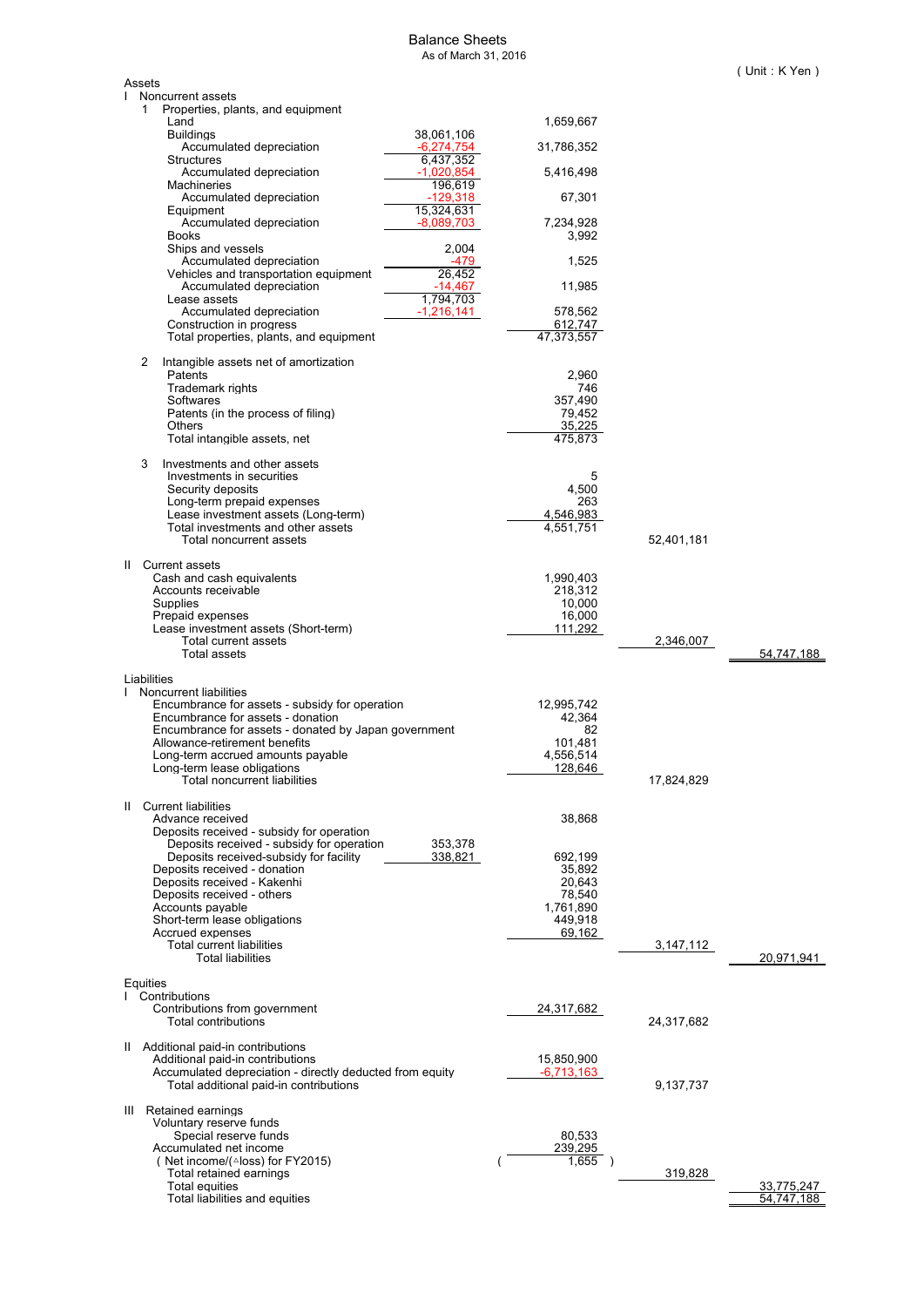# Projected income statement FY2015

(Unit:K Yen)

| Items                                                     | Amount         |
|-----------------------------------------------------------|----------------|
| <b>Ordinary Revenues</b>                                  | 16,673,039     |
| Revenue from Tuition etc.                                 | 48,240         |
| Revenue from Subsidy for Operations etc.                  | 13,271,213     |
| Revenue from Subsidy for facility                         | 43,236         |
| Revenue from Sponsored Research                           | 183,171        |
| Revenue from Joint Research                               | 59,747         |
| Revenue from Donation etc.                                | 37,131         |
| Revenue from Subsidy for other                            | 2,027          |
| Revenue from Property Rent for Dormitory etc.             | 7,481          |
| Land and Building Rent Revenue                            | 10,734         |
| Reversal of Assets Offsetting Subsidy for Operations etc. | 2,776,580      |
| Reversals of Assets Offsetting Donated Assets             | 27,129         |
| Reversal of encumbrance for assets - donated by Japan     | 51             |
| <b>Financial Income</b>                                   | 93,947         |
| Miscellaneous gains                                       | 112,352        |
| <b>Ordinary Expenses</b>                                  | 16,671,384     |
| <b>Personnel Expenses</b>                                 | 5,358,749      |
| <b>Operating Expenses</b>                                 | 6,844,464      |
| <b>General Administrative Expenses</b>                    | 1,114,080      |
| Depreciation                                              | 3,252,628      |
| <b>Financial Charges</b>                                  | 98,426         |
| Miscellaneous loss                                        | 3,037          |
| <b>Ordinary Profit</b>                                    | 1,655          |
| <b>Extraordinary Profit</b>                               |                |
| <b>Extraordinary Loss</b>                                 | $\overline{0}$ |
| Net profit for the year                                   | 1,655          |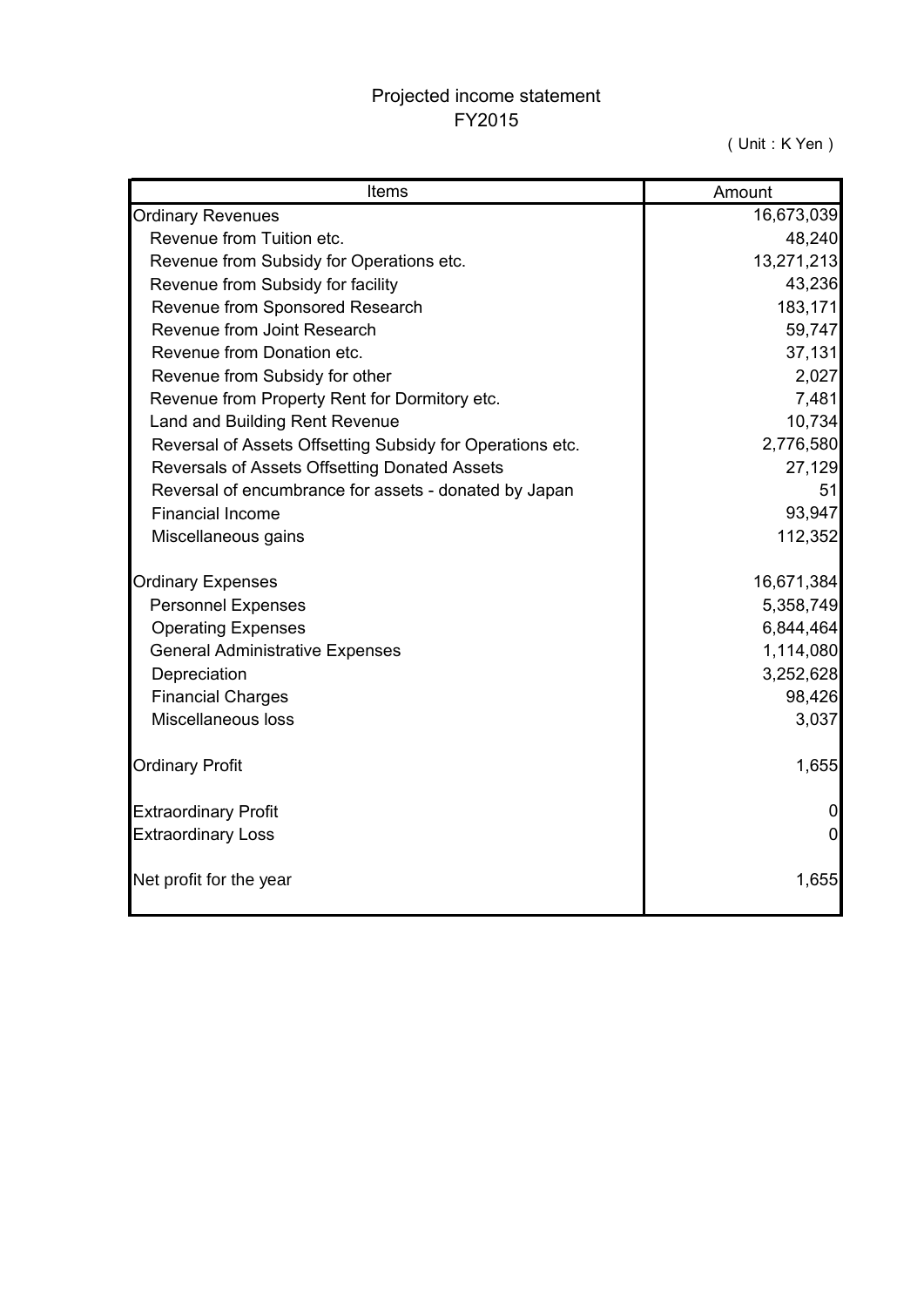#### Balance Sheets As of March 31, 2017

| Assets                                                                                       |                          |            |                          |
|----------------------------------------------------------------------------------------------|--------------------------|------------|--------------------------|
| $\mathbf{I}$<br>Noncurrent assets<br>1<br>Properties, plants, and equipment                  |                          |            |                          |
| Land                                                                                         | 1,659,667                |            |                          |
| <b>Buildings</b><br>39,395,877                                                               |                          |            |                          |
| Accumulated depreciation<br>-7,953,733                                                       | 31,442,144               |            |                          |
| 6,608,980<br><b>Structures</b><br>Accumulated depreciation<br>-1,295,017                     | 5,313,963                |            |                          |
| 196,619<br><b>Machineries</b>                                                                |                          |            |                          |
| $-154,591$<br>Accumulated depreciation                                                       | 42,028                   |            |                          |
| 16,964,217<br>Equipment<br>$-10,864,188$<br>Accumulated depreciation                         | 6,100,029                |            |                          |
| <b>Books</b>                                                                                 | 5,338                    |            |                          |
| 2,004<br>Ships and vessels                                                                   |                          |            |                          |
| Accumulated depreciation<br>-880<br>26,452<br>Vehicles and transportation equipment          | 1,124                    |            |                          |
| Accumulated depreciation<br>-18,060                                                          | 8,392                    |            |                          |
| 1,794,703<br>Lease assets                                                                    |                          |            |                          |
| Accumulated depreciation<br>-1,633,506<br>Construction in progress                           | 161,197<br>2,439,714     |            |                          |
| Total properties, plants, and equipment                                                      | 47,173,596               |            |                          |
|                                                                                              |                          |            |                          |
| Intangible assets net of amortization<br>2<br>Patents                                        | 2,114                    |            |                          |
| <b>Trademark rights</b>                                                                      | 634                      |            |                          |
| Softwares                                                                                    | 262,328                  |            |                          |
| Patents (in the process of filing)<br>Others                                                 | 116,452<br>31,229        |            |                          |
| Total intangible assets, net                                                                 | 412.757                  |            |                          |
|                                                                                              |                          |            |                          |
| Investments and other assets<br>3<br>Investments in securities                               | 5                        |            |                          |
| Security deposits                                                                            | 4,500                    |            |                          |
| Lease investment assets (Long-term)                                                          | 4,432,908                |            |                          |
| Total investments and other assets<br>Total noncurrent assets                                | 4,437,413                |            |                          |
|                                                                                              |                          | 52,023,766 |                          |
| II Current assets                                                                            |                          |            |                          |
| Cash and cash equivalents                                                                    | 1,272,879                |            |                          |
| Accounts receivable<br>Supplies                                                              | 986,017<br>10,000        |            |                          |
| Prepaid expenses                                                                             | 16,000                   |            |                          |
| Lease investment assets (Short-term)<br>Total current assets                                 | 114,074                  | 2,398,970  |                          |
|                                                                                              |                          |            |                          |
|                                                                                              |                          |            |                          |
| <b>Total assets</b>                                                                          |                          |            | 54,422,736               |
| Liabilities                                                                                  |                          |            |                          |
| I Noncurrent liabilities                                                                     |                          |            |                          |
| Encumbrance for assets - subsidy for operation<br>Encumbrance for assets - donation          | 12,004,547<br>22,581     |            |                          |
| Encumbrance for assets - donated by Japan government                                         | 30                       |            |                          |
| Allowance-retirement benefits                                                                | 116.874                  |            |                          |
| Long-term accrued amounts payable<br>Long-term lease obligations                             | 4,444,981<br>19,791      |            |                          |
| <b>Total noncurrent liabilities</b>                                                          |                          | 16.608.804 |                          |
| $\mathbf{H}$                                                                                 |                          |            |                          |
| <b>Current liabilities</b><br>Advance received                                               | 66,626                   |            |                          |
| Deposits received - subsidy for operation                                                    |                          |            |                          |
| 676,328<br>Deposits received - subsidy for operation                                         |                          |            |                          |
| Deposits received-subsidy for facility<br>1,879,838<br>Deposits received - donation          | 2,556,166<br>25,892      |            |                          |
| Deposits received - Kakenhi                                                                  | 24,043                   |            |                          |
| Deposits received - others                                                                   | 78,540                   |            |                          |
| Accounts payable<br>Short-term lease obligations                                             | 1,775,495<br>141,407     |            |                          |
| Accrued expenses                                                                             | 69,162                   |            |                          |
| <b>Total current liabilities</b>                                                             |                          | 4,737,331  |                          |
| <b>Total liabilities</b>                                                                     |                          |            | 21,346,135               |
| Equities                                                                                     |                          |            |                          |
| Contributions<br>L                                                                           |                          |            |                          |
| Contributions from government<br><b>Total contributions</b>                                  | 24,317,682               | 24,317,682 |                          |
|                                                                                              |                          |            |                          |
| II Additional paid-in contributions                                                          |                          |            |                          |
| Additional paid-in contributions<br>Accumulated depreciation - directly deducted from equity | 16,868,035<br>-8,428,944 |            |                          |
| Total additional paid-in contributions                                                       |                          | 8,439,091  |                          |
| Retained earnings<br>Ш                                                                       |                          |            |                          |
| Voluntary reserve funds                                                                      |                          |            |                          |
| Special reserve funds                                                                        | 80,533                   |            |                          |
| Accumulated net income<br>(Net income/ $($ $\triangle$ loss) for FY2016)                     | 239,295<br>$0$ )         |            |                          |
| Total retained earnings                                                                      |                          | 319,828    |                          |
| Total equities<br>Total liabilities and equities                                             |                          |            | 33,076,601<br>54.422.736 |